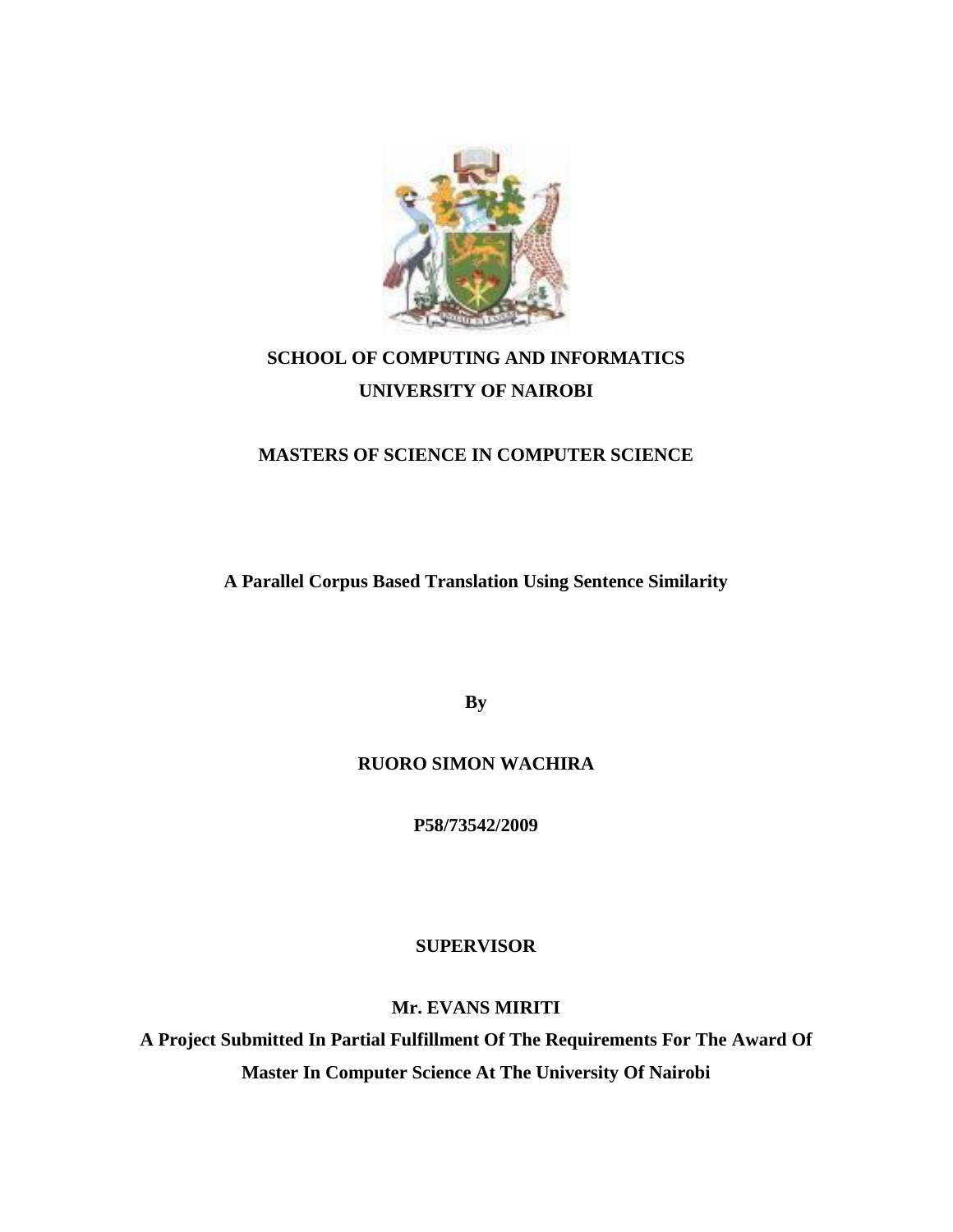# Declaration

|                                                                | This project as presented in this report is my original work and to the best of my knowledge has   |
|----------------------------------------------------------------|----------------------------------------------------------------------------------------------------|
| not been presented in any other institution of higher learning |                                                                                                    |
|                                                                |                                                                                                    |
| Ruoro Simon Wachira.                                           |                                                                                                    |
| P58/73542/2009                                                 |                                                                                                    |
|                                                                |                                                                                                    |
|                                                                |                                                                                                    |
|                                                                | This project report has been submitted in partial fulfillment of the requirements for the Award of |
|                                                                | Master in computer science at the University of Nairobi with my approval as the supervisor.        |
|                                                                | Date                                                                                               |
| Mr. Evans Miriti.                                              |                                                                                                    |
| Lecturer, school of computing and informatics                  |                                                                                                    |

University of Nairobi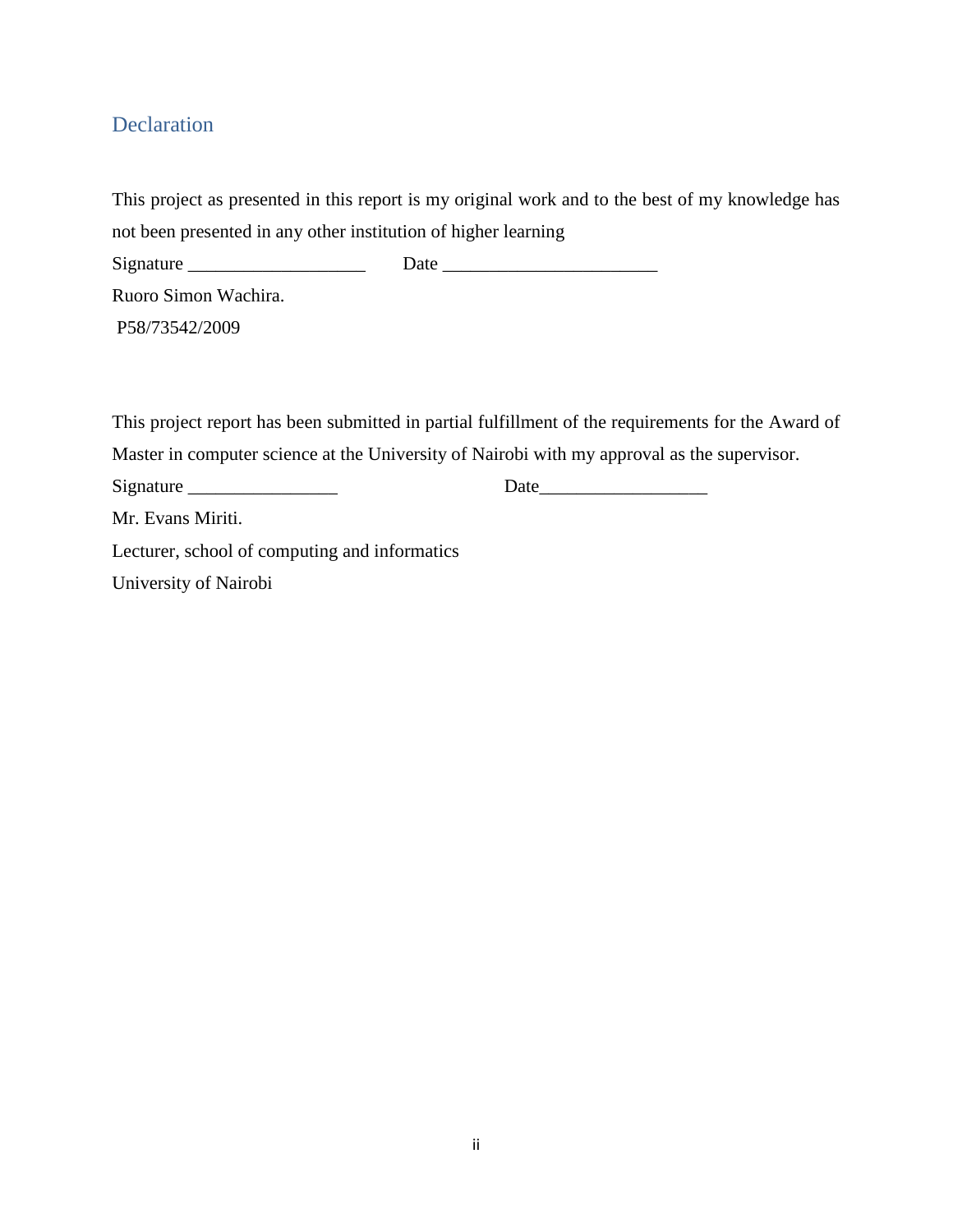# Acknowledgement

I would like to express my deep gratitude to my supervisor Mr. Evans Miriti for his precious observations, guidance and suggestions and for the great kindness he has shown me during the whole time.

I wish to thank my family, and friends for their great kindness, love and support they have shown me.

I am especially indebted to my colleagues, for there sincere help and encouragement

May God, bless them abundantly.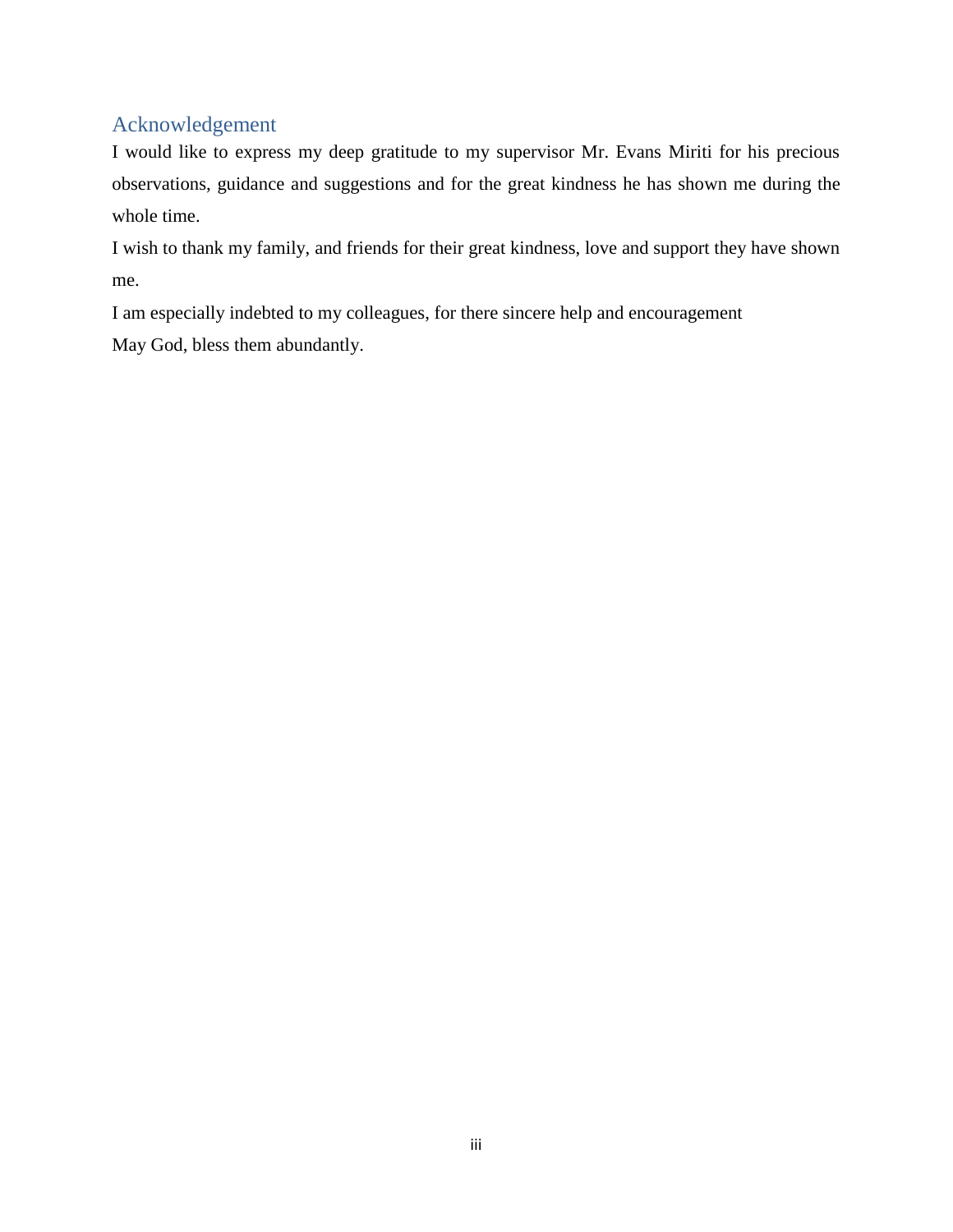#### Abstract

When large quantities of technical texts are being translated manually, it is very difficult to produce consistent translations of recurrent stretches of text, such as paragraphs, sentences and phrases, making it not possible to reuse old translations stored as translation memories of previous versions of handbooks and thereby minimizing the chances of producing variant translations of the same source sentence that provide users with better understanding on word usage in sentences.

We developed an English-Swahili example-based machine translation (EBMT) system, which exploited a bilingual corpus to find examples that match the input source-language the Translation examples were extracted from a collection of parallel and sentence aligned in English – Swahili for translation. We used the technique of splitting phrase or paragraph into sentences through the use of N-gram. In previous research, many methods used N-gram clues to split sentences. In this project, to supplement N-gram based splitting methods, we introduced another clue using sentence similarity based on edit-distance. In our splitting method, candidate sentence were generated by splitting paragraph based on N-grams, and select the best one by measuring sentence similarity.

We conducted experiments using two EBMT systems, one of which use a word and the other of which use a sentence as a translation unit. Which showed that the system performs slightly better when using sentence similarity in terms of performance a considerable success rate (above 95% at sentence) was encountered in order to construct a database with truthfully correspondent units sentence. The use of words show also showed a good performance of above 65%.

Also the use of classifying text into their domain/topic did show some improvement. Through the use of translation memory (TM) with repository in which the user store previously translation helping to improve translator productivity and consistency, while a TM system functions as an information retrieval system that tries to retrieve one or more suggestions from a TM database that would assist the translator in his/her current translation task or learning how a sentence can be used in different contexts or domains*.*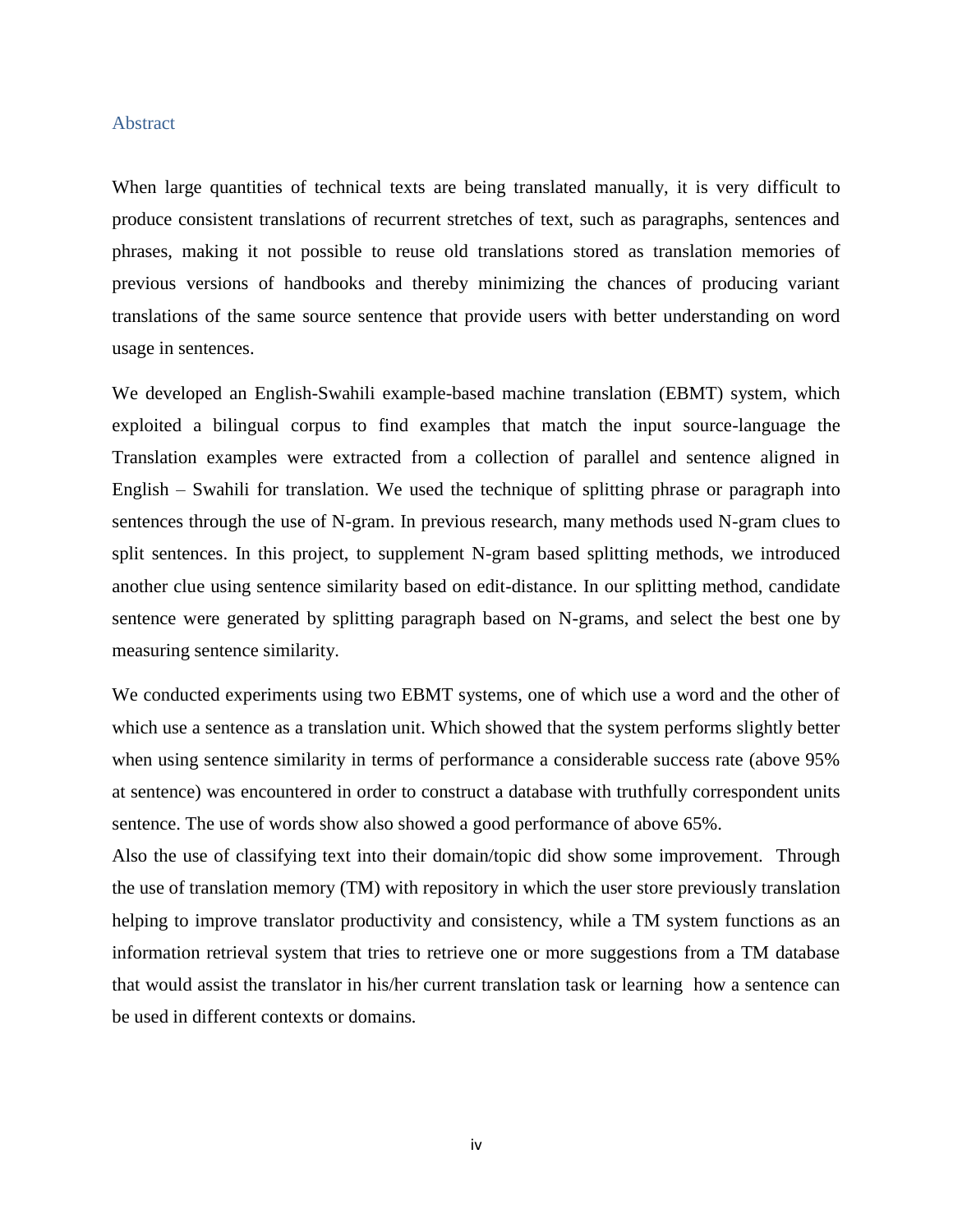# **Table of Contents**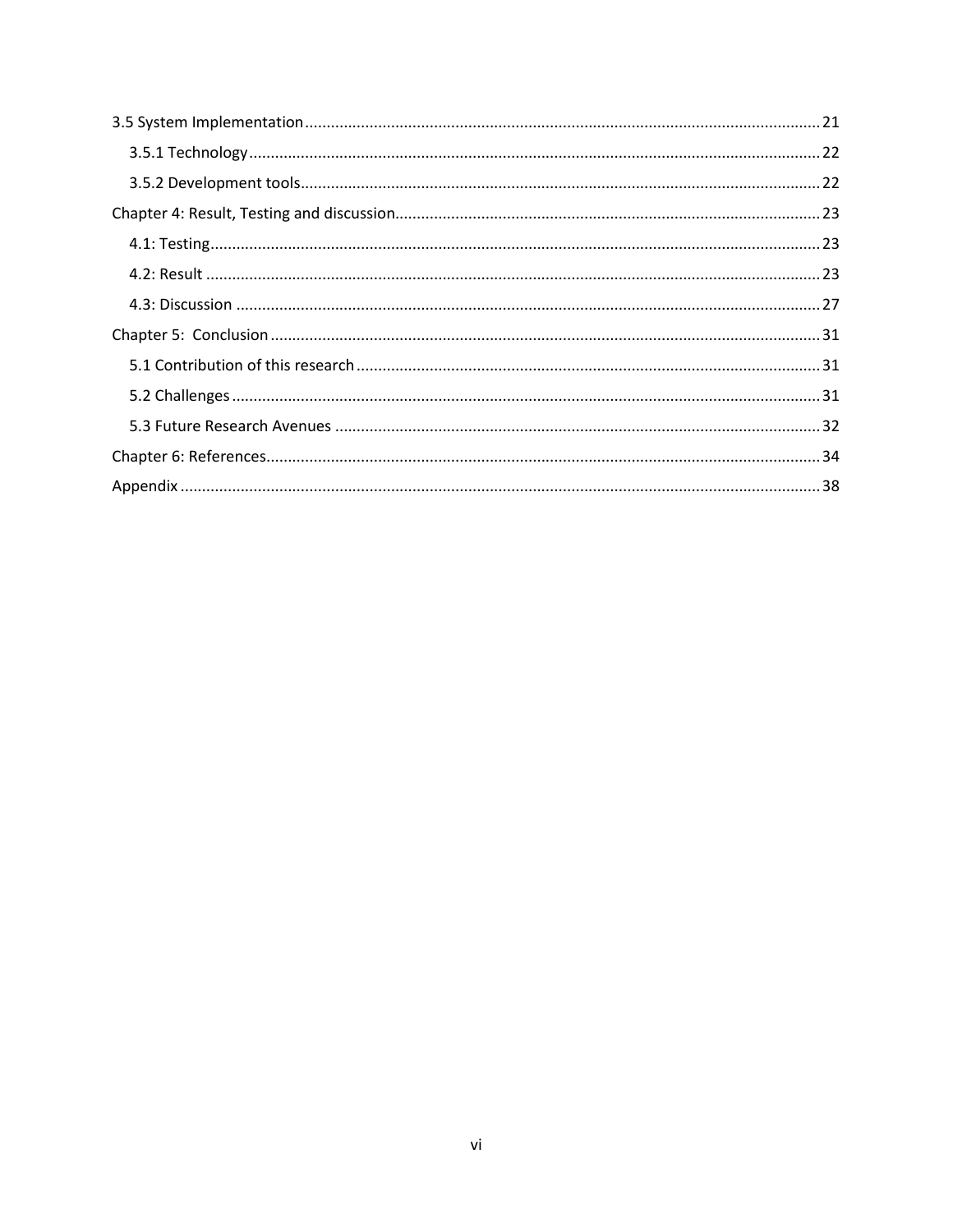# **ACRONYMS AND ABBREVIATIONS**

| MT          | Machine translation                |
|-------------|------------------------------------|
| <b>RBMT</b> | Rule-based machine translation     |
| <b>SMT</b>  | Statistical machine translation    |
| <b>EBMT</b> | Example-based machine translation  |
| <b>WWW</b>  | World Wide Web                     |
| <b>HTML</b> | Hyper Text Mark-Up Language        |
| <b>XML</b>  | Extended Mark Up Language          |
| <b>NLP</b>  | <b>Natural Language Processing</b> |
| <b>CAT</b>  | computer Aid Translator            |
| SQL         | Structured query language          |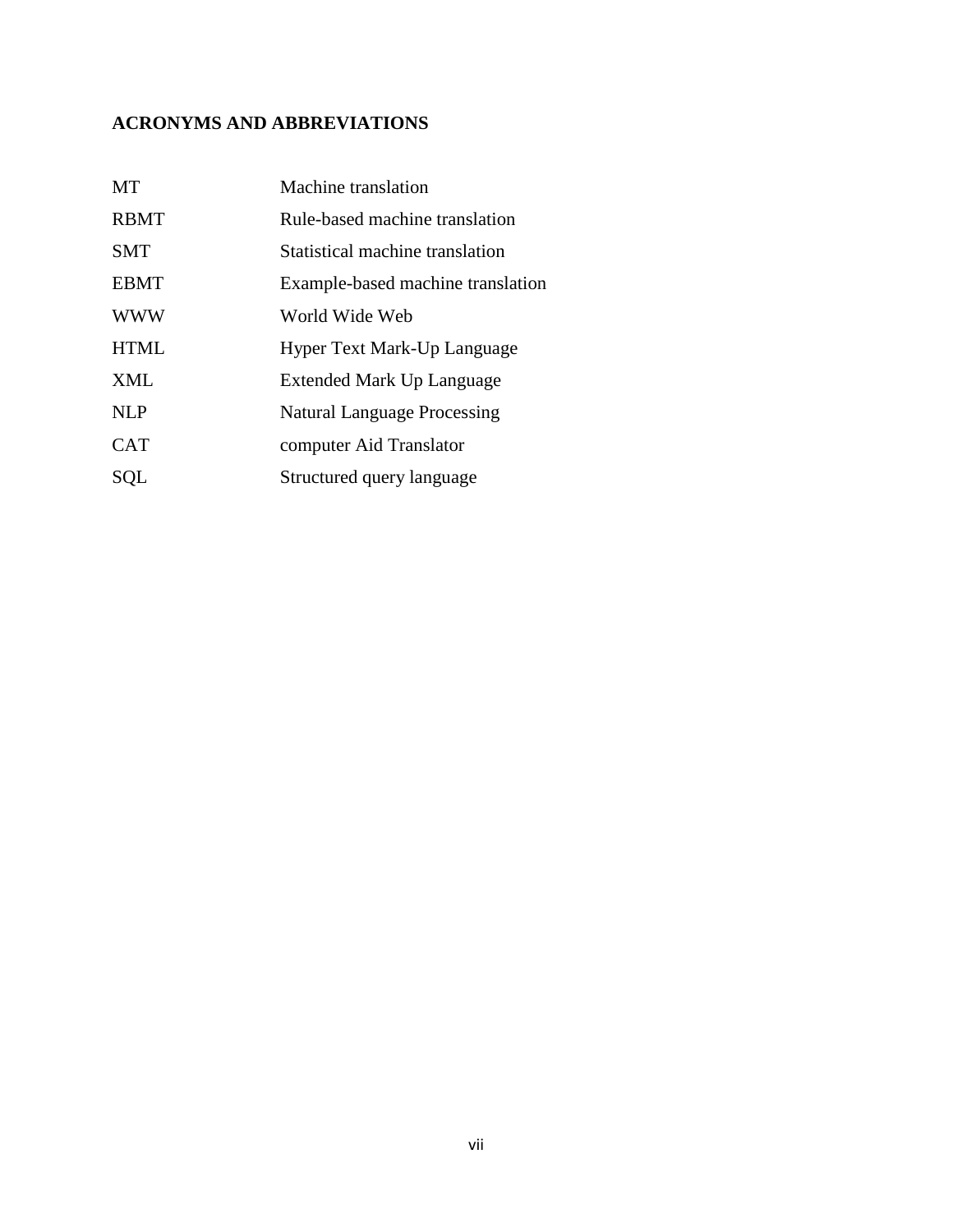# Table of figures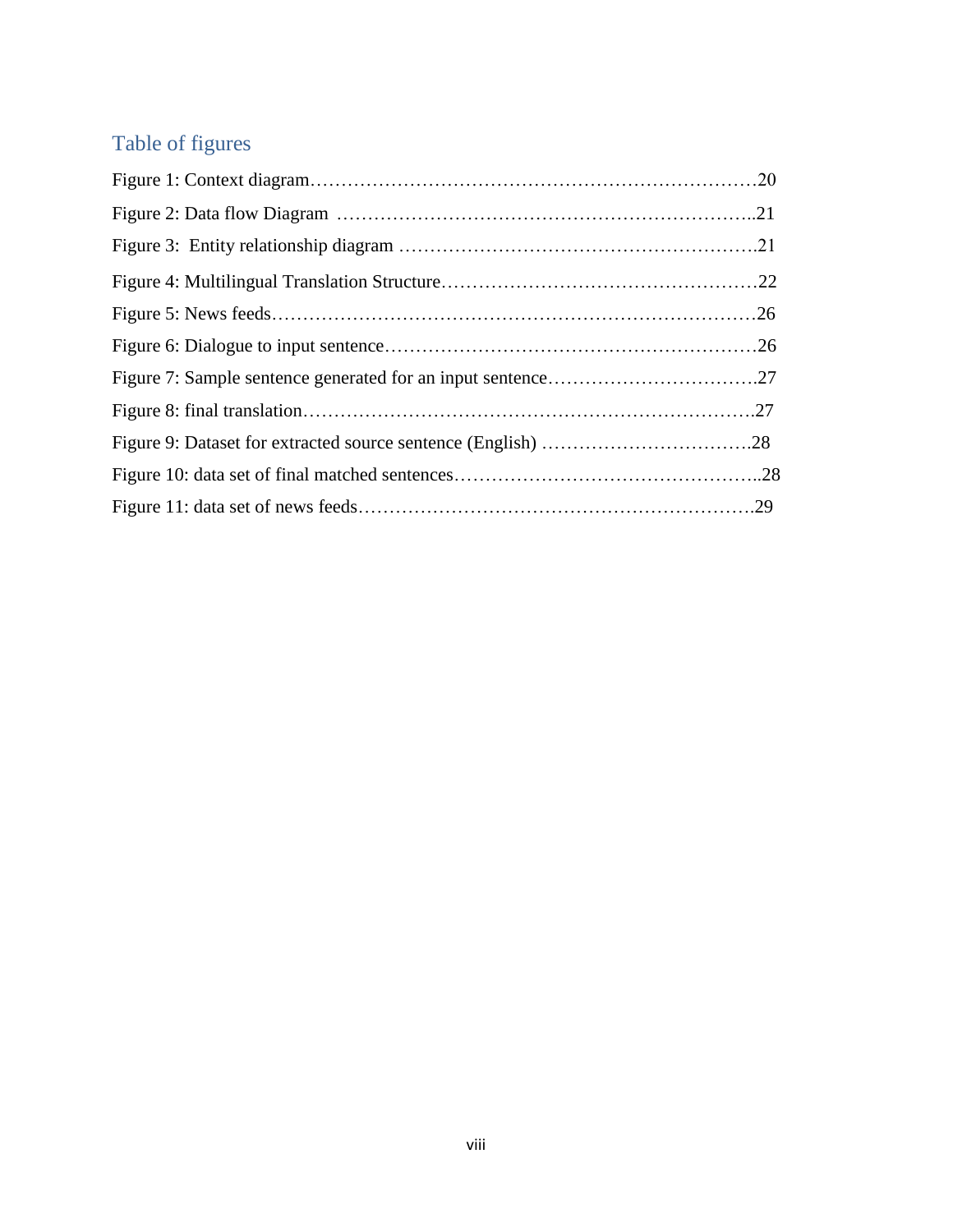#### Chapter 1: Introduction

#### 1.1 Background of the study

The accelerated growth in the size, content and reach of Internet, the diversity of user demographics and the skew in the availability of information across languages, all point to the increasingly critical need for computer aided translation tool. Corpus-based translation systems use existing parallel texts to guide the translation process. One of the main problems when using a corpus-based system for translation is the relatively small quantity of data that the system may have available for the purpose.

Text translation is critical for the acquisition, dissemination, exchange and understanding of knowledge in the global information society And this form the basis of much multilingual research in natural language processing, ranging from developing multilingual lexicons to statistical machine translation systems Maarten (2005).

When large quantities of technical texts are being translated manually, it is very difficult to produce consistent translations of recurrent stretches of text, such as paragraphs, sentences and phrases. This can have many different reasons, for example, several translators work on different sections of the same document simultaneously, the source text is not final and may be changed at a later stage, and it may be too time-consuming or practically impossible to identify recurrent units in the source text manually. Individual translators making up a translation team will also have individual criteria for choosing a certain translation or even choosing from a set of possible translations Magnus Merkel (1993).

One suggested remedy to the problem of consistency in translation is to use tools based on translation memories Magnus Merkel (1996). When using such systems the translators translate the text interactively with a computer tool that stores and retrieves all identical source sentences with their corresponding translations, which guide the translator towards consistent translations. It is also possible to reuse old translations stored as translation memories of previous versions of handbooks and thereby minimizing the chances of producing variant translations of the same source segments. The quality of the translation memories that are being put to use in a translation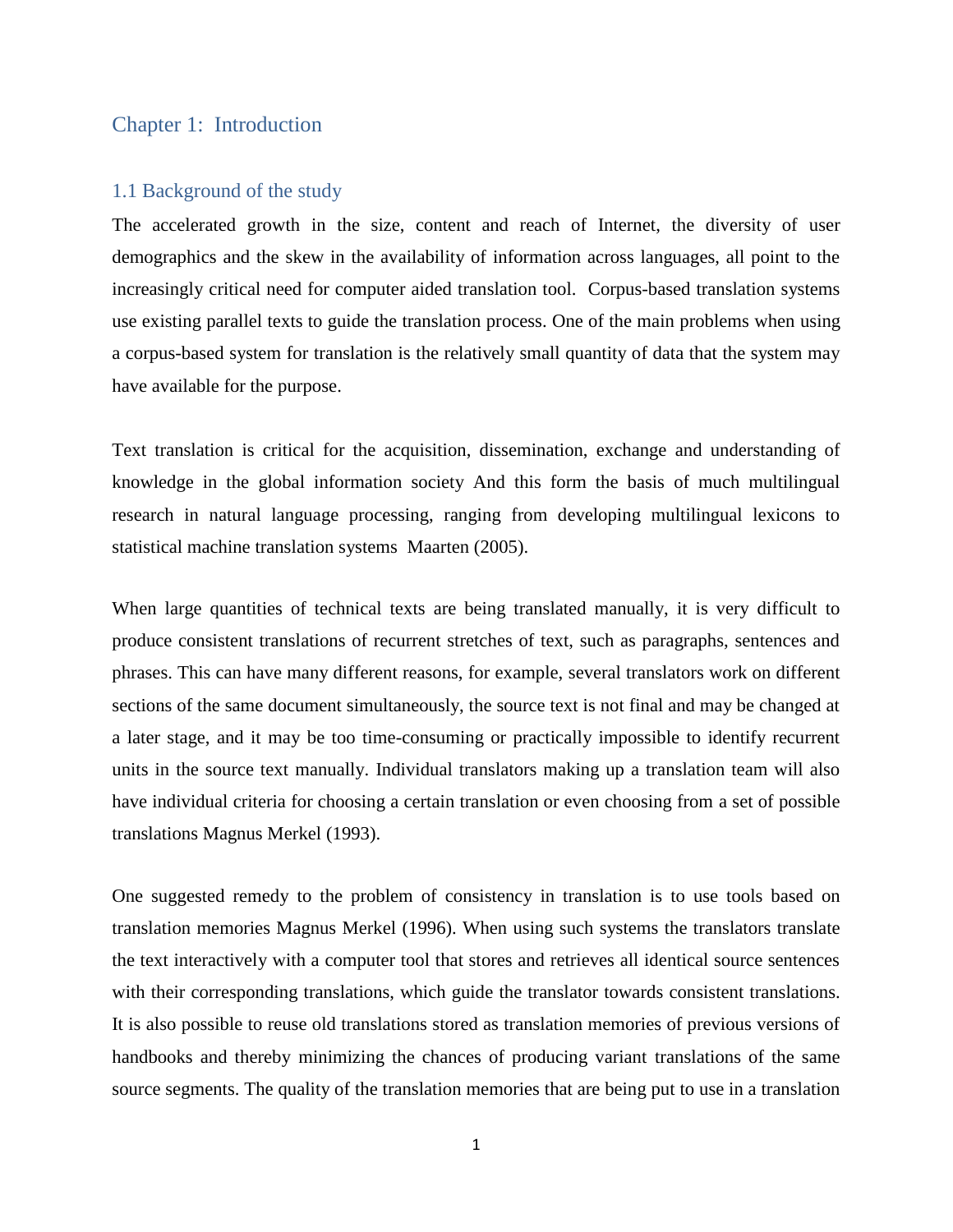project becomes crucial for the quality of the new target text. Translation memories are produced either by using example based translation tool interactively or by aligning a source text with its corresponding translation with text alignment tool.

Parallel text is one of the most valuable resources for development of statistical machine translation systems and other NLP application Budiono et al (2009). However, manual translations are very costly, and the number of known parallel text is limited.

Eneko Agirre et al (2008) indicated that Natural Language Processing (NLP) tasks require a large collection of annually annotated text to train and test supervised machine learning models. While these models have been shown to perform very well when tested on the text collection related to the training data (what we call the source domain), the performance drops considerably when testing on text from other domains (called target domains).

#### 1.2 Problem statement

When large quantities of technical texts are being translated manually, it is very difficult to produce consistent translations of recurrent stretches of text, such as paragraphs, sentences and phrases, It is also not possible to reuse old translations stored as translation memories of previous versions of handbooks and thereby minimizing the chances of producing variant translations of the same source sentence.

Unlike this approach, traditional translation and dictionaries are limited and users often cannot find explanations concerning words usages.

#### 1.3 Main Objectives,

To developed an experimental English-Swahili example based machine translation (EBMT) system, which exploits a bilingual corpus to find examples that match fragments of the input source language

#### **1.3.1 Specific objectives**

1. To investigate, to what extent sentences can be extracted from parallel corpus on multiple languages.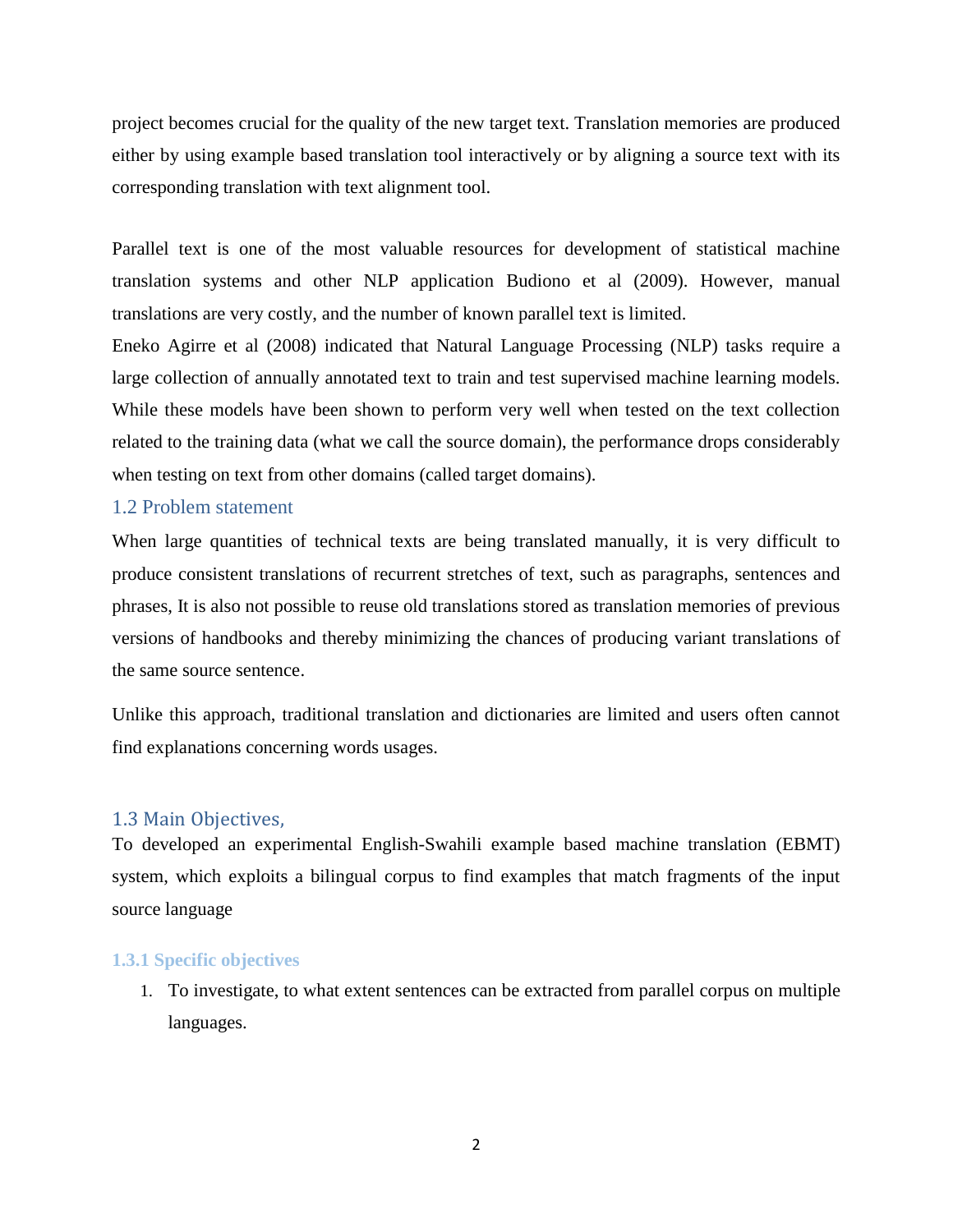- 2. To provide an array of sentences, and allow the user to select the best equivalent sentence for the source sentence, and see in what circumstances a word would typically be used in practice.
- 3. To create a library of multilingual sentences to facilitate translation for English-Swahili languages.

### 1.4 Justification

Sentences extracted from parallel corpus in specific domains provide an intuitive mean of grasping the context of a word and has be frequently used to complement conventional word definitions.

However, where a given word has multiple meanings in different contexts, we provide sample sentences in the various contexts in which the word has been used and hence definitions rather than displaying all together.

### 1.5 Scope

The study focused on exploiting parallel repositories in the World Wide Web. To build a multilingual dictionary based on domain specific model.

The system focused on the following areas.

- 1. Assembling parallel corpus through news feeds.
- 2. Provision of examples of the usage of words in different contexts and inclusion of translational equivalents from several languages.
- 3. Domain specific i.e. sports, politics etc.
- 4. Lexical alignment
- 5. Building a multilingual database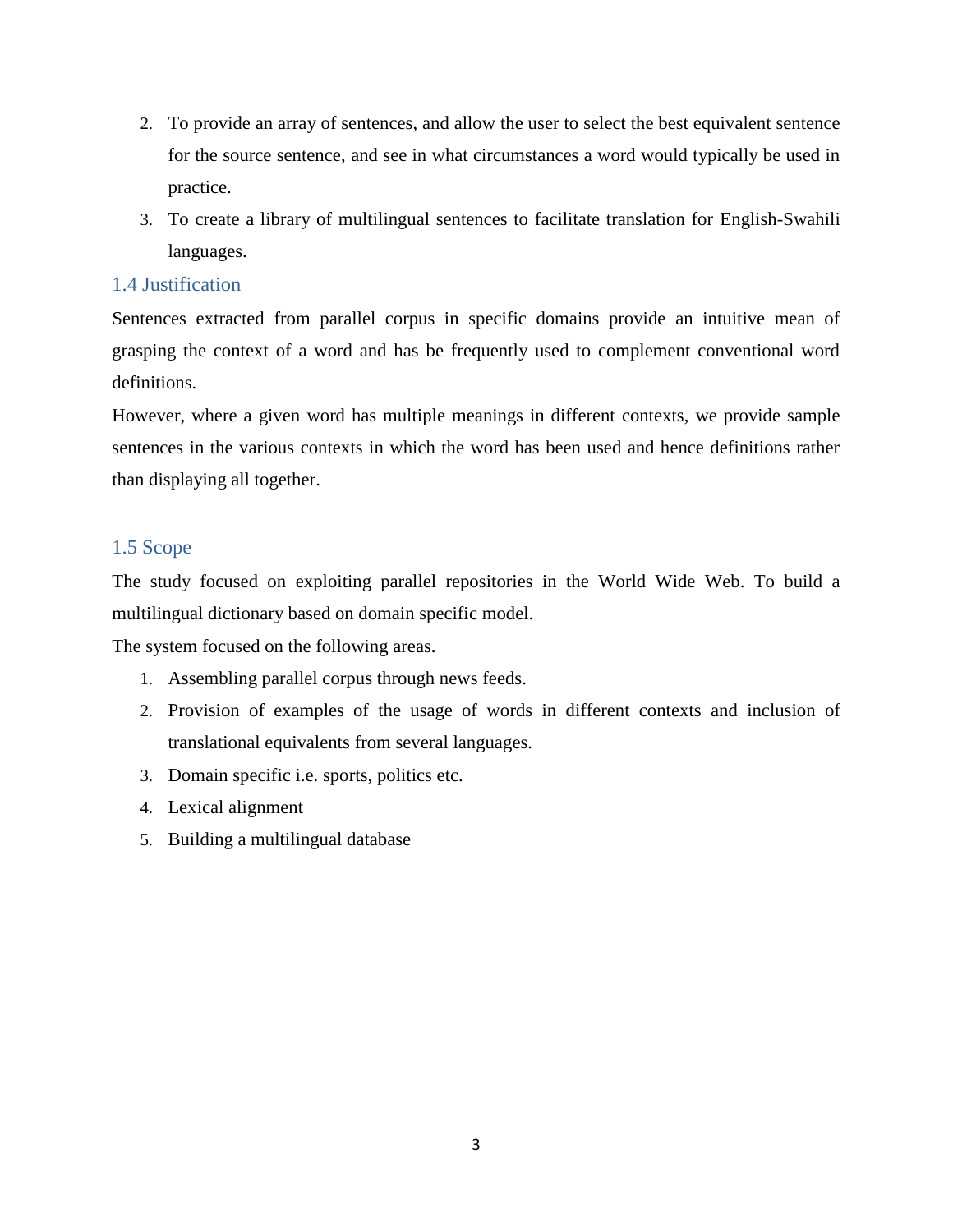#### Chapter 2: Literature review

Many techniques have been proposed for text and sentences similarity including stemming translation models and query expansion Delphine Bernhard (2006). This section describes several of these techniques that are most related to our work. The task we focus on is a similarity task, in which we compare sentence segments, Translation models, in a monolingual setting, have been used for translation and detecting text reuse.

In a Given process model or fragment finding models or fragments that closely resemble the search model in the repository bring a problem of similarity search. According to Remco et al (2001), the need for similarity search arises in multiple scenarios. For example, when adding a new process model into a repository, similarity search allows one to detect duplication or overlap between the new and the existing process models.

#### 2.1: Text similarity

Answering a similarity search query involves determining the degree of similarity between the search model and each model in the repository Remco et al (2001) indicated that similarity can be defined from several perspectives, including the following.

- 1. Text similarity: based on a comparison of the labels that appear in the process models (task labels, event labels, etc.), using either syntactic or semantic similarity metrics, or a combination of both.
- 2. Structural similarity: based on the topology of the process models seen as graphs, possibly taking into account text similarity as well.
- 3. Behavioral similarity: based on the execution semantics of process models.

The approaches previously used for sentence alignment (sentence length, word correspondence and cognate matching) take into account different aspects of similarity between the source and the target language sentences. Anil Kumar Singh and Samar Husain (2007) discussed various aspects of similarity in translated texts that can be used for sentence alignment. They describe a customizable method for combining several approaches that can exploit the aspects of similarity. Their method also includes a novel way of using sentence length for alignment. This involves combining sentence length, word correspondence and cognate matching with some other approaches such as common word count, synonym intersection, and hypernym intersection. The second aspect is making use of language resources such as bilingual dictionary and the WordNet.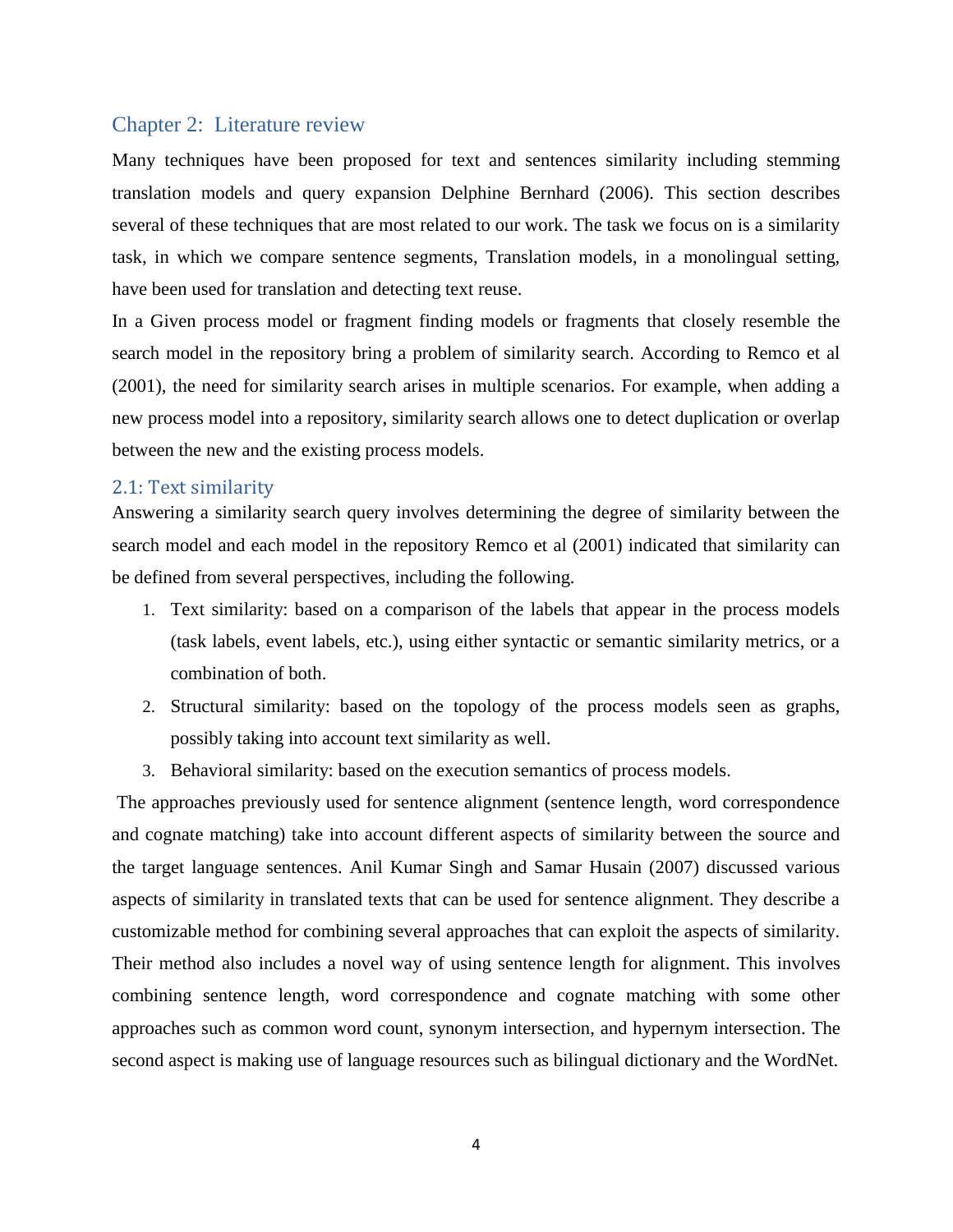Anil et al indicate there are several aspects of the translation process (and correspondingly of similarity) between Source Language and Target Language texts. They believed that under different conditions and for different language pairs, one or more of these may become more suitable for identifying translations, and therefore, also for sentence alignment. Thus, a robust and adaptable sentence alignment tool should exploit as many of these aspects of similarity as is practically possible.

If there are two (written) sentences in two different languages, one of which is a translation of the other, then the similarities between the two may be due to the following factors:

- 1. Meta-syntactic, one simple measure of which may be the number of verbs (or nouns)
- 2. Borrowed words, Phonetic and lexical correspondence
- 3. Syntactic, such as the order or structure of syntactic constituents
- 4. Meta-semantic, such as the quantity of information, one simple measure of which is the sentence length
- 5. Semantic, i.e., the common meaning and the world knowledge

Thanh Dao (2005) describes a way of capturing the similarity between two strings (or words). String similarity is a confidence score that reflects the relation between the meanings of two strings, which usually consists of multiple words or acronyms. Currently, in his approach, he was more concerned on the measurement which reflects the relation between the patterns of the two strings, rather than the meaning of the words.

According Thanh Dao (2005) similarity is calculated in three steps:

- Partition each string into a list of tokens.
- Computing the similarity between tokens by using a string edit-distance algorithm (extension feature: semantic similarity measurement using the WordNet library).
- Computing the similarity between two token lists.

According to Matthew R et al (2011), they designed a system called Engkoo that supports a multitude of NLP and Speech technologies such as cross language retrieval, alignment, sentence classification, statistical machine translation, text-to-speech, and phonetic search. The data set that supports this system is primarily built from mining a massive set of bilingual terms and sentences from across the web. Specifically, web pages that contain both Chinese and English are discovered and analyzed for parallelism, extracted and formulated into clear term definitions and sample sentences. This approach allowed them to build the world's largest lexicon linking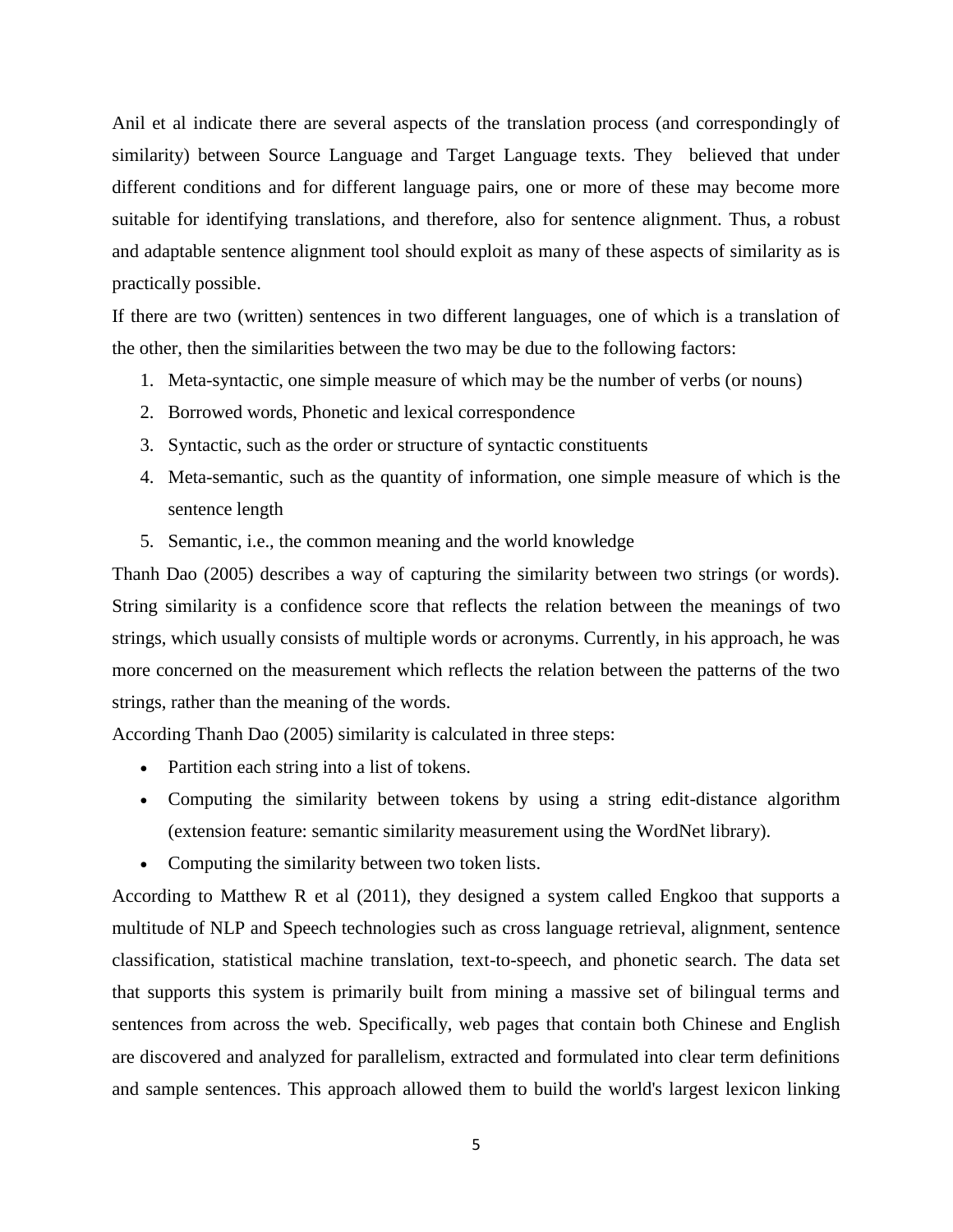both Chinese and English together - at the same time covering the most up-to-date terms as captured by the net. There data set is intelligently merged with licensed data from sources including Microsoft Office and Encarta. Finally, the resulting vast, ranked, high quality composite data set is analyzed by a machine learning based classifier, allowing users to filter down sample sentences by combinable categories.

Nagao (1984) initiated the example-based approach to machine translation with a structural Japanese-to-English translation system. Other influential works include (Sato and Nagao, 1990; Maruyama and Watanabe, 1992; Sumita and Iida, 1995; Nirenburg et al. 1994; Brown, 1999).

The work by Lee (2004) is on improving a statistical Arabic-to-English translation system, based on words as well as phrases, by making the parallel corpus syntactically and morphologically symmetric in a preprocessing stage. This is achieved by segmenting each Arabic word into smaller particles (prefix, stem and suffix), and then omitting some of them in order to make the parallel corpus as symmetric as possible. That method seems to increase evaluation metrics when using a small corpus. Similar conclusions were reached by Sadat and Habash (2006) in their work on improving a statistical Arabic-to-English translation system. There, several morphological reprocessing schemes were applied separately on different size corpora. Philips et al. (2007) present an Arabic-to-English example-based system.

They broaden the way the system performs matching. That system matches words based on their morphological information, so as to obtain more relevant chunks that could not otherwise be found. It showed some improvement over state-of-the-art example-based Arabic-to- English translation systems. This matching approach also resulted in additional irrelevant matched fragments, which had to be removed in later stages.

There are a number of works on automatic thesaurus creation. Some of them use parallel corpora for finding semantically-related source-language words based on their translations. Lin and Pantel (2001) extracted paraphrases from a monolingual corpus by measuring the similarity of dependency relationship. They use a syntactical parser to parse every sentence in their corpus and measure the similarity between paths in the dependency parses using mutual information.

Paths with high mutual information were defined as paraphrases. Glickman and Dagan (2003) described an algorithm for finding synonymous verbs in a monolingual corpus. This was also done using a syntax parser for building a vector containing the subject, object and other arguments for every verb they find in their corpus. Later, they use these vectors to find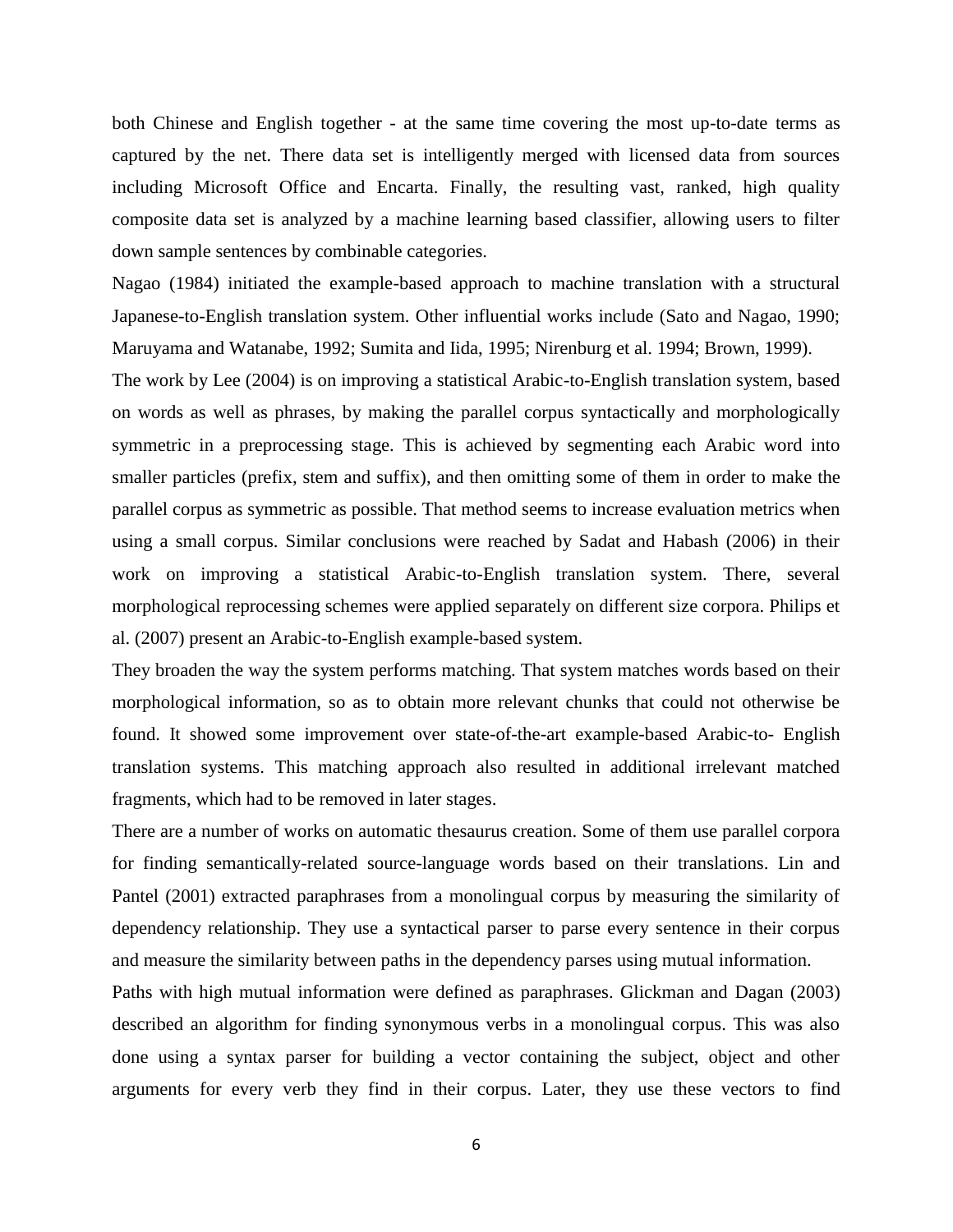similarities between verbs. Overall this technique showed competitive results with the one introduced by Lin and Pantel (2001). Nonetheless, since both techniques may perform differently on a given case, they suggested that the methods should be combined to obtain better results. One interesting work is Dyvik (2006), which uses an English-Norwegian parallel corpus for building a lattice of semantically-related English and Norwegian words. It then discovers relations such as synonyms and hyponyms. Another related work van der Plas and Tiedemann, (2006) uses a multilingual sentence-aligned parallel corpus for extraction of synonyms, antonyms and hyponyms for Dutch.

According to Palakorn et al (2008), the ability to accurately judge the similarity between natural language sentences is critical to the performance of several applications such as text mining, question answering, and text summarization. According to their study given two sentences, an effective similarity measure should be able to determine whether the sentences are semantically equivalent or not, taking into account the variability of natural language expression. That is, the correct similarity judgment should be made even if the sentences do not share similar surface form. In this work, they evaluate fourteen existing text similarity measures which have been used to calculate similarity score between sentences in many text applications.

One extension of word co-occurrence methods leads to the pattern matching methods which are commonly used in text mining and conversational agents Corley and Mihalcea (2005). This technique relies on the assumption that more similar documents have more words in common. But it is not always the case that texts with similar meaning necessarily share many words. Again, the sentence representation is not very efficient as the vector dimension is very large compared to the number of words in a short text or sentence, thus, the resulting vectors would have many null components.

While Yee Seng Chan and Hwee Tou Ng,(2009), presented a Maximum Similarity Metric for Machine Translation Evaluation (MAXSIM), a new automatic machine translation (MT) evaluation metric that computes a similarity score between corresponding items across a sentence pair, and uses a bipartite graph to obtain an optimal matching between item pairs. There general framework allowed them to use arbitrary similarity functions between items, and to incorporate different information for comparison. They evaluated for correlation with human judgments', MAXSIM achieved superior results when compared to current automatic MT evaluation metrics.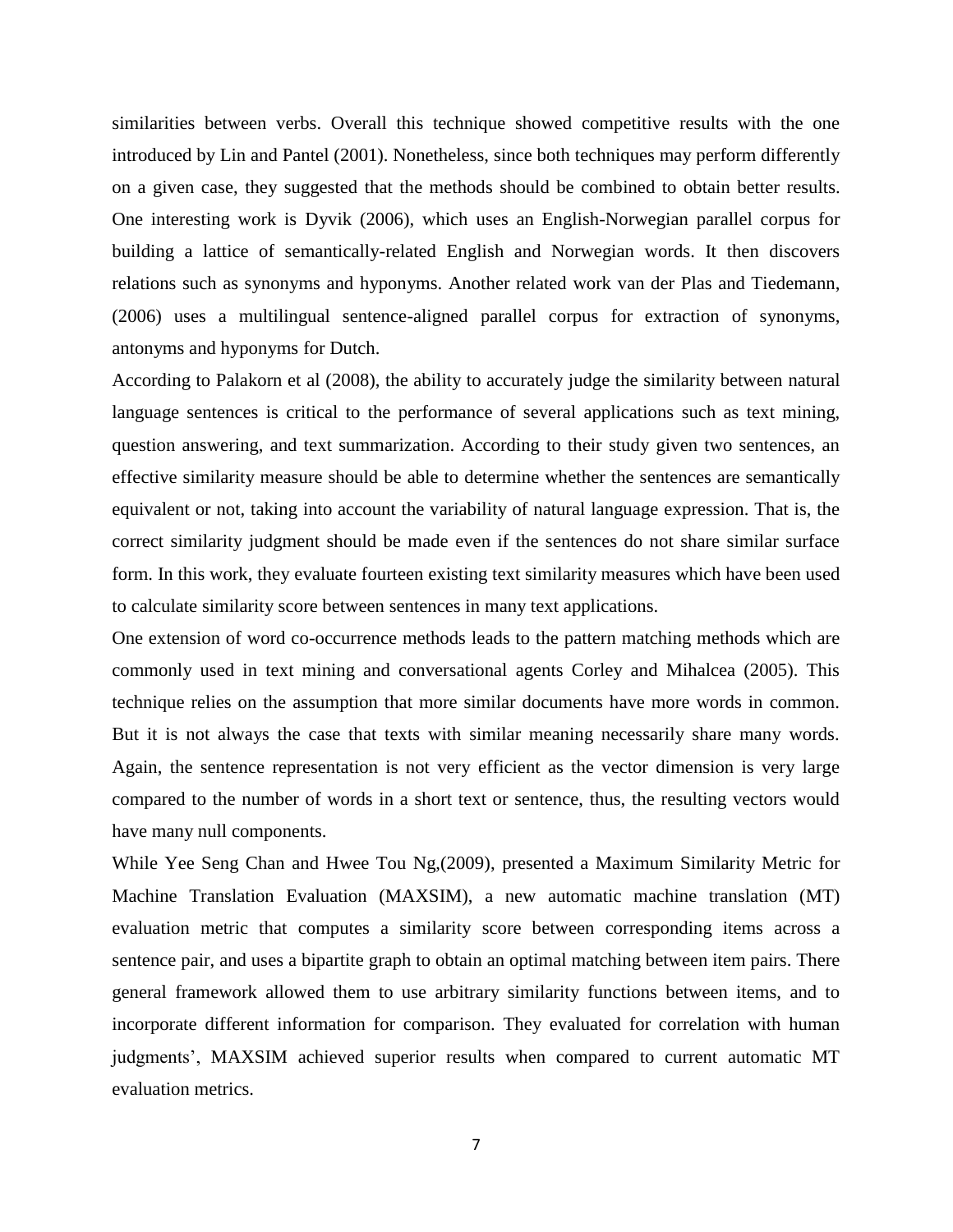Al o Gliozzo and Carlo Strapparava (2006) attempted to merge the subspaces associated to each language to exploit the information provided by external knowledge sources, in bilingual dictionaries, by collapsing all the rows representing translation pairs. In this setting, the similarity among texts in different languages could be estimated by exploiting the classical Vector Space Model (VSM) just described. However, their main disadvantage of this approach was to estimate inter-lingual text similarity as it strongly relies on the availability of a multilingual lexical resource. For languages with scarce resources a bilingual dictionary could be not easily available. Secondly, an important requirement of such a resource is its coverage, another problem they noted was that ambiguous terms could be translated in different ways, leading them to collapse together rows describing terms with very different meanings.

Alo et al (2006) in their study indicated that the similarity among two texts in the VSM is estimated by computing the cosine of their vectors in the VSM. They concluded that, such a model cannot be adopted in the multilingual settings, because the VSMs of different languages are mainly disjoint, and the similarity between two texts in different languages would always turn out to be zero. Another work by Masao Utiyama and Hitoshi Isahara (2003) proposed method, which uses similarities in sentences aligned by dynamic programming matching, as a reliable measure for article alignment.

#### 2.2: Similarity measure

Sentence similarity measures play an increasingly important role in text-related research and applications in areas such as text mining, Web page retrieval, and dialogue systems. Existing methods for computing sentence similarity have been adopted from approaches used for long text documents. These methods process sentences in a very high-dimensional space and are consequently inefficient, require human input, and are not adaptable to some application domains. This section focuses directly on reviewing different work done on similarity measures between sentences. Reviewing present algorithms that take account of semantic information and word order information implied in the sentences. The semantic similarity of two sentences is calculated using information from a structured lexical database and from corpus statistics.

Determining the similarity between sentences is one of the crucial tasks which have a wide impact in many text applications. In information retrieval, similarity measure is used to match score between a query sentence and equivalent sentence in second language in a corpus this requires sentence matching between primary sentence and target sentence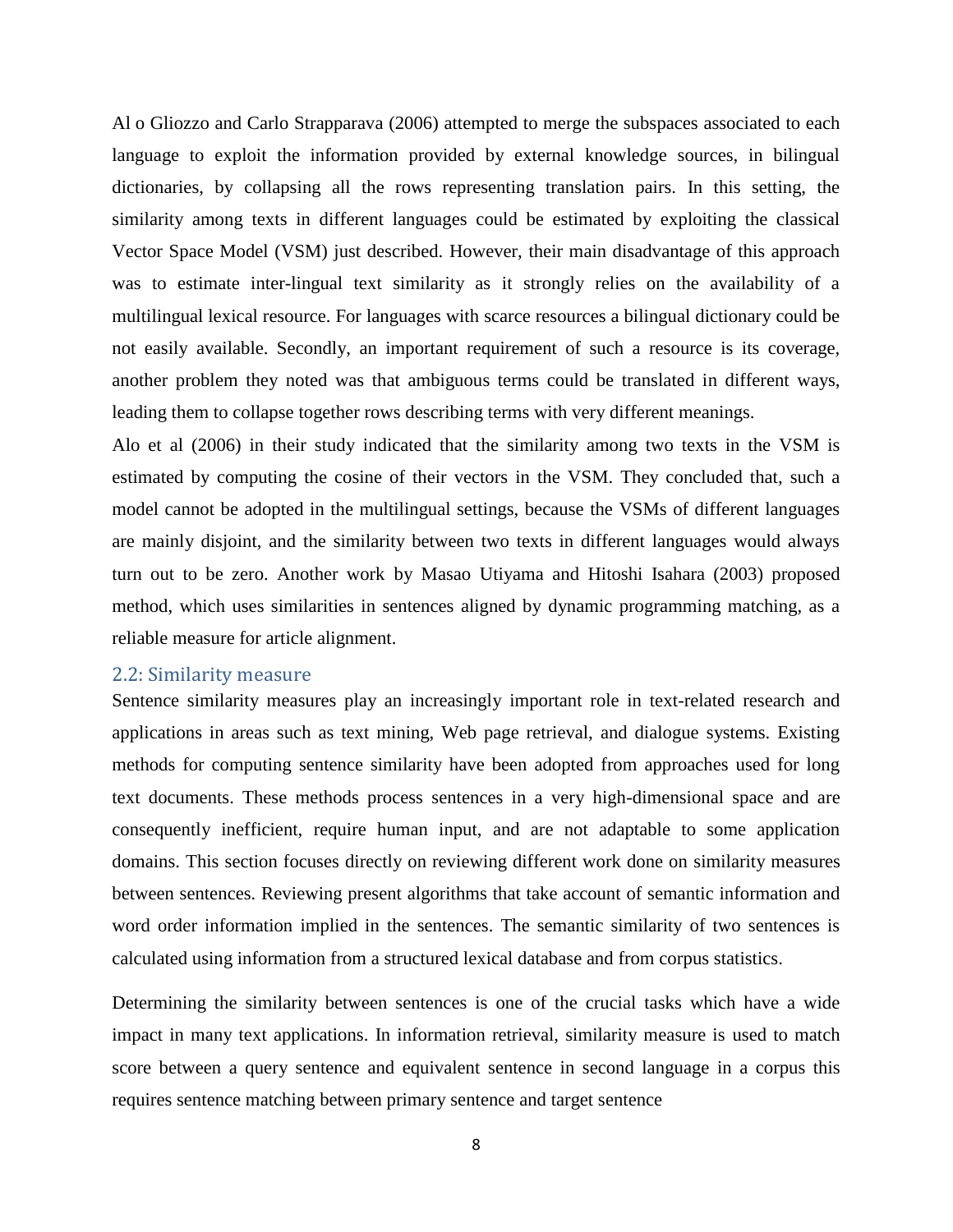In previous a study by Rejwanul et al (2010) indicates in their study that phrase pairs could be extracted from many training sentence pairs, by calculating the similarity score between the source test sentence and each of the training sentences separately, and then take the average of the scores. Finally, they normalize these similarity scores to convert them into probabilities Thus, deriver a log-linear feature. They explored various sentence similarity features by measuring similarity between a source sentence to be translated with the source-side of the bilingual training sentences and integrate them directly into the phrase based model. They performed experiments on an English-to-Chinese translation task by applying sentence-similarity features both individually and collaboratively with super tag-based features.

Li et al. (2006) propose another hybrid method that derives text similarity from semantic and syntactic information contained in the compared texts. Their proposed method dynamically forms a joint word set only using all the distinct words in the pairs of sentences. For each sentence, a raw semantic vector is derived with the assistance of the WordNet lexical database Miller et al. (1993). A word order vector is formed for each sentence, again using information from the lexical database. Since each word in a sentence contributes differently to the meaning of the whole sentence, the significance of a word is weighted by using information content derived from a corpus. By combining the raw semantic vector with information content from the corpus, a semantic vector is obtained for each of the two sentences. Semantic similarity is computed based on the two semantic vectors. An order similarity is calculated using the two order vectors. Finally, the sentence similarity is derived by combining semantic similarity and order similarity. These two hybrid measures Li et al. 2006; Mihalcea et al. 2006 do not take into account the string similarity, which plays an important role in some cases. We discuss why string similarity is important in next section.

Feature-based methods try to represent a sentence using a set of pre-defined features. Similarity between two texts is obtained through a trained classifier. But finding effective features and obtaining values for these features from sentences make this category of methods more impractical.

Aminul Islam and Diana Inkpen (2008), propose method to determine the similarity of two texts from semantic and syntactic information (in terms of common-word order) that they contain. They consider three similarity functions in order to derive a more generalized text similarity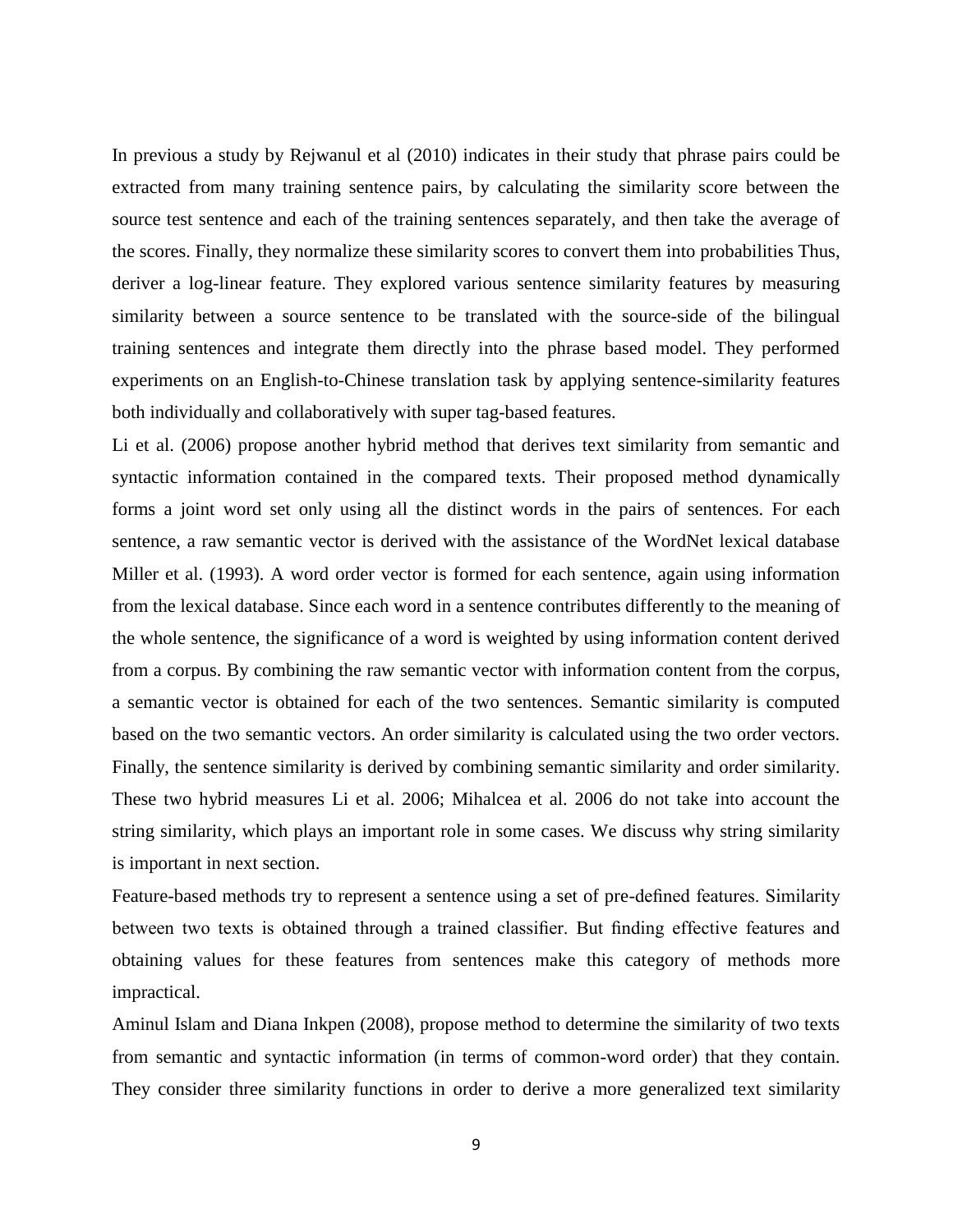method. First, string similarity and semantic word similarity were calculated and then they use an optional common-word order similarity function to incorporate syntactic information in their method, Finally, the text similarity is derived by combining string similarity, semantic similarity and common-word order similarity with normalization

In their paper Jiannan Wang et al (2011), studied the problem of string similarity join. The proposed a new similarity function by combing token-based similarity and character-based similarity. They proved that existing similarities are special cases of fuzzy token similarity. Jiannan Wang (2011), proposed a signature-based framework to address the similarity join using fuzzy-token similarity. They also proposed token-sensitive signature scheme, which is superior to the state-of-the-art signature schemes. They extended existing signature schemes for edit distance to support edit similarity. They also devised a partition-based token signature scheme.

#### **2.3.1 Similarity Algorithms**

In this section we review different ways of quantifying how similar two strings (e.g., words) are to one another by counting the minimum number of operations required to transform one string into the other. Through use of algorithms to determine candidate sentence or words for a given lexicon database by selecting words from a dictionary that have a similarity to the word/sentence in question.

#### *2.3.1.1: Levenshtein*

This algorithm measures the difference between two sequences/strings, and is based around the number of changes required to make one string equal to the other. It is aimed at short strings, it usage is spell checkers, optical character recognition

Thanh Dao (2005) method uses an edit-distance string matching Levenshtein algorithm. He argued that the string edit distance is the total cost of transforming one string into another using a set of edit rules, each of which has an associated cost. He argued that Levenshtein distance is obtained by finding the cheapest way to transform one string into another. Thanh Dao (2005) indicated that transformations are the one-step operations of (single-phone) insertion, deletion and substitution. In the simplest version substitutions cost about two units except when the source and target are identical, in which case the cost is zero. Insertions and deletions costs half that of substitutions.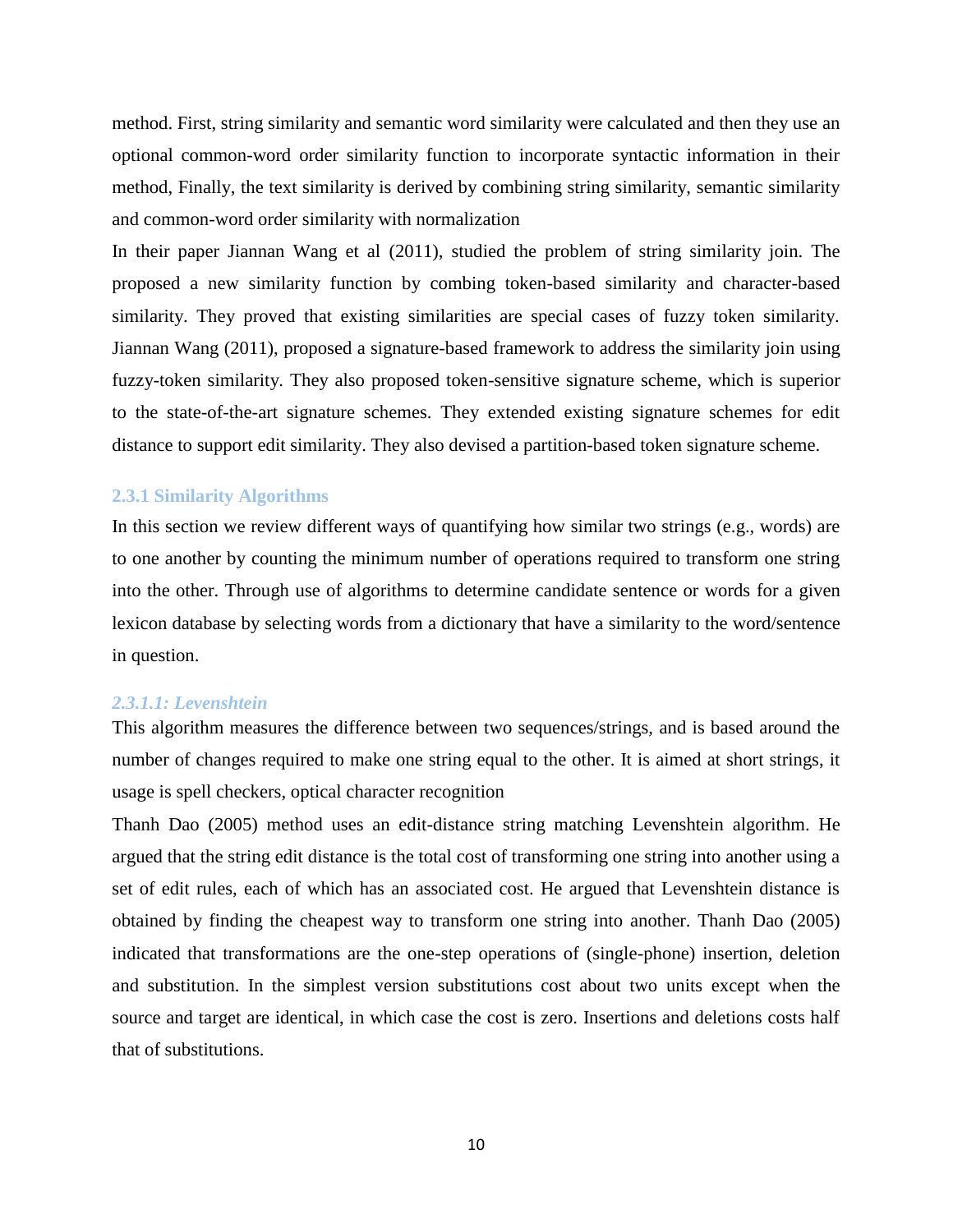In his paper Fernando (2009) explored Levenshtein distance and explained that Levenshtein algorithm allows insertions, deletions and substitutions. Similarity is often measured using Levenshtein distance, which refers to the algorithm written by Russian scientist Vladimir Levenshtein in 1965. With Levenshtein distance, you can count the number of insertions, deletions, and substitutions required to turn one phrase into another. Where the difference is usually measured against the source phrase, so a CAT tool using this method would indicate that the similarity between the two words.

According to him Levenshtein algorithm is very practical, but not practical enough. For example, a human translator can tell that the following two sentences are similar in meaning:

- 4. "Ice cream: chocolate and vanilla"
- 5. "Ice cream: vanilla and chocolate"

However, a program computing the number of keystrokes required to change one phrase into the other would say that those sentences are quite different, and may not offer translations from the database. Rearranging the words requires too many keystrokes.

With languages like English or French, it is easy to separate the words that compose a sentence, making it possible to take word order into account when measuring similarity.

#### *2.3.1.2: Hamming*

According to Fernando 2009, Hamming distance allows only substitutions, so the Hamming distance between two strings of the same length is the number of positions for which the corresponding symbols are different. If the Hamming or edit distance are used to calculates the distance between two strings, the string have to be of equal length.as it measures the minimum number of substitutions for the two strings to be equal.

#### *2.3.1.3: Jaro Winkler*

This algorithm is purposely designed for record linkage; it was designed for linking short strings. It calculates a normalized score on the similarity between two strings; the calculation is based on the number of matching characters held within the string and the number of transpositions.

In a paper by Andriy et al (2008) compared Jaro Winkler with other string similarity metrics (edit distance and Levenshtein) and found that it out performs others. Therefore in their test they us edit as a representative of string similarity matching methods. In order to cover the cases when the tokens in two multi-word string labels have different formats they used Jaro Winkler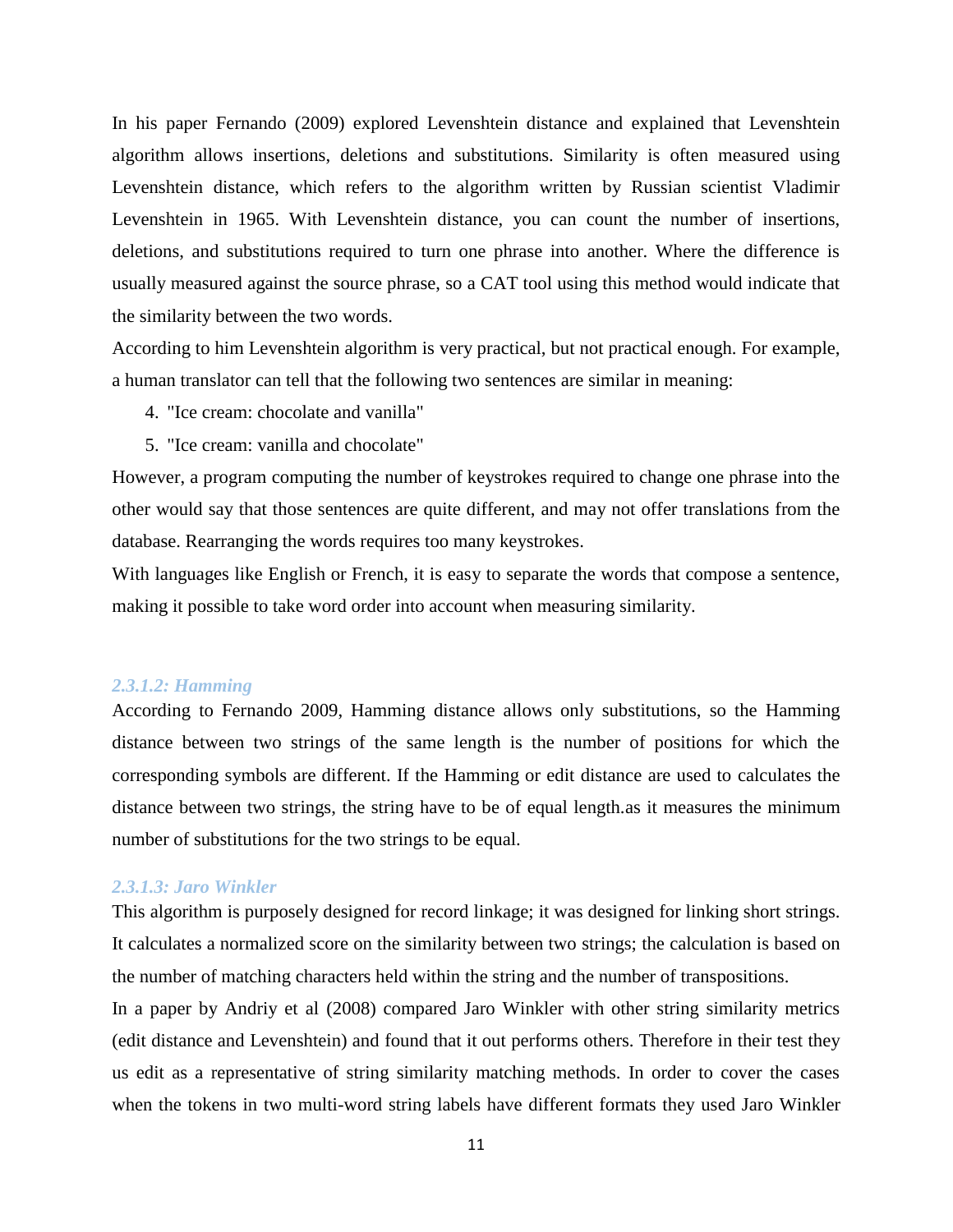algorithm, when both compared values are tokenized, each pair of tokens is compared using the standard Jaro Winkler measure and the maximal total score is selected. they assumed that the algorithms did not have any domain specific knowledge, so for each individual only its immediate data-type properties were considered.

#### *2.3.14: Markov Chain*

The Markov Chain model calculates the probability of the next letter occurring in a sequence based on the previous n characters. They are used in a multitude of areas, including data compression, entropy encoding, and pattern recognition.

Kevyn et al (2007) described a probabilistic model of text semantic similarity that uses Markov chains on a graph of term relations to perform a kind of semantic smoothing. This model incorporated both corpus-based and knowledge-based resources to compute text semantic similarity. They measured the effectiveness of both our method and LSA compared to cosine and random baselines, using a new corpus of human judgments on definition responses from a language learning experiment.

#### 2.4: Translation memory

Translation memory (TM) is a language technology that enables the translation of segments (sentences, paragraphs, or phrases) of documents by searching for similar segments in a database and suggesting matches that are found in the database Rodolfo Raya (2004).

TM is a fundamental part of modern computer aided translation (CAT) tools. It has become so common in the translation industry that the term "translation memory tool" is often used in place of "computer aided translation tool." However, these terms should not be used interchangeably, as CAT technologies also include machine translation, a computer technology based on linguistic rules and the use of bilingual dictionaries.

A TM system remembers translations that have been typed by a human translator. When the translator needs to work on a similar text, the system offers the previously saved version. This can save a lot of time when a translator works with repetitive texts, such as technical manuals, and can also help to achieve terminological consistency.

Karl-Johan Lönnroth (2005) argued that TM systems are basically search engines that specialize in performing two kinds of searches:

**Exact searches:** Only entries that match the searched text are retrieved from the data repository.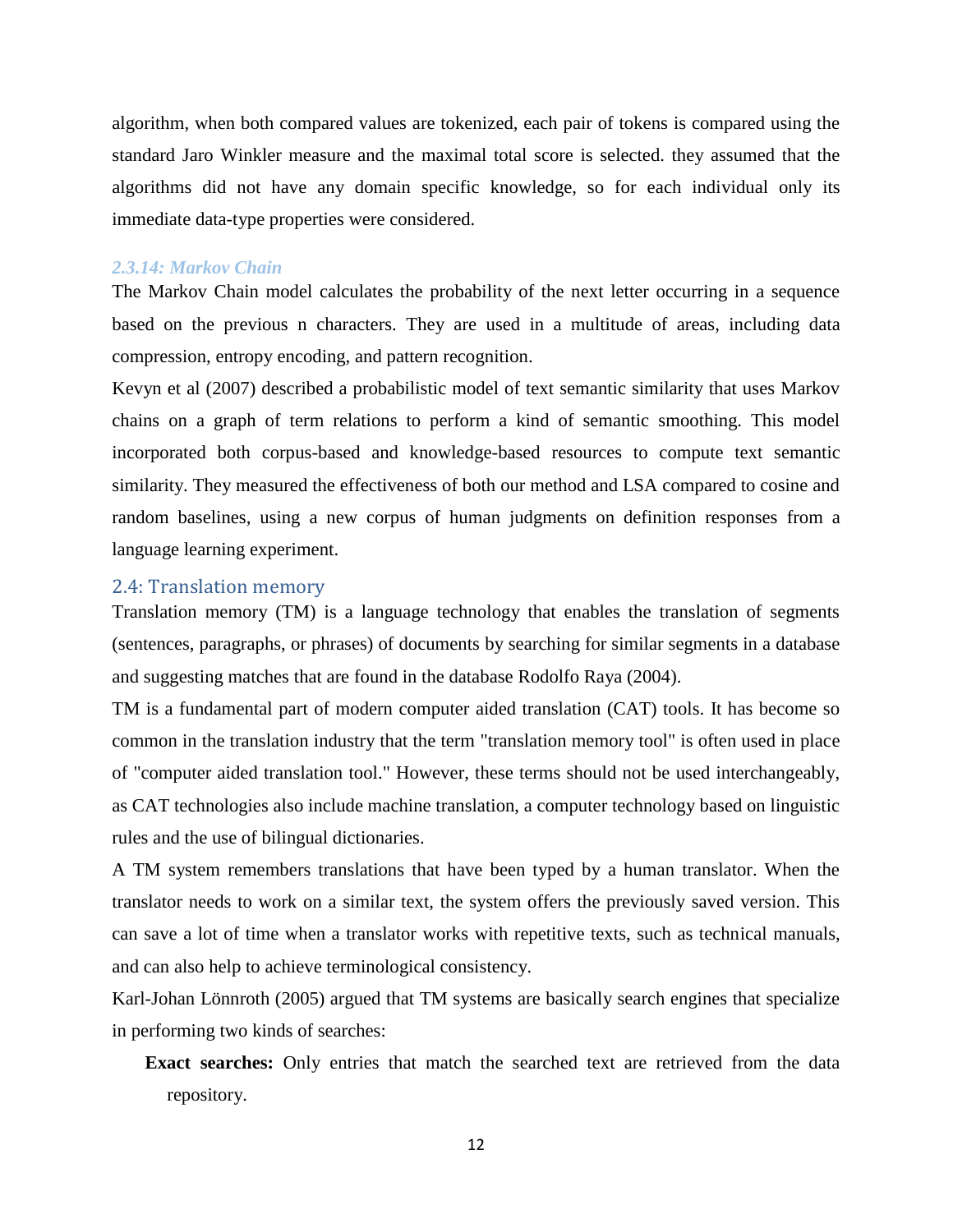**Fuzzy searches:** Entries that are similar to the searched text up to certain extent —specified in the query— are retrieved from the data repository.

The level of similarity in fuzzy searches is called **match quality**. To him definition varies with each TM system implementation.

Tanaka et al (2000), indicates that the key to providing better matches lies in the ability of the TM engine to break every segment into very small pieces and store them as a large collection of fragments in a database. The drawback to this is that the data storage requires that you spend a lot of time and effort doing proper indexing. Nevertheless, searching for fragments is faster than full text search combined with similarity calculations. They noted, during the translation process, it is often necessary to transfer translation memories along with the documents being translated. Because the various participants in the process might have different TM systems, a standard for TM data exchange was created.

According to Magnus Merkel (2003) being consistent in technical translations is difficult. Using translation memory software could be one remedy, but the effectiveness of these tools rests on the assumption that most repeated source sentences correspond similar to repeated target sentences. With the help of a discrepancy tool to identify inconsistencies between source and target texts, data from translations made manually and with the aid of translation memories are presented. Apart from being used as a verification tool at the post editing phase of a translation project, the discrepancy tool will measure the relative efficiency of the use of translation memory tools, as well as identify possible shortcomings with the source text.

#### 2.5: Summary

According to our research there are a lot algorithms available for text similarity after from our analysis and review we chose to use the edit distance in order to compare the input sentence with different examples in the translation memory for EBMT but according to Cristina et al (2001) two problems appear when using this method.

- 1. It measures differences between strings and not words, which means that words which are semantically very close (for example inflected forms) could be measured by the edit distance quite different. The problem is more complicated when synonyms are used as they are judged completely different by the edit distance.
- 2. Also when the translation memory is built from a parallel corpus, the constituents are quite big sentences. But also previous research has shown that levenshtein edit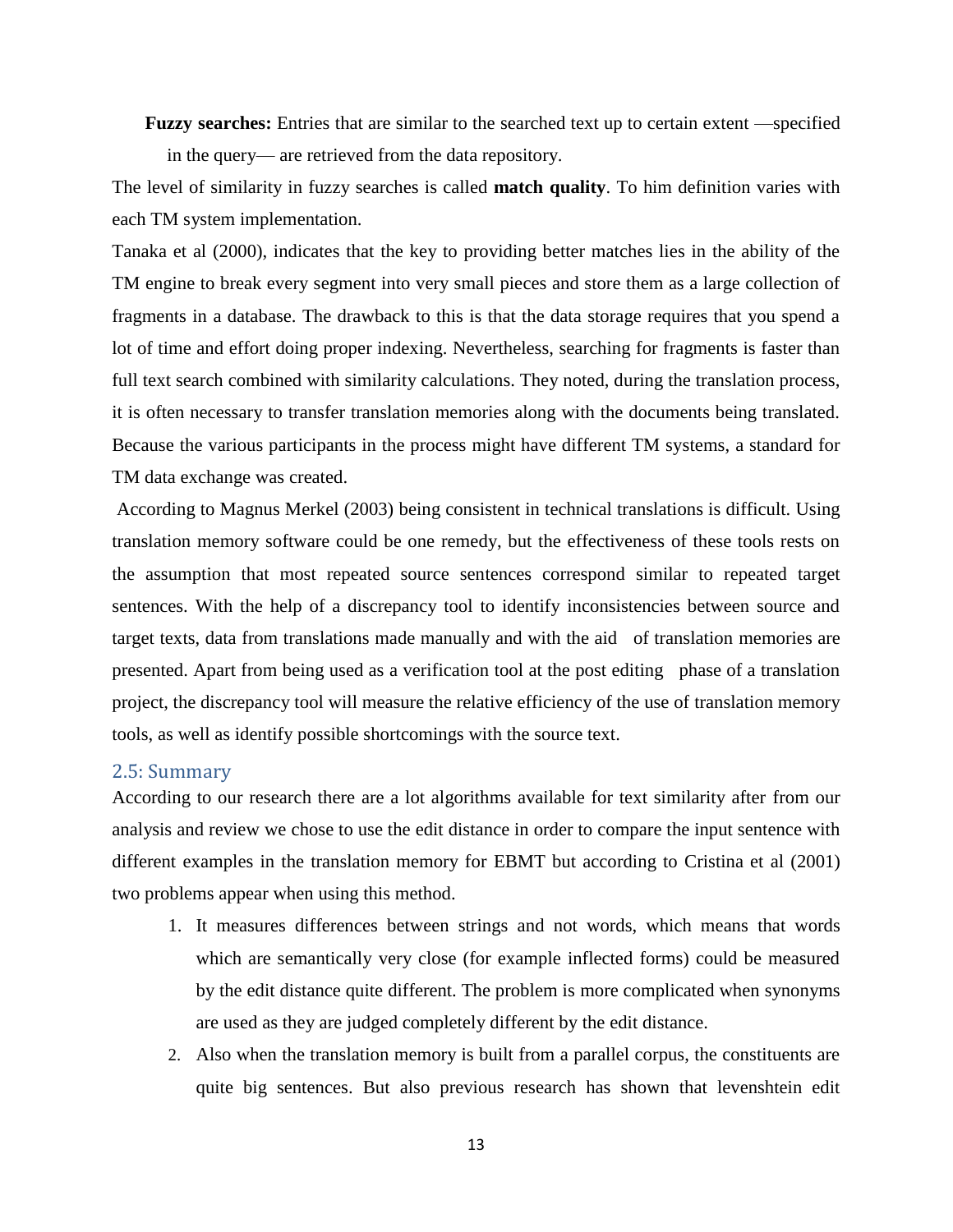distance algorithm. Can be used to solve sentence difference by computing the difference between two given sentence. Given a language of valid (or correct) words, we can correct a given word to some word of the language that is the least different to the given word.

Friedel et al (2014) provided insight into areas where the recall of translation memory systems can be improved. Specifically, source texts with an omission, and semantically very similar source texts are some of the more frequent cases with useful target text suggestions that are not selected with the baseline approach of simple edit distance between the source texts.

The edit distance between two strings source and target sentence is defined as the minimum number of operations performed in order to obtain s2 from s1 (Levenshtein algorithm) Stavros (2007). The measure gives an indication for the closeness of the two strings. Which will helped us to achieve our objective of providing sample similar sentence that correspond to the main sentence.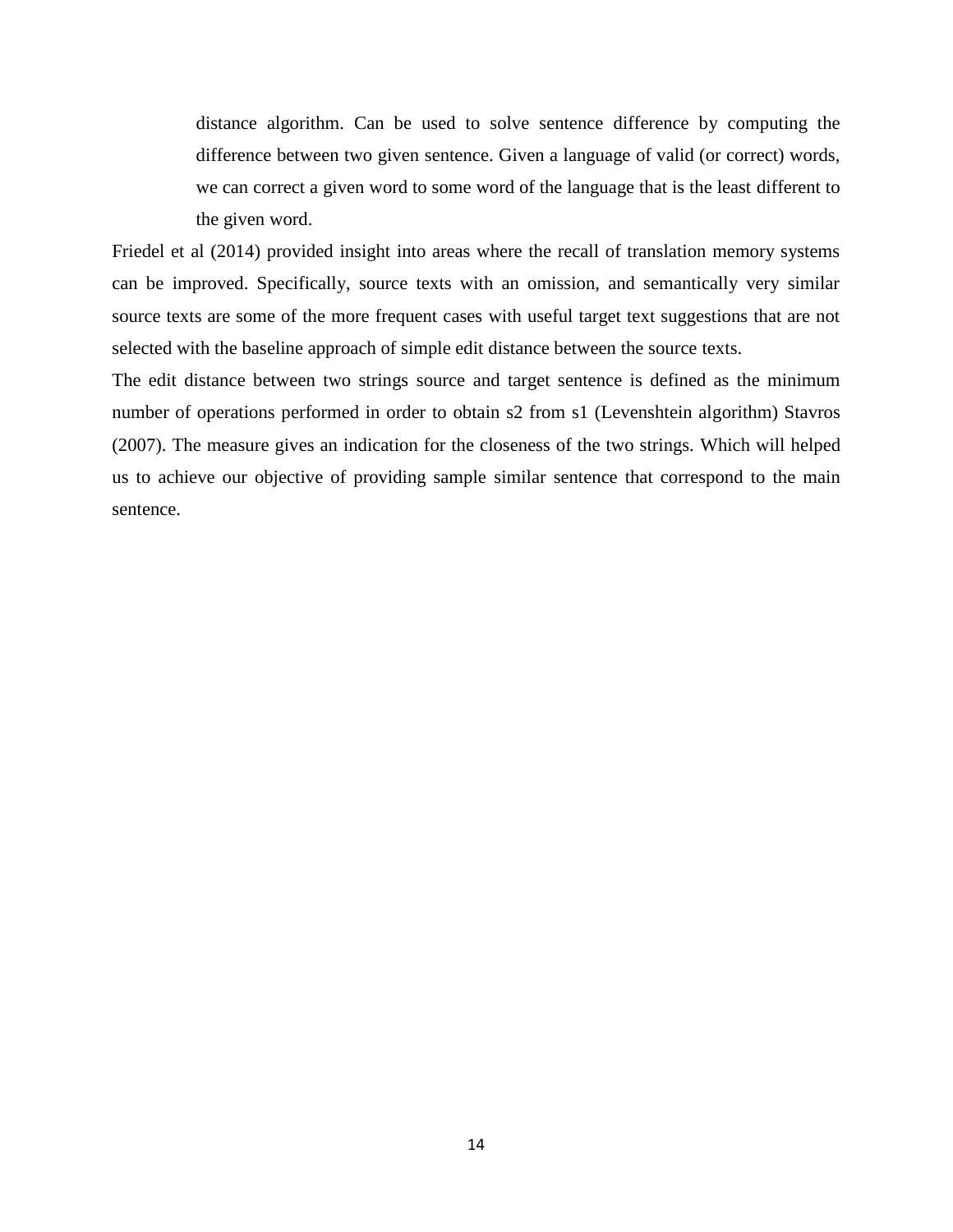### Chapter 3: Methodology

### 3.1: System Analysis

### **3.1.1: Overview**

Our aim was to build an easy to use translator of where user will contribute spontaneously in building lexical sentence in the languages they know. We expect users to send monolingual search requests in any language supported by our system to get multilingual answers. Through the use of our search engine user will extract their requests and will be able to add the new searches to the dictionary spontaneously. We chose to use Iterative design as it is based on a cyclic process of prototyping, testing, analyzing, and refining a product or process Nielsen (1993).

### 3.1 Functionality description

The system provides the end user with the following functionalities:

- 1. Content management interface this enables the user to organize, modify content, delete an as well maintain files from news websites where primary sentence (English) and secondary sentence (Kiswahili) are extracted.
- 2. Machine translation for English and Swahili

The system allows the user to query similar sentence in one natural language (primary language) for sentence in another (target language).

### 3.2 System design

.

**3.2.1 Context diagram**



*Figure 1: Context diagram*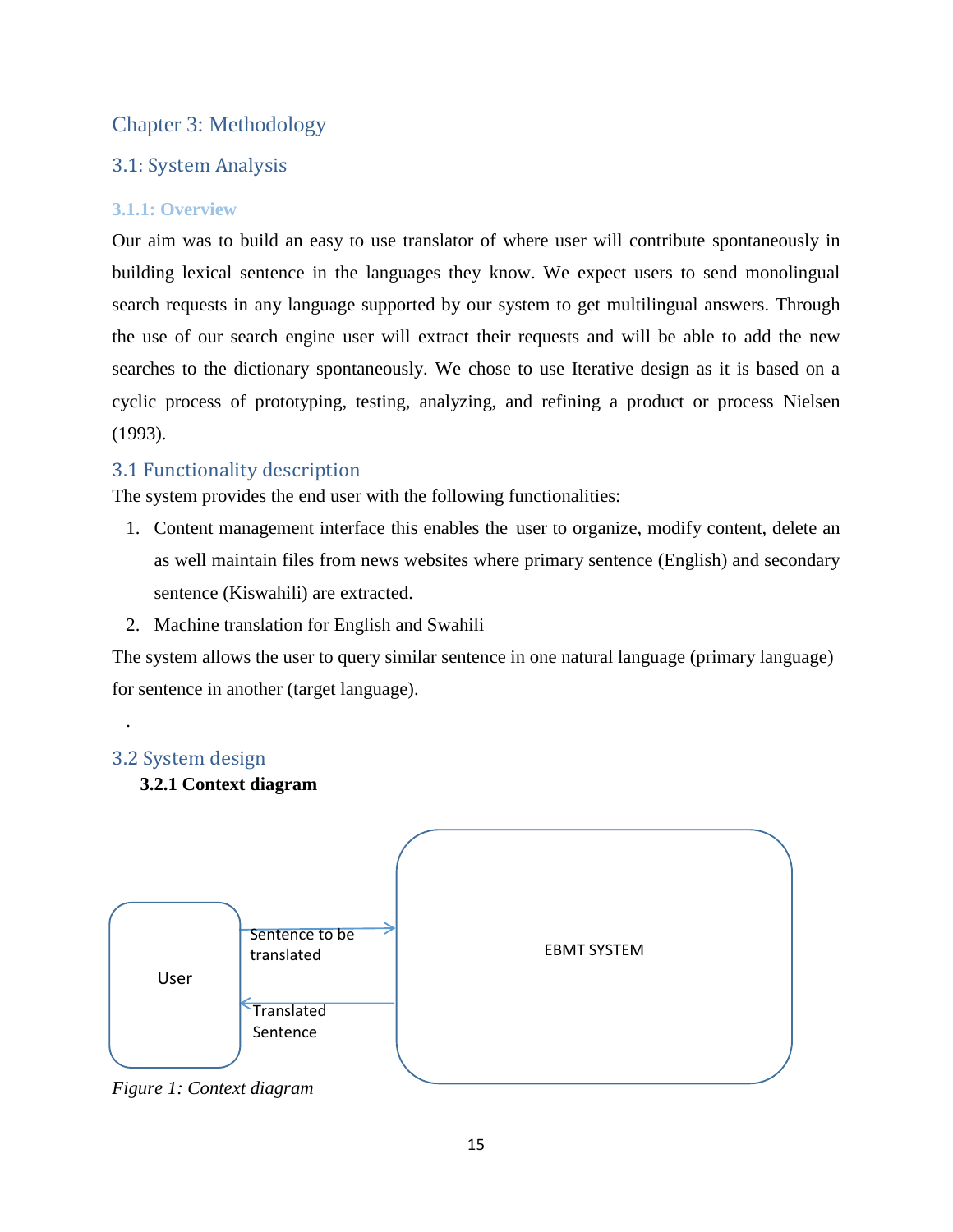### *3.2.2: Data flow diagram*



*Figure 2: Data flow diagram*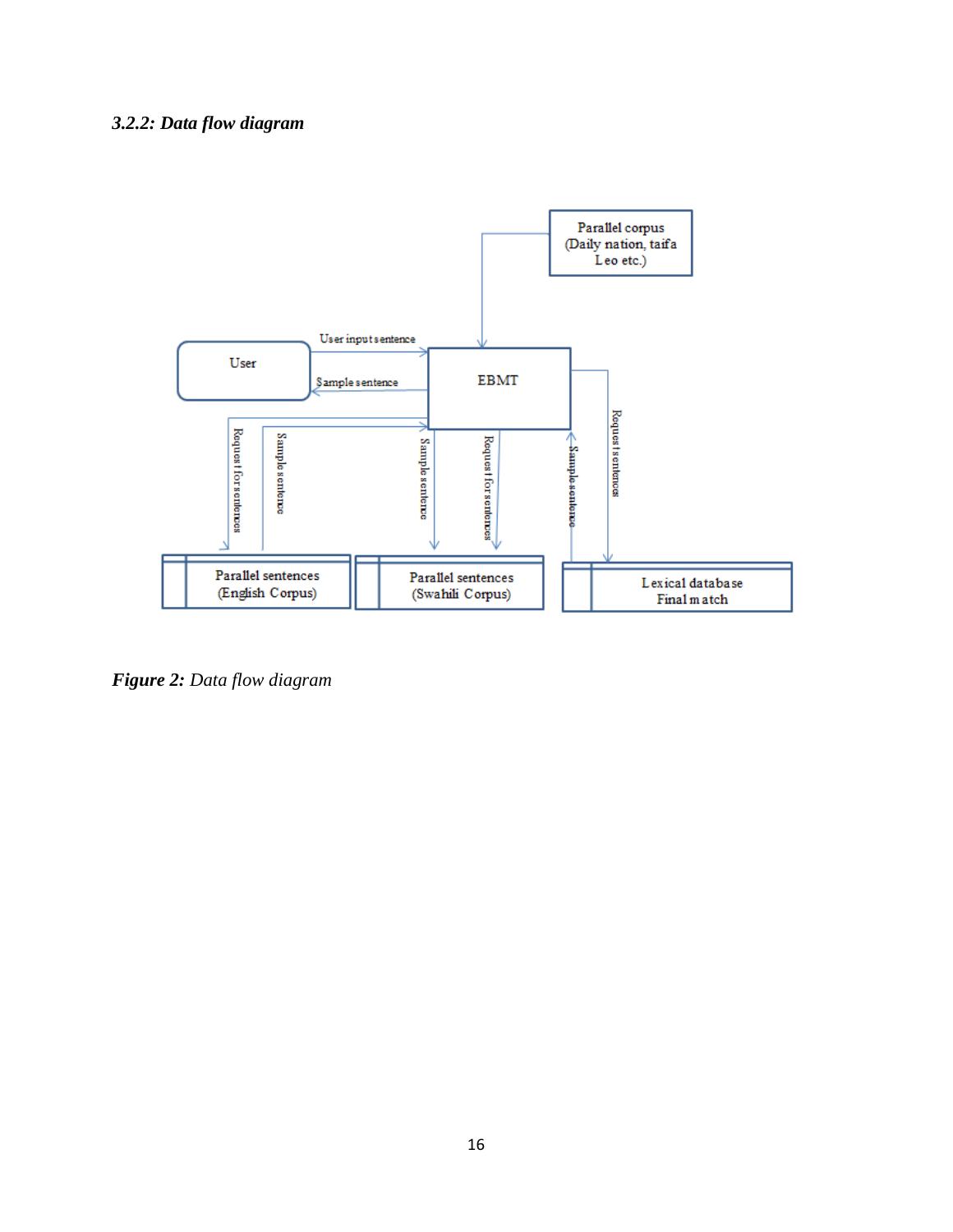### **3.2.3 Entity relationship diagram**

Figure three below show design of the lexical database.



*Figure 3: Entity relationship diagram* 

#### Lexical database

This provides organized collection of matched English-Swahili sentences organized to model aspects of reality in a way that supports processes of translation accurate and more consistent way. The requirement is to be open to the user and to describe much more attributes of sentence as required for the EBMT and also extend the same database for other pairs of languages as well

We define our queries to the data using SQL (Standard Query Language), so the exact DMS is not essential (we use MySql). The usage of DMS make the lexicon easy to modify: to add new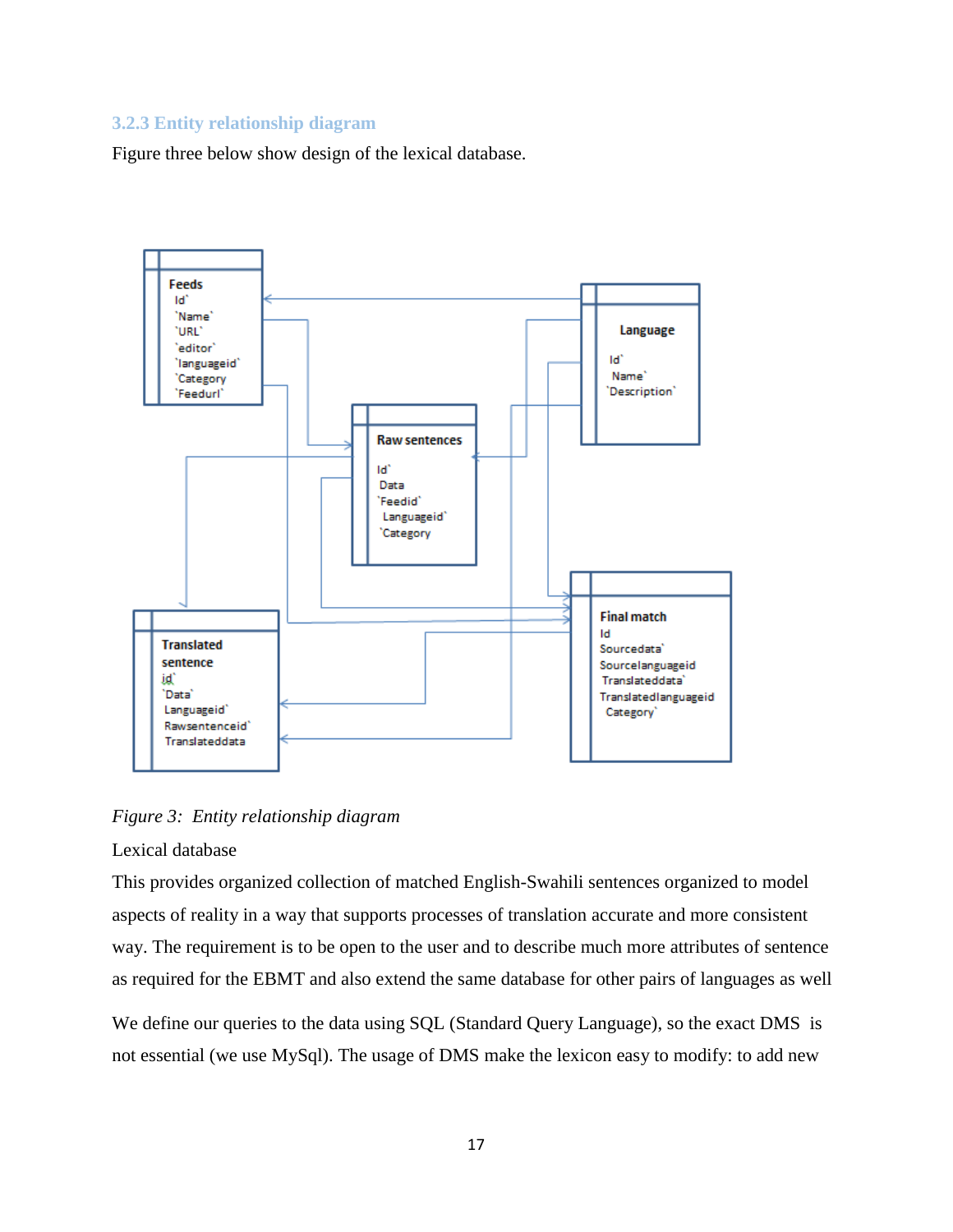attributes, delete them, or modify the names or types and etc. It is possible to extend the same database to other human languages as well.

We considered the domain possibility for the sentence, thus user can choose the priorities of finding words or sentences in certain domain. This way user can prioritize the word translation according to his domain of interest.

### 3.3 Multilingual Translation Structure



*Figure 4: Multilingual Translation Structure*

### **User layer**

User layer interact with users by a simple set of HTML pages and web forms that provide sentences retrieved at the corpus layer.

### **Corpus layer**

At this layer corpus are preprocessed in order to get additional linguistic information about the source language, e.g. about frequencies of collocations while tokeniser takes a SL sentence as input. One of its tasks is the separation of words and punctuation adding tags to words and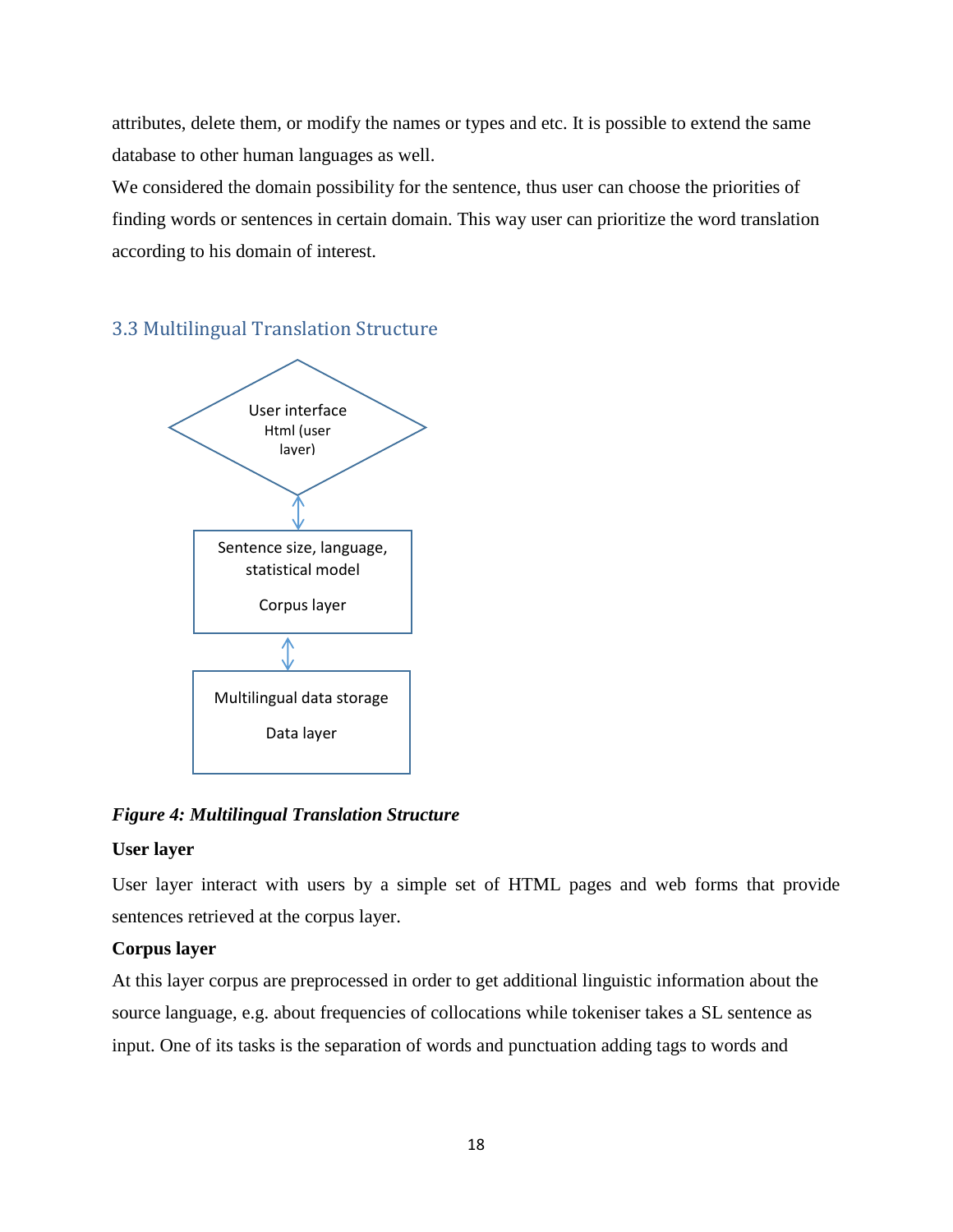sentences. And use statistical models n-gram and levenshtein algorithm to find similar sentences in Swahili to the source sentence in English.

We used news feed from the manually created list, we extract paragraphs from pages. Once a paragraph is extracted, they are split into sentences and then stored. We then determine sentence size, language and its domain topic. We also keep trace of web pages where a sentence has been extracted from, these provide the candidate sentences.

We then take the candidate sentence in language identified and then find corresponding sentences in languages supported this is achieved by first aligning sentences, and then using Statistical Machine translation to connect words to corresponding sentences. And the result produced a multilingual dictionary.

#### **Data layer**

At the data layer, multilingual dictionary entries were indexed into a database, which give dictionary lock-up facilities, the structure can be changed dynamically to include any kind of information needed later. Its simplicity make it easy for users to learn, their searches are automatically transfer into an XML document and indexed into the dictionary.

This provides a variety of Web results and sentences to help users get context for a word or phrase. We also suggest including text-to-speech functionality in future, so users can hear a word or phrase read out loud in a sentence.

When a user inputs a sentence in our the base language(English) for which he wants to translated in a specific domain, the system sends this sentence query to our database and obtains search results in sample sentences. The usages are extracted by performing by matching the input sentence with the sentence extracted and then provide feedback to the user. Unlike existing tools, the translator is multilingual, so that usages are obtained even in language for which there are no well-established analytical methods.

Our system uses SMT for its data-driven approaches, and which is much faster in development, as it do not rely on hand-crafted rules. Instead, these approaches rely on large parallel corpora, which therefore are the bottleneck in developing new language pairs or new technical domains, as they are often unavailable, or not large enough.

19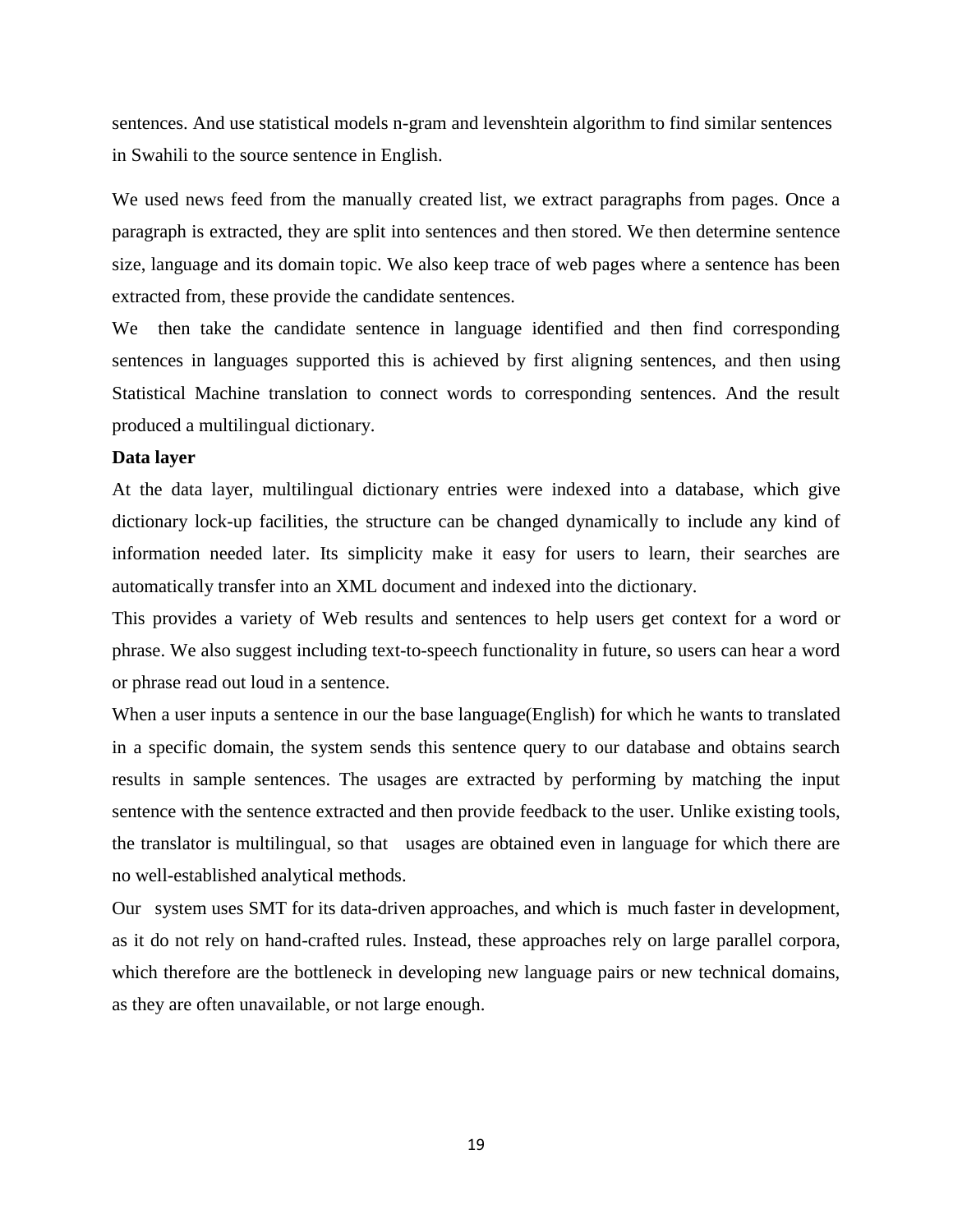#### 3.4 Data collection

The translation examples in our system were extracted from a collection of parallel, sentencealigned, English-Swahili html documents, taken from a news-related corpus published by different news agency i.e. daily nation ,taifa leo etc. . All the Swahili translation examples were morphologically analyzed, and each translation example was aligned on the data level.

Text parallelization and parallel corpora is important for NLP, language studies, and dictionary creation. A tremendous amount of information was required and was collected from WWW through RSS news feeds sources. This data was used to meet the requirements of the system.

John Fry (2005) exploited the recent trends in the delivery of news over the World Wide Web (WWW).taking advantage of the growing practice of multi-national news organizations that publish content in multiple languages across news sites. We use domain categories that define the group of our aggregated RSS News Feeds.

Given a new input sentence, the system begins by searching the corpus for translation examples for which the Swahili (primarily translated sentence matches frag the input sentence). In the implementation we are describing, the system is restricted to parts of the input sentence so that a matched sentence must be a combination from one or more complete adjacent sentence of the input sentence. The base-sentence are initially extracted using the Lucerne tool.

The same fragment can be found in more than one translation example. Therefore sentence are matched word by word, to deal with data sparseness, we generalize the relatively small corpus by matching words on text, morphological, and sentence levels, with each level assigned a different score.

Under the Text/sentence level which falls under our data layer in our multilingual structure we measured the difference between two sequences/strings or word Where the difference is usually measured against the source phrase, so a CAT tool using this method would indicate that the similarity between the two words in the sentences produce sample sentences in our translated language Fernando (2009).

Finding a synonym for a given sentence in one language is not a simple task, considering that input sentences are not given with word senses. Matching input words based on synonymy without knowing their true senses is error-prone, because one might match two synonym words based on a specific sense that is not the one used by the author Kfir Bar et al (2007). The way to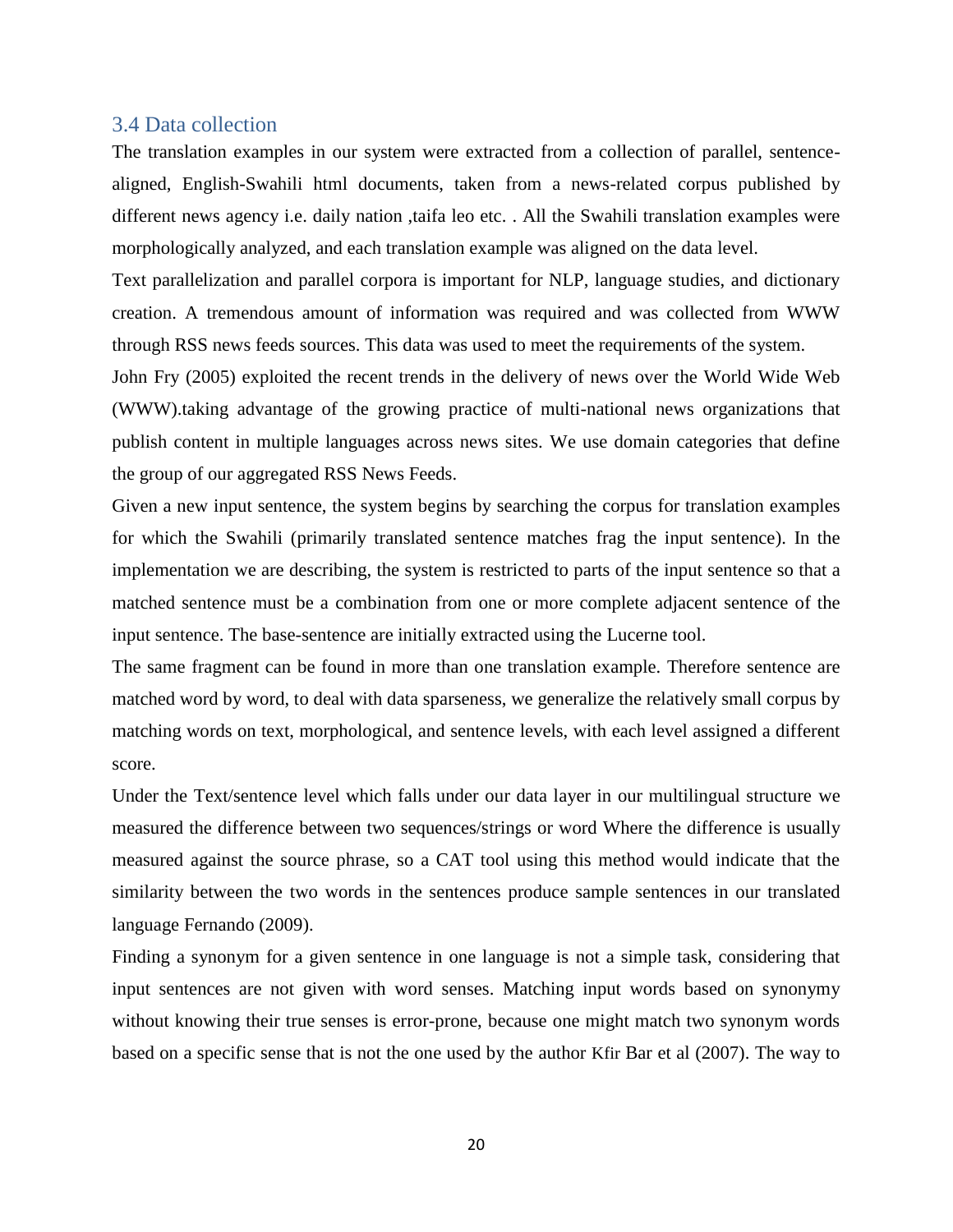handle this issue would be to use a jdom tool for swahili to uncover the intended sense of each input sentence word.

Although there has been some research in this area, we could not find any available tool that produces reasonable results. Even were we to find one, it would probably use English WordNet senses, since Swahili WordNet is not ready yet.

In this work, we decided to experiment with a different route where we classified each input sentence by topic, as well as all the corpus translation examples. For each translation example, we consider synonyms only if it's topic-set intersects with that of the input sentence.

Instead, users can take advantage the system capabilities to translate by providing sample sentences and also providing a word usage for Swahili words in sentences. Our system provides search and translation capabilities, but also diverse results to queries in terms of topics or domains. Of course, the focus here is to offer context, rather than simple translation. We allow users explore language by discovering new sentences using wildcard by simply input your sentence.

#### 3.5 System Implementation

The developed system at large constitutes a multilingual environment for Swahili and English languages. It can be viewed as an on-line multilingual lexicon, able to manage, store, retrieve and depict two language elements representations and multimedia representation that's include text, and sentences . It can also hold user specific information concerning vocabularies, plus multiple modifiable dictionaries per learner. The system also provides omnidirectional "wordby-word" translation between the elements of the various defined languages, after specifying the source and target languages and desired concept for translation. The system is open and expandable by means of user profiles, languages, and language elements and representations. Since the system uses multimedia elements (as one can realize considering the variety of representational media) can fall into the multimedia application category. Interactive multimedia have earned a prominent status among software developers due to their variety and flexibility and the ease of incorporating different learning modes. However since there's no guaranteed way of applying such a technology effectively, constant evaluation is imperative. In this respect, and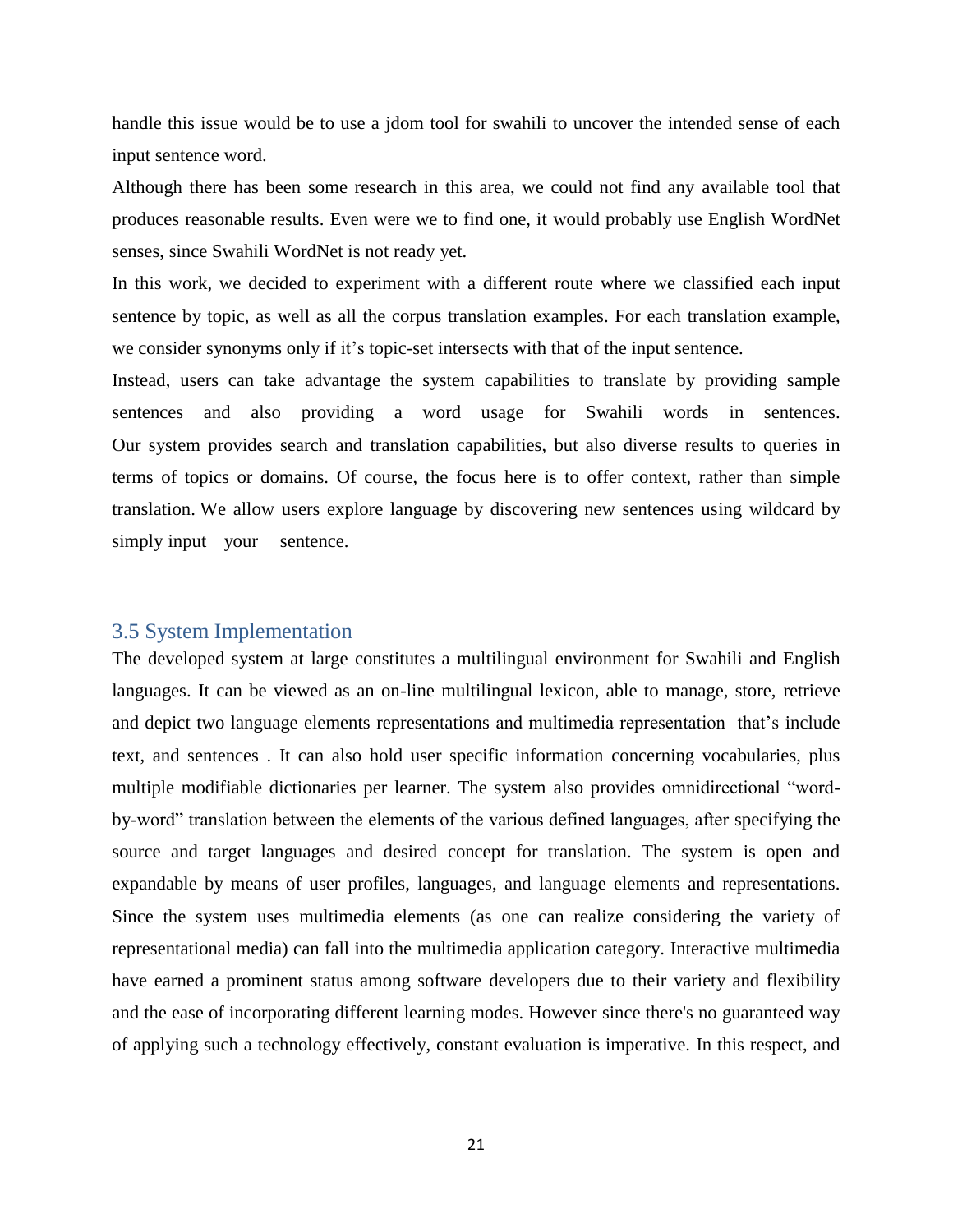in order to develop the software described herein, there was an extensive use of the generic methodology and instrument for the multimodal evaluation of interactive multimedia.

# 3.5.1 Technology

The system was developed as a 32-bit application to run under window 7/xp. The architecture that was chosen for the application was the Server Side technology. We also incorporated java and xml technology, plus mixture of JavaScript code and Sql,

### 3.5.2 Development tools

The project required a diverse resources; this was categorized as the following. Hardware:

 Laptop: specification Intel core2Duo CPU @ 2.2 GHZ, 4 GB RAM, 500G Hard disk capacity running of windows 7 professional 32-bit as the developer machine and system host.

### Software:

- NetBeans 7.4 is an open-source integrated development environment (IDE) for developing primarily with Java, but also with other languages, in particular PHP, C/C++, and HTML5.It is also an application platform framework for Java desktop applications
- Apache 2.0 an open-source web server for hosting the web user interface.

### Databases:

- RDBMS open source version of MySQL  $5.1$ .
- eXist-db is an open source database management system built using XML technology. It stores XML data according to the XML data model and features efficient, index-based XQuery processing.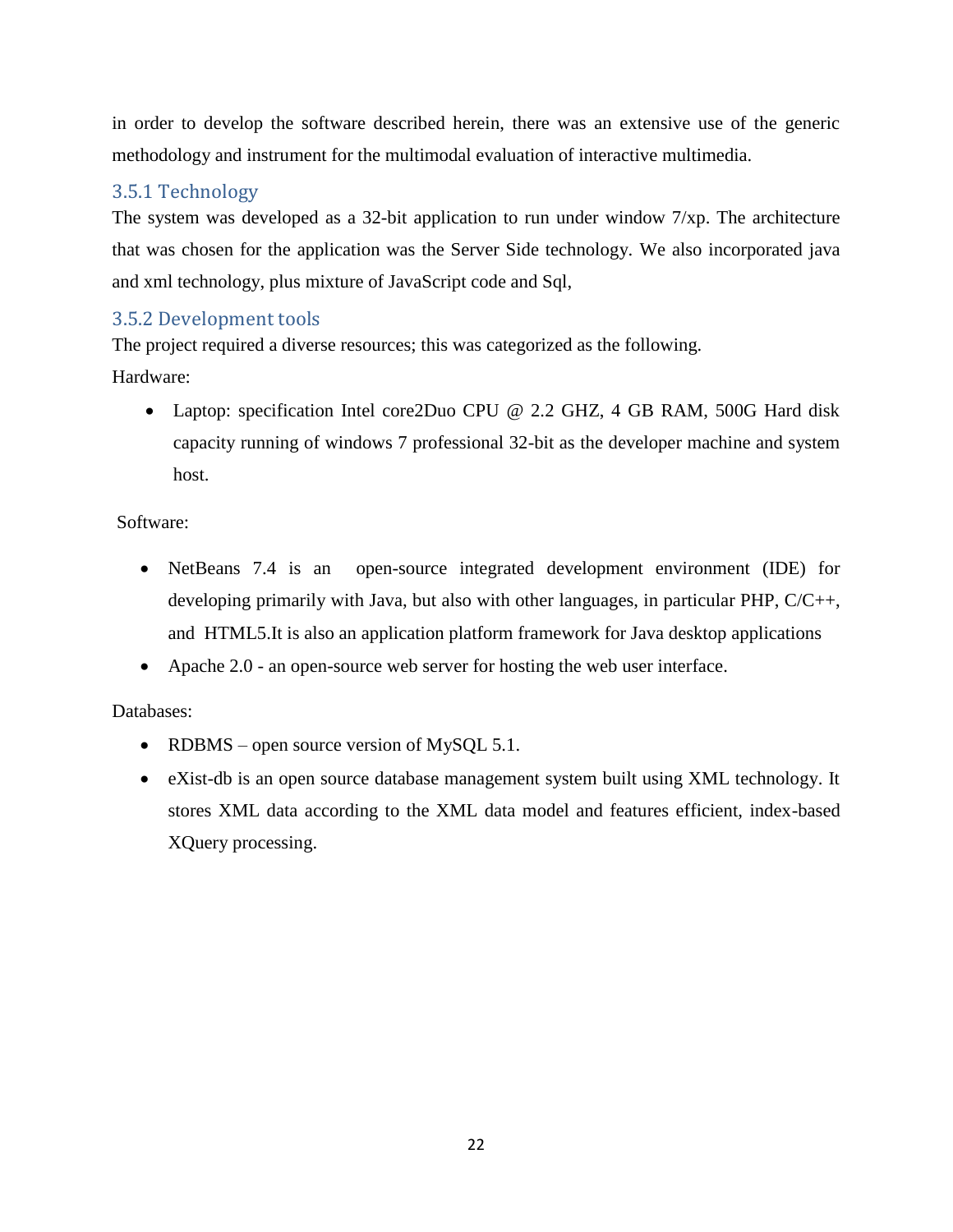# Chapter 4: Result, Testing and discussion

### 4.1: Testing

Testing of the system was based on following aspects;

- Unit testing: We carried out unit test to catch errors in software, and fix them at the unit level.
- Integration testing: these series of tests was executed to expose errors that were keeping the application from performing its essential functions. The goal was to determine, if the core functionality can be executed without error, uncovering errors associated with the interaction of subsystem classes.
- Validation testing: Was done to provide assurance that the software meets the functional requirements established for this iteration.
- System testing this was to provide verification that all of the disparate, constituent objects of the application mesh properly and that overall system function and performance were achieved

The accuracy of the entire system was measured against the test (real-world) aggregated in our multilingual database. The bench mark being:

- Success: having an acceptable array of similar sentence
- Failure: having failed to produced array of relevant sentences

### 4.2: Result

The data collected was analyzed basing on the objectives of the study. This was done qualitatively by giving meaning to findings to be able to make effective recommendations. We cross checked Data for consistency basing on the following concept

- 1. Data reliability, availability and integrity
- 2. Checking whether or NOT a blank value or default value can be retrieved from the database.
- 3. Validating each value if it is successfully saved to the database.
- 4. Ensuring the data compatibility against old hardware or old versions of operating systems.
- 5. Verifying the data in data tables can be modified and deleted and interpreted to provide requirements for designing a multilingual dictionary.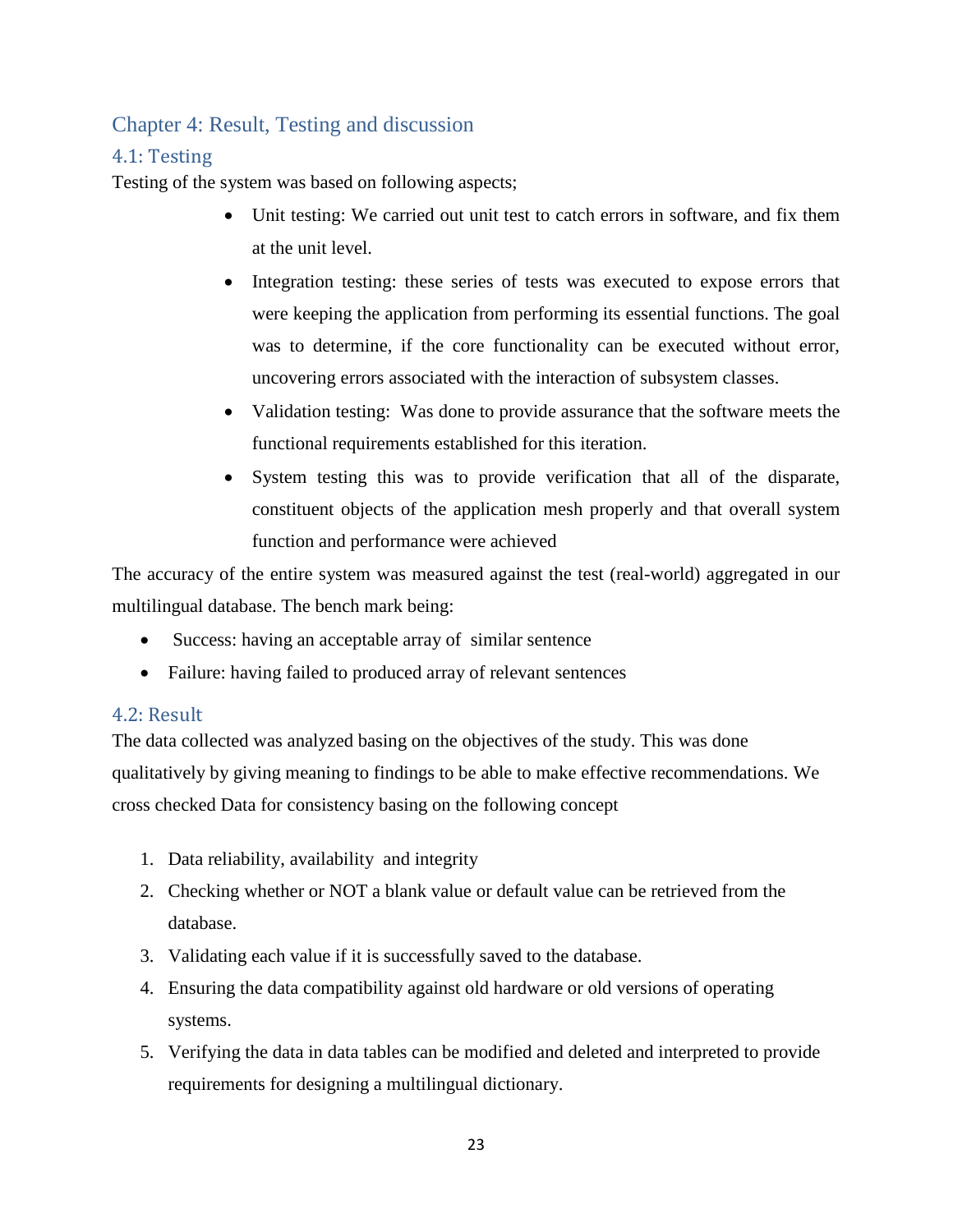### Test 1 News feeds

| GoTo Tools View Window        |  |                                                                                              |  |  |          |  |
|-------------------------------|--|----------------------------------------------------------------------------------------------|--|--|----------|--|
|                               |  | translateView Window 88 Translation Window 88 indexerView Window 88 resultTranslation Window |  |  |          |  |
|                               |  |                                                                                              |  |  | Re-Index |  |
|                               |  |                                                                                              |  |  |          |  |
|                               |  |                                                                                              |  |  |          |  |
| └                             |  |                                                                                              |  |  |          |  |
| $\blacksquare$ The New Vision |  |                                                                                              |  |  |          |  |
| $\blacksquare$ Nation         |  |                                                                                              |  |  |          |  |
|                               |  |                                                                                              |  |  |          |  |

### *Figure 5: News feeds*

This test was done to ensure that the news feed were available this was done by click on the index view window which displays the list of available feeds by their publishing media houses.

Test 2: Tagging source sentence to target sentence

After sentence are extracted and split we index the raw sentence (source) to translated sentence (target sentence) by clicking on the Re- indexed button this is to align sentence to their equivalent in the database

Test 3 sample sentences

| TranslationGenius 201310111528<br>. .<br>the company bear of such a company was the control                         | $-0$                  |
|---------------------------------------------------------------------------------------------------------------------|-----------------------|
| GoTo Tools View Window                                                                                              |                       |
| Translation Window 8 resultTranslation Window<br>translateViewLanguageSelector Window<br>88 translateView Window 88 |                       |
| type                                                                                                                | <b>Translat</b><br>al |
| Translations                                                                                                        |                       |
|                                                                                                                     |                       |
|                                                                                                                     |                       |
|                                                                                                                     |                       |
|                                                                                                                     |                       |

#### *Figure 6: dialogue to input sentence*

To translate a sentence type a new input sentence the textbox select the category then click on the translate button the system begins by searching the corpus for translation examples for which the Swahili version matches fragments of the input sentence will be displayed as Figure 5 shows. Test 4 sample sentence generated for an input sentence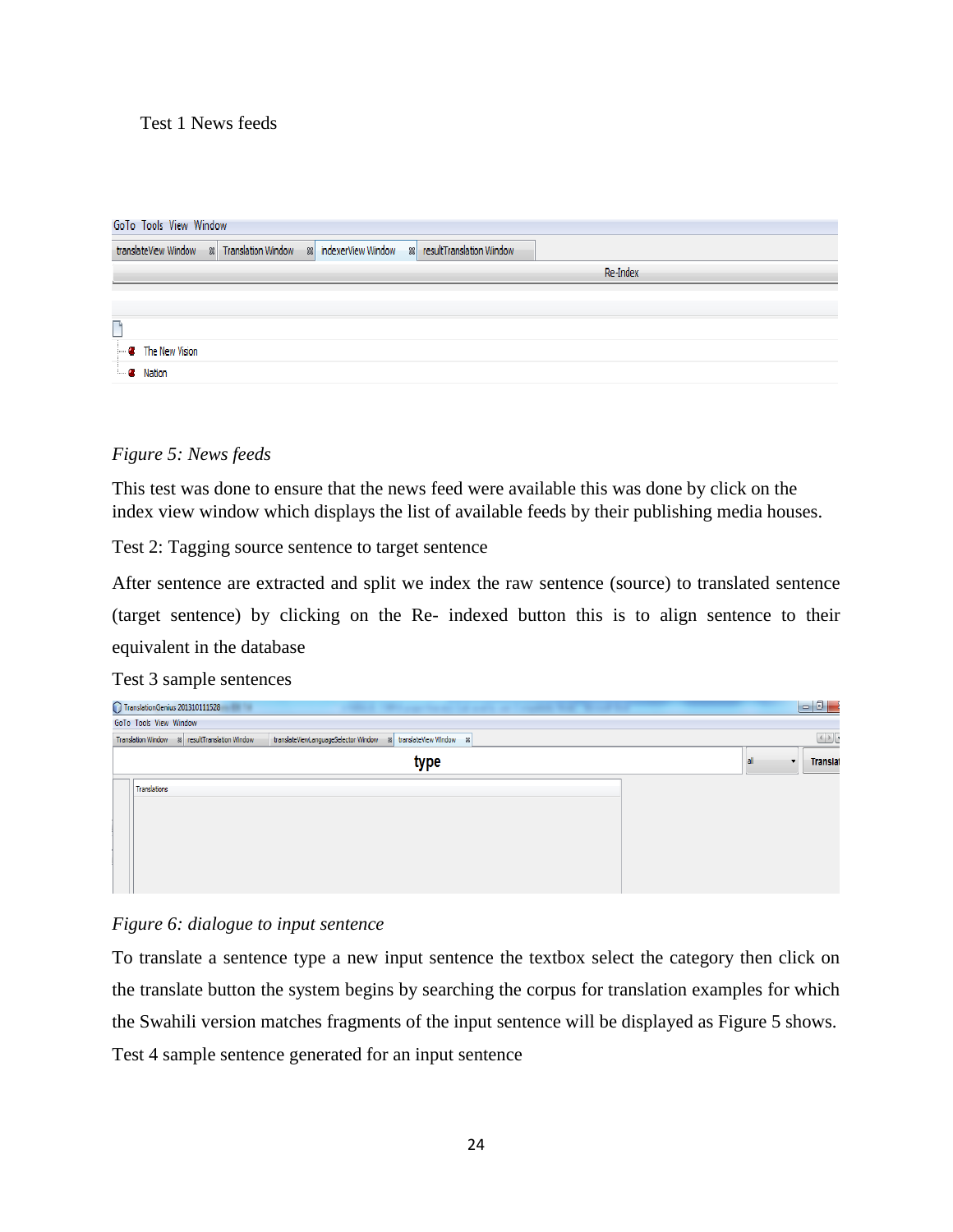| ranslationGenius 201310111528<br>oTo Tools View Window                                                                                                                                                                                                                                                                                                                                                                                                                                                                                                                                 |  |   |           |
|----------------------------------------------------------------------------------------------------------------------------------------------------------------------------------------------------------------------------------------------------------------------------------------------------------------------------------------------------------------------------------------------------------------------------------------------------------------------------------------------------------------------------------------------------------------------------------------|--|---|-----------|
| ranslateView Window B Translation Window B resultTranslation Window<br>indeverView Window #                                                                                                                                                                                                                                                                                                                                                                                                                                                                                            |  |   | 3330      |
| The present study examined the comprehension of sentences with base and derived order of the arg                                                                                                                                                                                                                                                                                                                                                                                                                                                                                       |  | ۷ | Translate |
| TRANSLATION.<br>Utafit wa sasa kuchunguza ufahamu wa hukumu na maingi na inayotokana utanatibu wa hoja pamoja na bila upachikaji na lugha mbili agrammatic watu binafsi.<br>Matakeo hayo yanaxnyesha kwanda hukumu katika hali nayotokana ili ni vigumu zaidi kwa kuelewa zaidi kulko wale wa mangi ili na kimanda kuna athan mwingkano kwa upachika)<br>a bere a resultant for the control of the control of the control of the control of the control of the control of the control of the control of the control of the control of the control of the control of the control of the |  |   |           |

### *Figure 7: sample sentence generated for an input sentence*

When the candidate sentences in target language are identified this is by using Statistical Machine translation to connect words to corresponding sentences. And the result produced and displayed for the user the select the best sentence

| GoTo Tools View Window                                                                                                                                                |         |  |  |  |  |  |  |
|-----------------------------------------------------------------------------------------------------------------------------------------------------------------------|---------|--|--|--|--|--|--|
| Translation Window<br>88 resultTranslation Window<br>translateView Window<br>indexerView Window<br>$\frac{1}{2}$<br>$\frac{8}{2}$                                     |         |  |  |  |  |  |  |
| Cancel                                                                                                                                                                | English |  |  |  |  |  |  |
| The present study examined the comprehension of sentences with base and derived order of the arguments with and without embedding by bilingual agrammatic individuals |         |  |  |  |  |  |  |
|                                                                                                                                                                       |         |  |  |  |  |  |  |
|                                                                                                                                                                       |         |  |  |  |  |  |  |
|                                                                                                                                                                       |         |  |  |  |  |  |  |
| Translation                                                                                                                                                           |         |  |  |  |  |  |  |
| Utafiti wa sasa kuchunguza ufahamu wa hukumu na msingi na inayotokana utaratibu wa hoja pamoja na bila upachikaji na lugha mbili agrammatic watu binafsi.             |         |  |  |  |  |  |  |
|                                                                                                                                                                       |         |  |  |  |  |  |  |

#### *Figure 8: final translation*

After selecting the best sentence the system provides a chance to improve on the translation as some of the Swahili words are not yet translated

List of scrapped raw sentences in the databases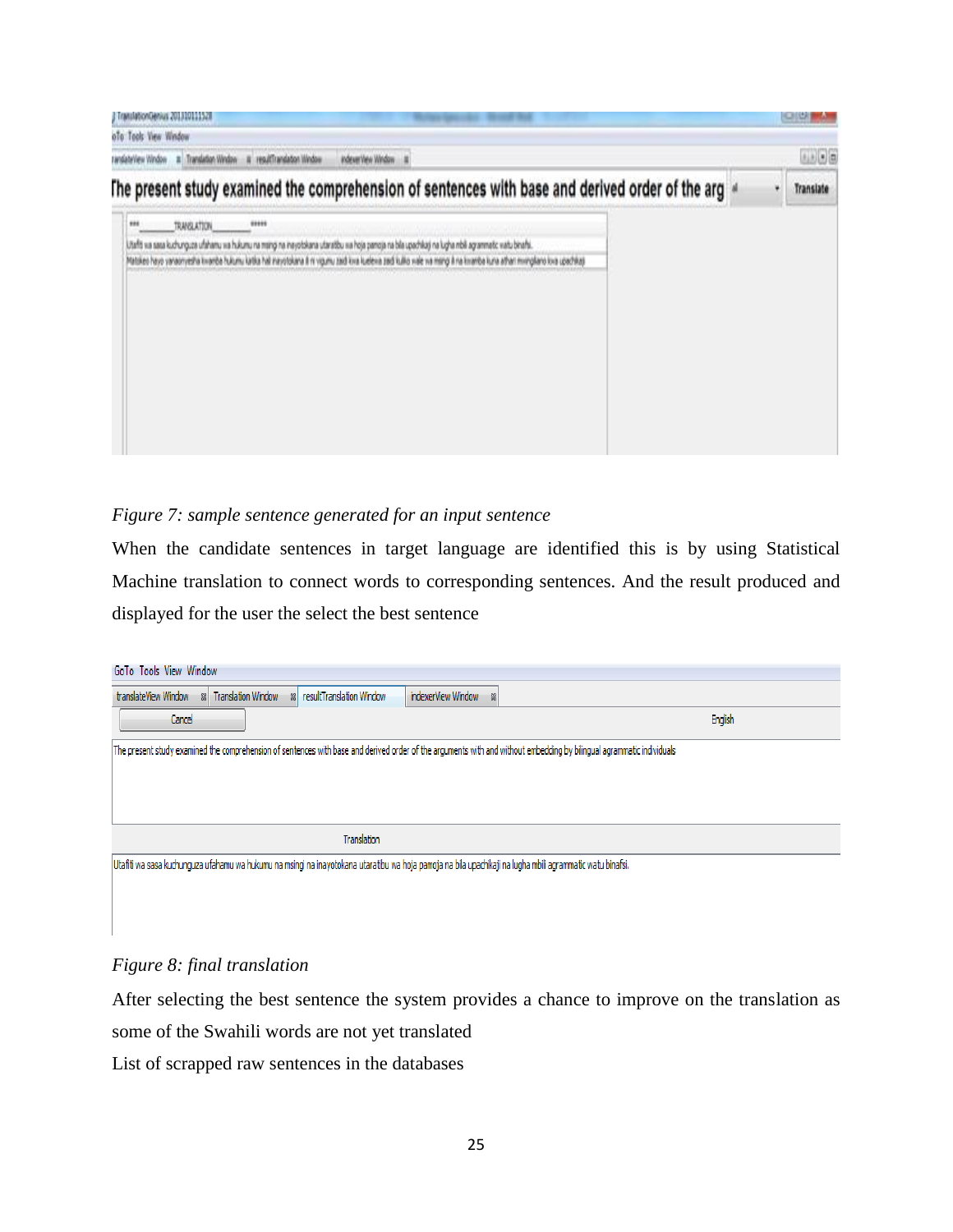|           | select * from rawsentence %                                                                                                                                                                                                    |                              |                               |                               |                 |  |  |  |  |
|-----------|--------------------------------------------------------------------------------------------------------------------------------------------------------------------------------------------------------------------------------|------------------------------|-------------------------------|-------------------------------|-----------------|--|--|--|--|
|           | <b>III</b> III <b>A</b>   a <sup>3</sup>   K 		 > 	 > 	   Page Size:   20                                                                                                                                                      | Total Rows: 145 Page: 1 of 8 |                               |                               | Matching Rows:  |  |  |  |  |
|           | id<br>data                                                                                                                                                                                                                     | feedid                       | languageid                    | category                      | misc            |  |  |  |  |
|           | 144 A major security operation is currently ongo                                                                                                                                                                               |                              |                               | 1 news                        | $<$ NULL $>$    |  |  |  |  |
| 12        | 145 Former United States President Bill Clinton                                                                                                                                                                                |                              |                               | 1 news                        | $<$ NULL $>$    |  |  |  |  |
| 13        | 146 Major airlines blocked flights to Israel on W                                                                                                                                                                              |                              |                               | 1 news                        | $<$ NULL $>$    |  |  |  |  |
| 14        | 147 A few months ago, when Emily Heaton said                                                                                                                                                                                   |                              |                               | 1 news                        | $<$ NULL $>$    |  |  |  |  |
| 15        | 148 The ICC stated that Mr Justice Hans-Peter                                                                                                                                                                                  |                              |                               | 1 news                        | $\leq$ NULL $>$ |  |  |  |  |
| 16        | 149 A way of grading all public and private univ                                                                                                                                                                               |                              |                               | 1 news                        | $\leq$ NULL $>$ |  |  |  |  |
| 17        | 150 More than 50 buffaloes will be moved from                                                                                                                                                                                  |                              |                               | 1 news                        | $&$ NULL $&$    |  |  |  |  |
| 18        | 151 Police in Mombasa County were Tuesday on                                                                                                                                                                                   |                              |                               | 1 news                        | $&$ NULL $&$    |  |  |  |  |
| 19        | 152                                                                                                                                                                                                                            |                              |                               | 1 news                        | $<$ NULL $>$    |  |  |  |  |
| 10        | 153 President Kenyatta to pick eight people fro                                                                                                                                                                                |                              | $\boxed{1}$ <sub>1</sub> news |                               | $<$ NULL $>$    |  |  |  |  |
| 11        | 154 Business, religious and civil society leaders                                                                                                                                                                              |                              |                               | 1 news                        | $<$ NULL $>$    |  |  |  |  |
| 12        | 155 Dr Swazuri, alleges Mrs Ngilu restricted the                                                                                                                                                                               |                              |                               | 1 news                        | $<$ NULL $>$    |  |  |  |  |
| 13        | 156 An oversight agency is monitoring the secur                                                                                                                                                                                |                              |                               | 1 news                        | $<$ NULL $>$    |  |  |  |  |
| 14        | 157 Matthew Durham charged with sexual abus                                                                                                                                                                                    |                              |                               | 1 news                        | $<$ NULL $>$    |  |  |  |  |
| <b>AP</b> | sing the company of the contract and the company of the second second second second second second second second second second second second second second second second second second second second second second second secon |                              |                               | <b><i><u>Language</u></i></b> | 812.02          |  |  |  |  |

*Figure 9: dataset for extracted source sentence (English)*

### List of translated sentences

|            | select * from finalmatch &                                                                                      |                  |                                               |                      |               |  |  |  |  |
|------------|-----------------------------------------------------------------------------------------------------------------|------------------|-----------------------------------------------|----------------------|---------------|--|--|--|--|
|            | <b>■■■→ そくく&gt;&gt;</b> I Page Size: 20<br>Total Rows: 25 Page: 1 of 2  <br>Matching Rows:<br><b>10 Million</b> |                  |                                               |                      |               |  |  |  |  |
| #          | id<br>sourcedata                                                                                                | sourcelanguageid | translateddata                                | translatedlanguageid | 厚<br>category |  |  |  |  |
| 11.        | 1 the world is ours                                                                                             |                  | 1 dunia ni yetu                               |                      | 2 news        |  |  |  |  |
| 2          | 2 people should pray                                                                                            |                  | 1 watu wanafaa kuomba                         |                      | 2 news        |  |  |  |  |
| 3          | 3 God loves us all                                                                                              |                  | 1 Mungu anatupenda sote                       |                      | 2 news        |  |  |  |  |
| 14         | 4 we are in town                                                                                                |                  | 1 tuko mjini                                  |                      | 2 news        |  |  |  |  |
| 15         | 5 Today I built the nation                                                                                      |                  | 1 Leo nilijenga taifa                         |                      | $2$ all       |  |  |  |  |
| 6          | 6 I think I love this music                                                                                     |                  | 1 Nafikiri ninapenda hii musiki               |                      | $2$ all       |  |  |  |  |
| 17         | 7 try running faster                                                                                            |                  | 1 jaribu kwenda kasi                          |                      | 2al           |  |  |  |  |
| 18         | 8 Very well                                                                                                     |                  | 1 Mzuri sana                                  |                      | 2 hospitality |  |  |  |  |
| 19         | 9 They were the best of times                                                                                   |                  | 1 Zilikuwepo nyakati nzuri                    |                      | 2a            |  |  |  |  |
| $\vert$ 10 | 10 they were the worst of times                                                                                 |                  | 1 Ilikuwa ni wakati mbaya                     |                      | $2$ all       |  |  |  |  |
| 11         | 11 the most famous opening sentence in Englis                                                                   |                  | 1 kifungua sentensi maarafu sana katika fasih |                      | $2$ all       |  |  |  |  |
| 12         | 12 My name is                                                                                                   |                  | 1 Jina langu ni                               |                      | 2 education   |  |  |  |  |
| 13         | 13 What do you call yourself                                                                                    |                  | 1 Unaitwa nani                                |                      | $2$ all       |  |  |  |  |
| 14         | 14 To live long is to see much                                                                                  |                  | 1 Kuishi kwingi ni kuona mengi                |                      | 2 news        |  |  |  |  |
| 15         | 15 My sympathy                                                                                                  |                  | 1 pole                                        |                      | $2$ all       |  |  |  |  |
| 16         | 16 My sympathy                                                                                                  |                  | 1 samahani                                    |                      | $2$ all       |  |  |  |  |
|            |                                                                                                                 | m.               |                                               |                      |               |  |  |  |  |

*Figure 10: data set of final matched sentences*

List of matched sentence in the databases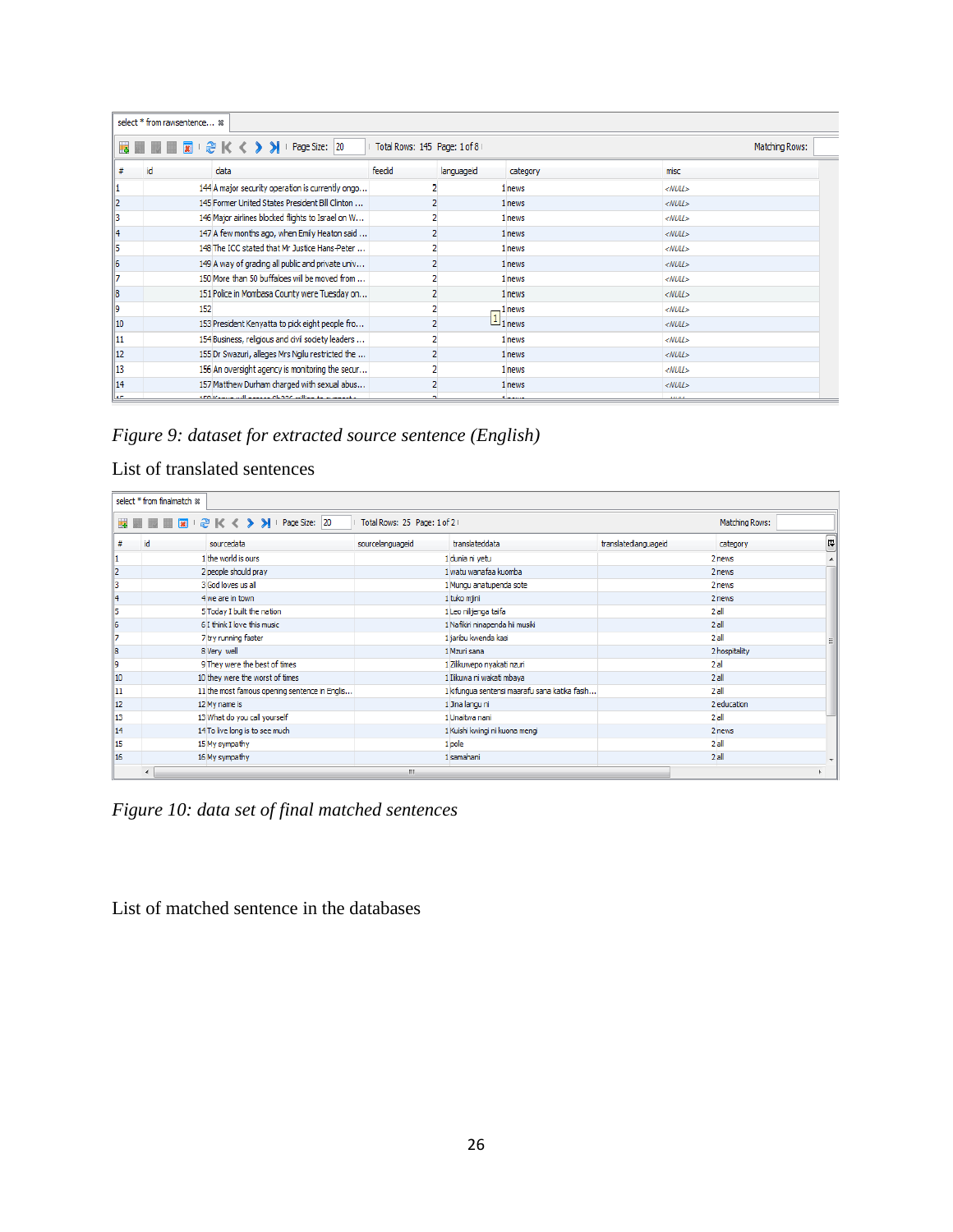|    | select * from feeds & |                  |                                |                     |            |                 |                                              |   |  |
|----|-----------------------|------------------|--------------------------------|---------------------|------------|-----------------|----------------------------------------------|---|--|
|    |                       | ₽                |                                | Matching Rows:      |            |                 |                                              |   |  |
|    | id                    | ۰<br>name        | url                            | editor              | languageid | category        | feedur                                       | Ę |  |
|    |                       | 10 allafrica     | http://allafrica.com           | allafrica           |            | 1 ict           | http://allafrica.com/ict/                    |   |  |
|    |                       | 2 Nation         | http://www.nation.co.ke/       | Nation              |            | 1 news          | http://www.nation.co.ke/-/1148/1148/-/vie.   |   |  |
| 3  |                       | 3 standard       | http://standardmedia.co.ke/    | standard            |            | 1 sports        | http://www.standardmedia.co.ke/rss/sport     |   |  |
|    |                       | 4 standard       | http://standardmedia.co.ke/    | standard            |            | 1 Business      | http://www.standardmedia.co.ke/rss/busin     |   |  |
| 5  |                       | 5 standard       | http://standardmedia.co.ke/    | standard            |            | 1 politics      | http://www.standardmedia.co.ke/rss/politic.  |   |  |
| 6  |                       | 6 standard       | http://standardmedia.co.ke/    | standard            |            | 1 news          | http://www.standardmedia.co.ke/rss/world.    |   |  |
|    |                       | 7 standard       | http://standardmedia.co.ke/    | standard            |            | 1 entertainment | http://www.standardmedia.co.ke/rss/enter     |   |  |
| 8  |                       | 1 The New Vision | http://www.newvision.co.ug/    | <b>Vision Group</b> |            | 1 news          | http://www.newvision.co.ug/rss/fp.rss        |   |  |
| 9  |                       | 8 the people     | http://english.peopledaily.com | people              |            | 1 news          | http://english.peopledaily.com.cn/           |   |  |
| 10 |                       | 9 the people     | http://english.peopledaily.com | people              |            | 1 business      | http://english.peopledaily.com.cn/business/. |   |  |
|    |                       |                  |                                |                     |            |                 |                                              |   |  |
|    |                       |                  |                                |                     |            |                 |                                              |   |  |

*Figure 11: data set of news feeds* 

#### 4.3: Discussion

For the purposes of this project, we have developed an experimental English-to-Swahili example - based machine translation (EBMT) system, which exploits a bilingual corpus to find examples that match the input source-language the Translation examples were extracted from a collection of parallel and sentence aligned in English – Swahili we conducted our experiment two bilingual corpora both containing translations examples of about 3000 sentence the system was tested in all aspect and also the effect of the topic classifier (i.e. sport ,politics) feature on translation was tested and examined. In the following aspect

- 1. The comprehensiveness of sentence retrieved from multiple resources, conversion to a desired format and integration to the multilingual database.
- 2. The accuracy of extracted sentence considering similarity measure
- 3. The presentation of final match sentence in Swahili and English to the users in multiple categories /topics

Our results are based on a data set test of 200 sentences from our observation; the system performs slightly better when using sentence similarity and as expected the system was able to Provide more translation examples that might match the input sentence with the goal of a qualitative evaluation of the effect of including the sentence matching and topics . Exact-text matches and cardinal matches receive full weight (90%). in terms of performance a considerable success rate (above 95% at sentence) was encountered in order to construct a database with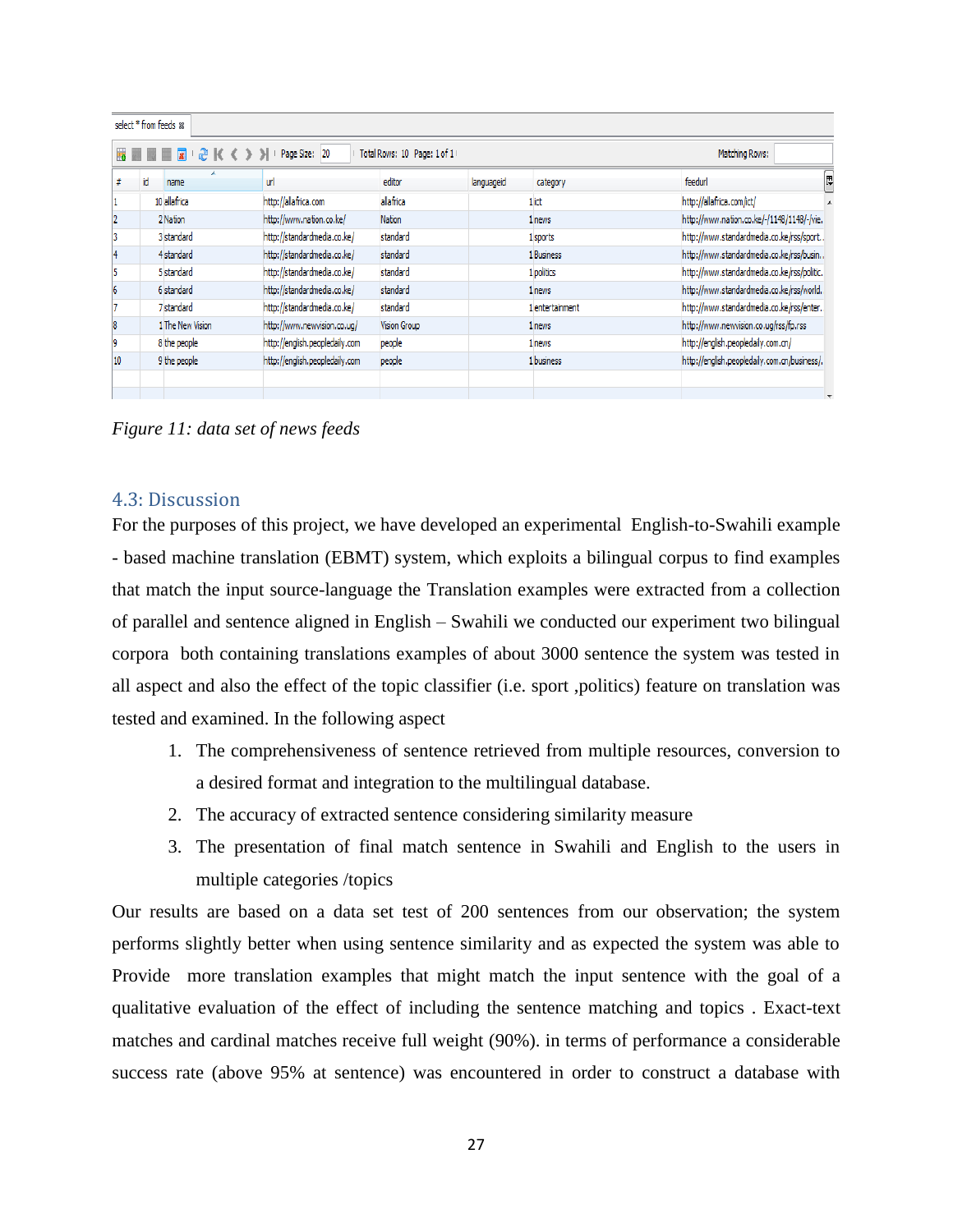truthfully correspondent units sentence. We are also made it desirable that the alignment method to be language-independent.

Also the use of classifying text into their domain/topic did show some improvement. We can also conclude that test in which we could not find similar sentence did not help improve translations significantly

Our expectations were that exact sentence is more likely to be found in news articles and documents dealing with similar subject matters. We automatically evaluated the results and realized that there was only a slight insignificant improvement in the final results. We decided to examine the results manually.

Overall, we found 193 input sentences for which at least one of the words matched on a sentence. Out of these input sentences, 57 are covering parts in the input sentence that are not covered by other sentence of at least the same size. That means they might help to better cover the input sentence in the matching step, however our current recombination algorithm was not able to capture that. We further looked at the extracted translation for the 193 sentences and found that only 100 were actually translated correctly. All the other sentences received wrong translations by the system. From a first look, in most cases, the sentences were not the main reason for the wrong translation. It seems more like the traditional problem of error-prone word alignment, affecting the translation of the sentence. Only 63 sentences participated in final translations; out of them, only 42 were translated correctly. Seeing these results, one can conclude that, unsurprisingly, the system is making bad choices when it tries to select the best fragments for incorporation in the final translations. Remember that our current example-based system is using a similarity score model to determine the similarity of sentence, and it still needs to be adapted to use a more standard model.

We expect that using this corpora, would result in even better performance. However, the parallel corpora we could find so far, that pair English with Swahili, contain a very limited quantity of sentences, which makes it irrelevant for the similar sentence extraction.

According to Kfir Bar et AL, proposed that it could have been easier to acquire accurate parallel corpora from UN published document Since Swahili and English are UN official languages, we could have built such corpora using the formal published documentation by the UN, provided in these languages

28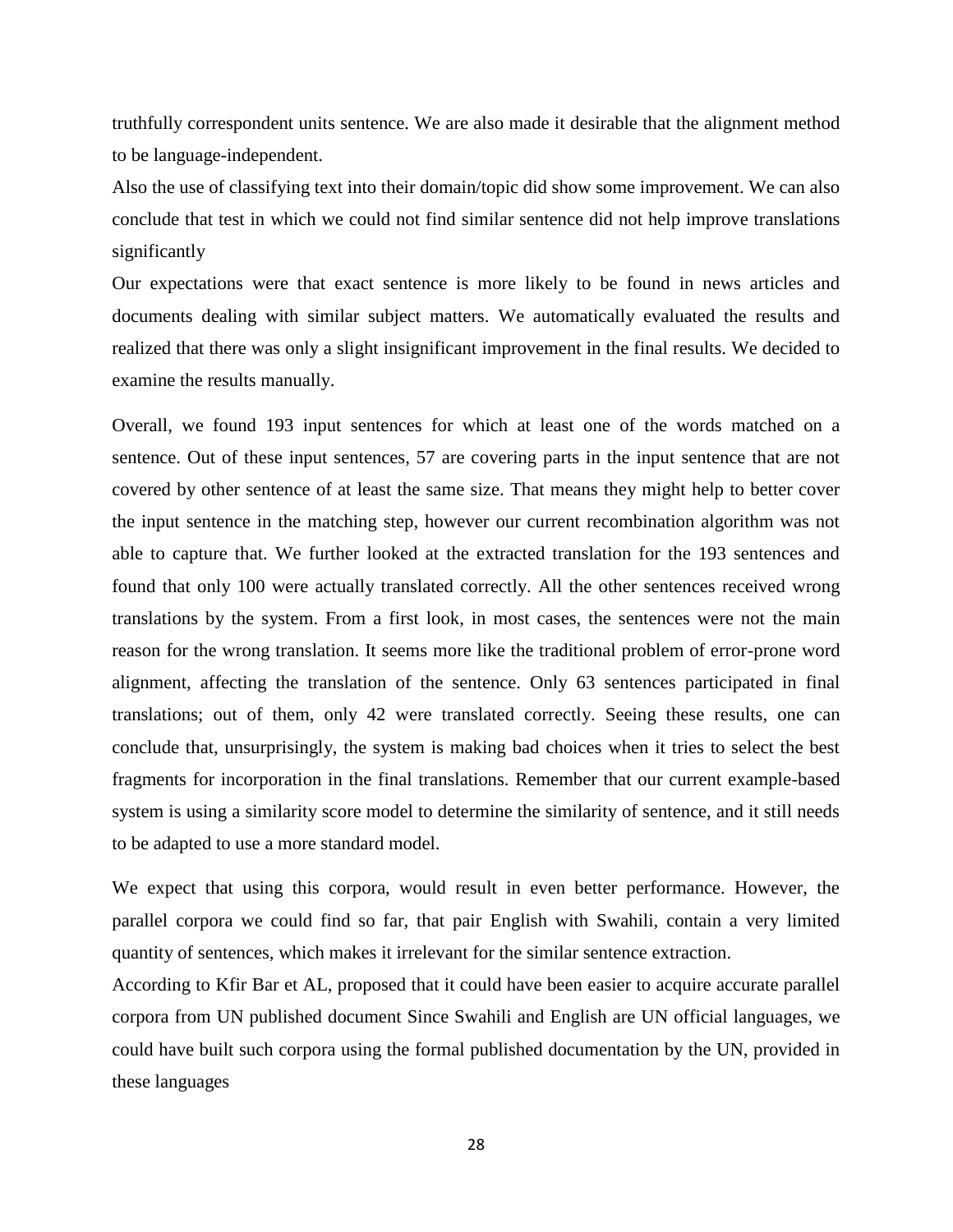We based our idea on the work by Junsheng and sun, on Sentence similarity. Where he indicated similarities between words in different sentences have great influence on the similarity between two sentences. Words and their orders in the sentences are two important factors to calculate sentence similarity.

They also proposed three ways of measuring sentence similarity one is

- *Symbolic similarity.* If two sentences are more similar, then words in the two sentences are more similar, and vice versa. Here, words in two sentences are similar means that the words are similar in symbolic or in semantics.
- *Semantic similarity.* Two sentences with different symbolic and structure information could convey the same or similar meaning. Semantic similarity of sentences is based on the meanings of the words and the syntactic of sentence.
- *Structure similarity*. If two sentences are similar, structural relations between words are similar, and vice versa. Structural relations include relations between words and the distances between words. If the structures of two sentences are similar, they are more possible to convey similar meanings.

This study did not focus on semantic and syntactic analysis of sentences extracted. We chose to use symbolic similarity and supplement it with levenshtein edit distance to improve on its performance where distance between two strings source sentence(primary ) and target(translated) is defined as the minimum number of operations performed in order to obtain target(translated) from source sentence(primary ) (Levenshtein algorithm). The measure gives an indication for the closeness of the two strings. According to Stavros in his work indicated that we can solve the word difference problem by Computing the edit distance between two given words. The problem can be solved using a dynamic programming algorithm and also that the error-correction problem, given a language of valid (or correct) words, we can correct a given word to some word of the language that is the least different to the given word. This problem presupposes an agreed measure of word difference such as the edit distance.

Example based machine translation is a variant of corpus based MT, and is based on the following ideas.

- Humans do not translate a simple sentence by doing deep linguistic analysis rather,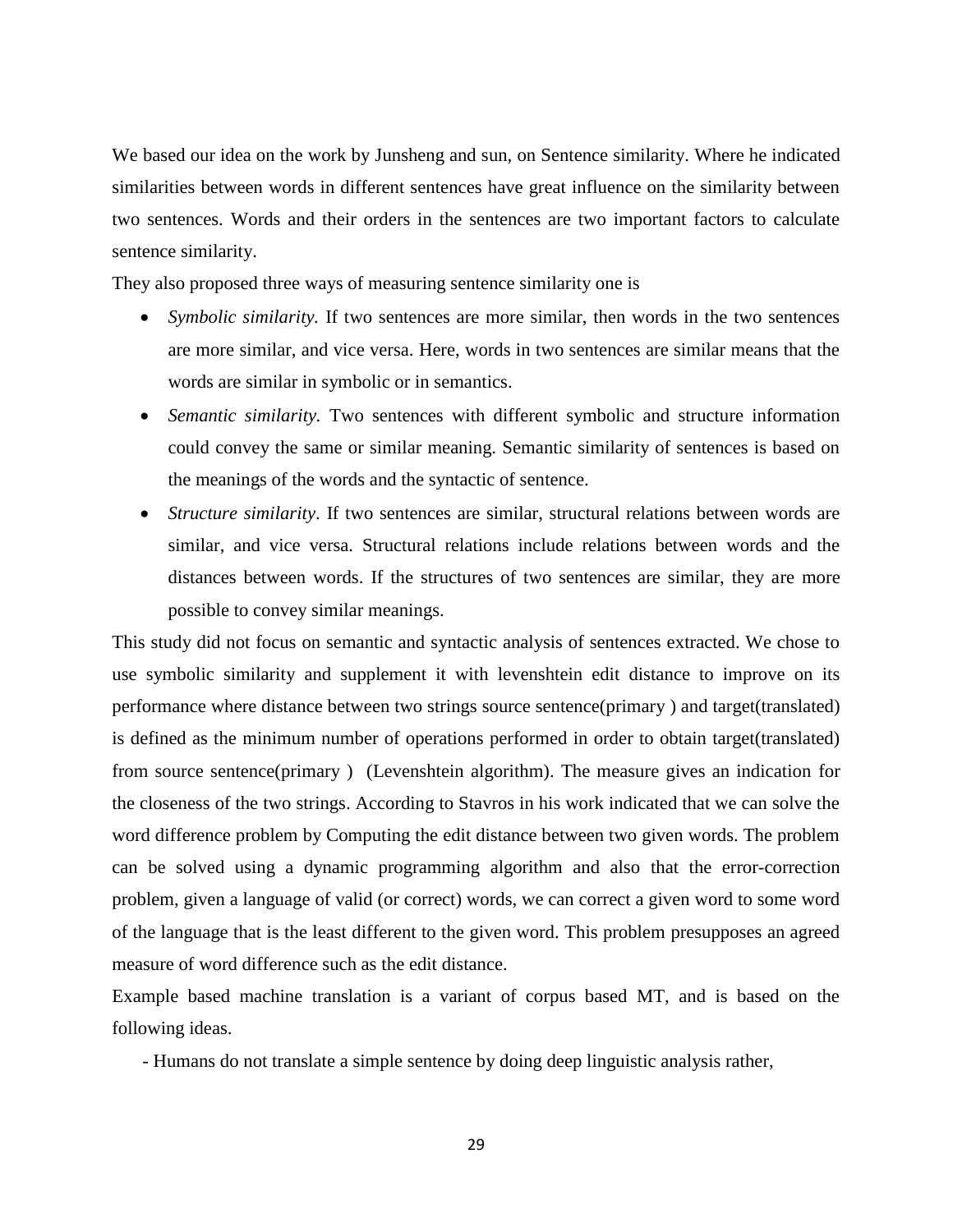- Humans translate by properly decomposing an input sentence into certain fragments. The translation of each fragment is then performed by the analogy translation principle, via proper examples.

An example based machine translation (EBMT) system retrieves similar examples (pairs of source phrases, sentences, or texts and their translations) from a database of examples (translation memory).which according to Friedel et al (2014), A translation memory system stores a data set of source-target pairs of translations. It attempts to respond to a query in the source language with a useful target text from the data set to assist a human translator. Such systems estimate the usefulness of a target text suggestion according to the similarity of its associated source text to the source text query. This study analyses two data sets in two language pairs each to find highly similar target texts, which would be useful mutual suggestions. We further investigate which of these useful suggestions cannot be selected through source text similarity, and we do a thorough analysis of these cases to categorize and quantify them. This analysis provides insight into areas where the recall of translation memory systems can be improved. Specifically, source texts with an omission, and semantically very similar source texts are some of the more frequent cases with useful target text suggestions that are not selected with the baseline approach of simple edit distance between the source texts the system helped in improving the performance of the translation system.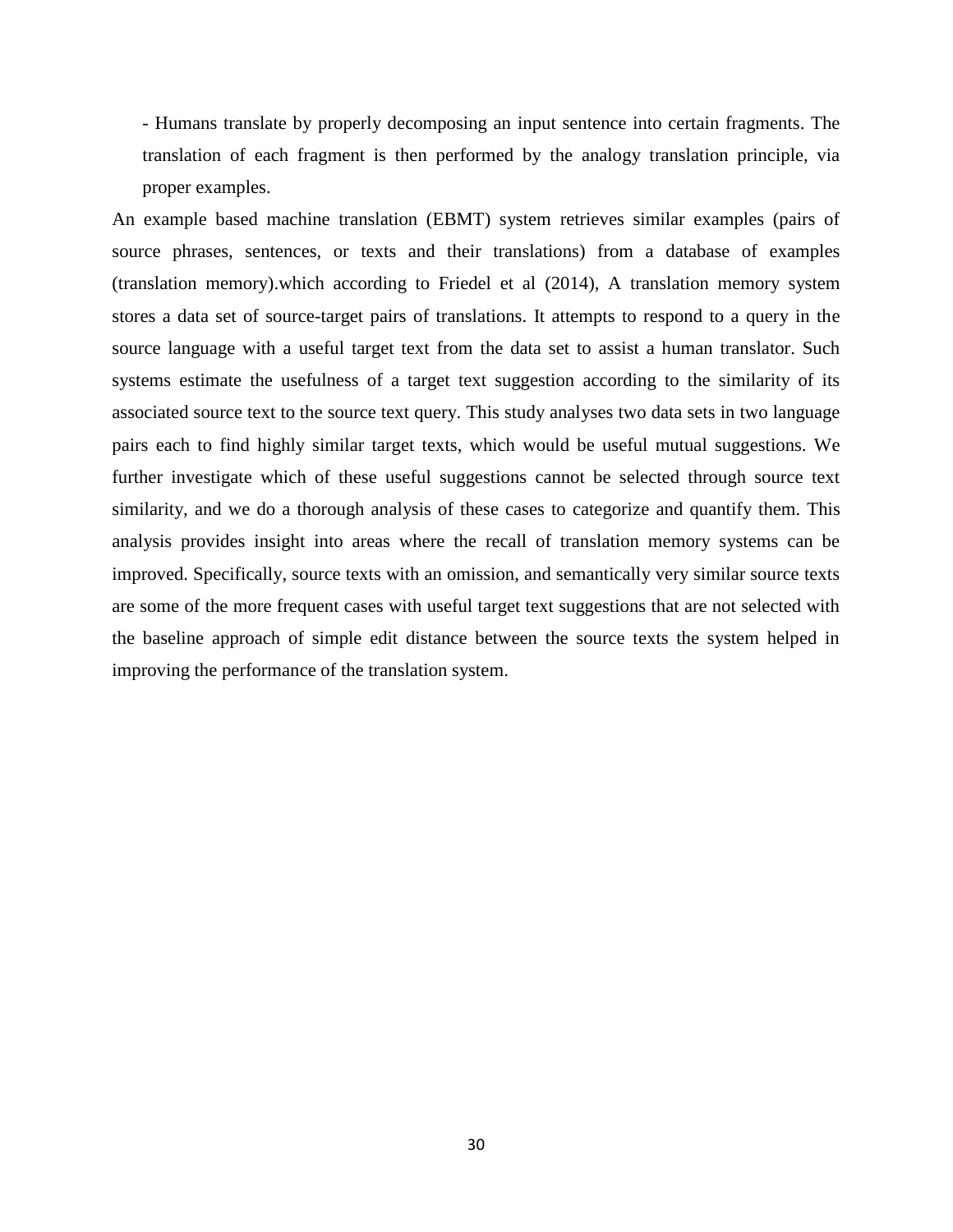### Chapter 5: Conclusion

### 5.1 Contribution of this research

The system developed has demonstrated a promising potential for using sentence similarity in an example-based machine translation approach for English - Swahili, in particular. We found that sentence has provided better performance from being matched carefully by considering the topic of the sentence in which they are categorized.

Through this system we able to solve the problem of consistency in translation by using these tools based on translation memories. When using this system the translators is able to translate the text interactively with a computer tool that stores and retrieves all identical source sentences with their corresponding translations, guiding the translator towards consistent translations. We also made it possible to reuse old translations stored as translation memories of previous versions of handbooks and thereby minimizing the chances of producing variant translations of the same source sentence improving on the quality of the translation memories that are being put to use in a translation project.

Another interesting observation is the fact that using sentence similarity on a large corpus did not result in a significant improvement of the final results, as it did for a smaller parallel corpus. This suggests that sentence similarity can contribute to EBMT for language pairs lacking large parallel corpora, by enabling the system to better exploit the small number of examples in the given parallel corpus.

#### 5.2 Challenges

A parallel corpus is an indispensable resource for work in machine translation and other multilingual NLP tasks. For some language pairs (e.g English, French, Swahili) data are plentiful. For most language pairs, however, parallel corpora are either nonexistent or not publicly available, and producing a domain-specific multilingual database was a tough, time consuming and complicated task, other limitations include copyright restrictions on data published.

This study did not focus on semantic and syntactic analysis of sentences extracted. Also using materials from the Web for language learning is risky, since there are sites where language is not used in a standard style.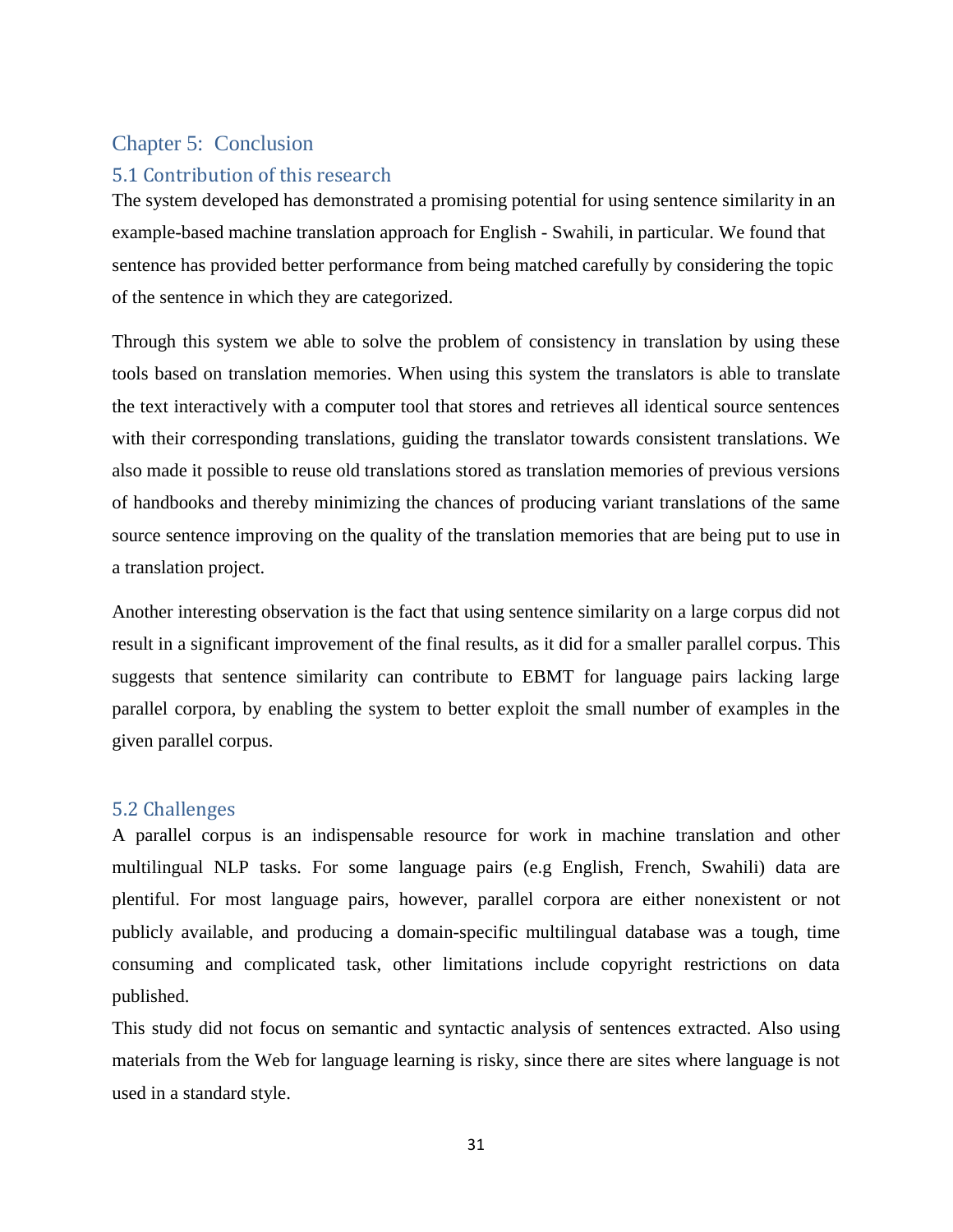Huangfu Wei (2013) concluded that the EMBT method needs a considerably large reference corpus with bilingual sentence examples, which need huge human and financial resources to build. If the coverage and size of the parallel corpus is limited, computers cannot find perfect matches for the translation. Moreover, the sentence similarity calculation is the bottleneck of this method because none of the available method can account for all the differences between languages and it is for these reasons that the EMBT method cannot be used to replace human translation and only as a plug-in method to improve efficiency and quality of transition. More work is still needed for better aligning the translation examples. Sometimes, even if the system succeeds in matching examples based on sentence similarity, the final translation was wrong due to alignment or sentence matching for the retrieved translation example. Of course, improving on the accuracy for the output translations is an essential step toward releasing the real potential of our system. This process is currently being investigated and planned for implementation in the near future.

Though the performance achieved by our system remains low, primarily because of the abovementioned alignment and data accuracy issues, a detailed review of various translations suggests that the benefits of using matches based on sentence similarity will carry over to more complete translation systems. What is true for our automatically-generated sentences is even more likely to hold when a quality Swahili lexicon will become available for translation use. In the meanwhile, we will continue working on different methods for automatic extraction of sentence equivalents for English to Swahili.

From our system, the tool, which we used to find new sentences in a parallel corpus of comparable html documents, performs pretty well in terms of precision. We are now working on different techniques for building a new classifier for extracting sentences equivalents from a corpus of comparable html documents.

#### 5.3 Future Research Avenues

These systems were chosen on the basis of their ability to process large quantities of text and were not selected on the quality of translations produced. This experiment could be extended by combining resources derived from alternative on-line EBMT systems. Dummy subjects could also be applied to derive sentence from other than third person singular and plural. Comparing other ways of using sentence similarity matching also the issue of ambiguous sentences definitely is a direction for future investigation.

32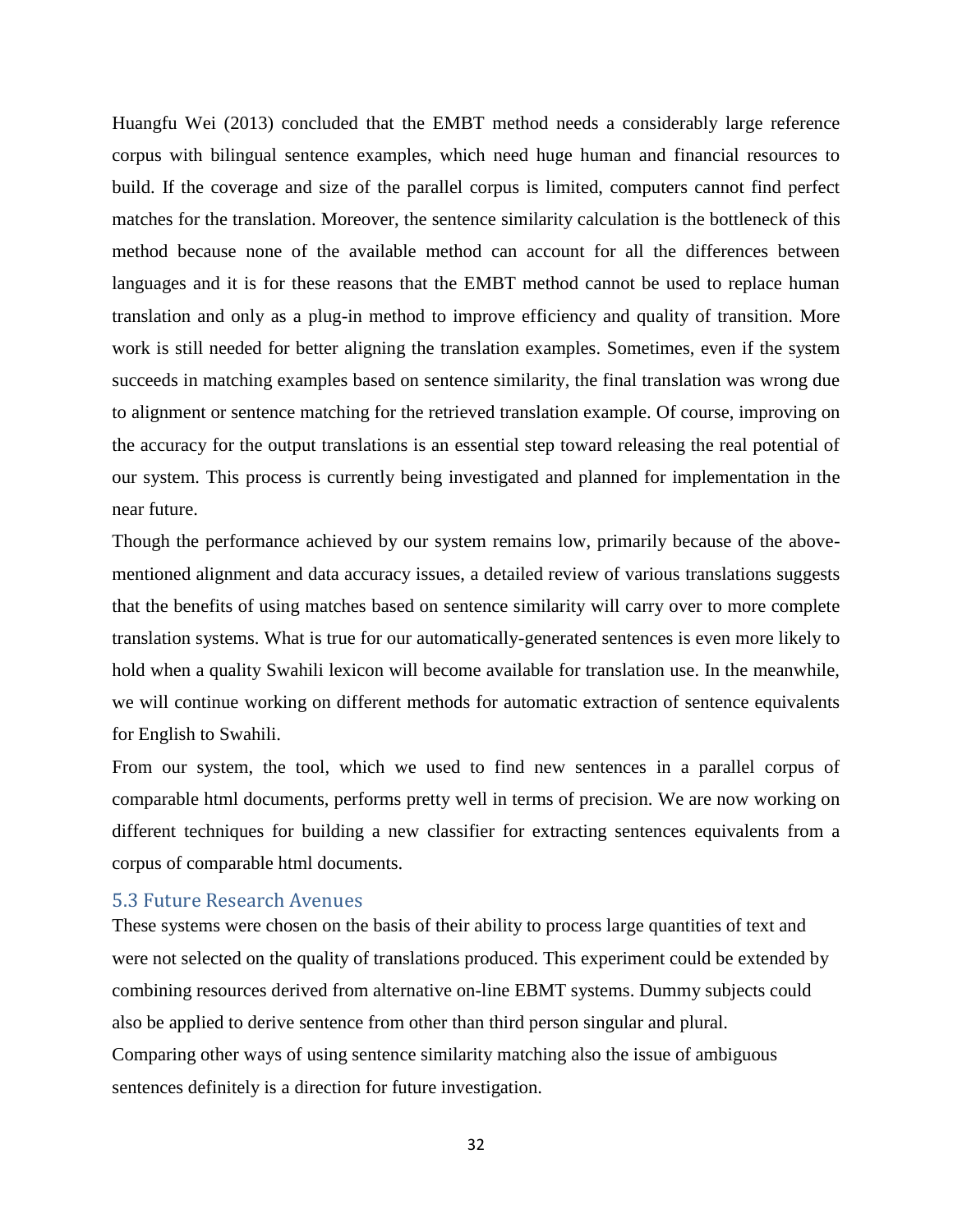We even plan to consider more features. For instance – text to speech and since there are some recent works in this area, we will be considering incorporating such tools in future.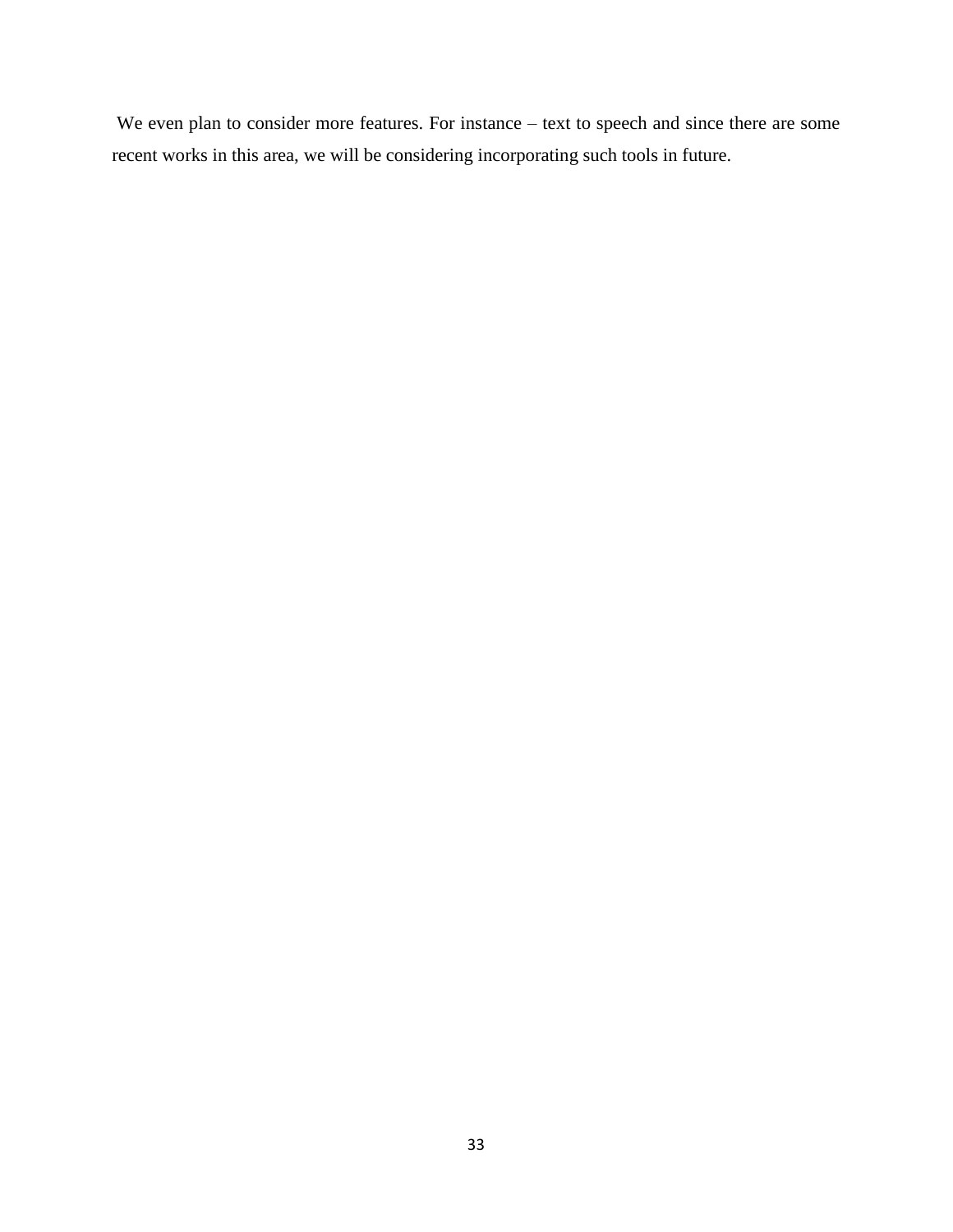#### Chapter 6: References

- 1. Rudi L. Cilibrasi and Paul M.B. Vit´anyi 1 Normalized Web Distance and Word Similarity
- 2. Rebecca Bruce M.S., M.S. 1995: A statistical method for word sense disambiguation. New Mexico State University Las Cruces New Mexico 1995.
- 3. Jose Joao Almeida, Alberto Manuel Sim~oes, and Jose Alves de Castro, 2005: Grabbing parallel corpora from the Web,Departamento de Inform\_atica,Universidade do Minho.
- 4. Eneko Agirre and Oier Lopez de Lacalle, 2008:On Robustness and Domain Adaptation using SVD for Word Sense Disambiguation ,Informatika Fakultatea, University of the Basque Country 20018, Donostia, Basque Country.
- 5. Jordan Boyd-Graber, David Blei and Xiaojin Zhu, 2007: A Topic Model forWord Sense Disambiguation Computer Science, Princeton University and University of Wisconsin.
- 6. Gumwon Hong, Chi-Ho Li, Ming Zhou and Hae-Chang Rim, 2010:An Empirical Study on Web Mining of Parallel Data,Department of Computer Science & Engineering,Korea University Natural Language Computing Group,Microsoft Research Asia.
- 7. Delphine Bernhard, 2006:Multilingual Term Extraction from Domain-specific Corpora Using Morphological Structure,TIMC-IMAG Institut de l'Ing´enierie et de l'Information de Sant´eFacult´e de M´edecine F-38706 LA TRONCHE cedex.
- 8. Bo Li and Juan lee, Mining Chinese-English Parallel Corpora from the Web. School of Computer Science Wuhan University Wuhan, 430072, China.
- 9. Masao Utiyama, Daisuke Kawahara, Keiji Yasuda, and Eiichiro Sumita, 2009: Mining Parallel Texts from Mixed-Language Web Pages,National Institute of Information and Communications Technology (NICT), Keihanna Science City 619-0288 Kyoto, Japan.
- 10. Franz Josef Och and Hermann Ney, 2000: improved statistical Alignment Models. Computer science department RWTH Aachen – University of Technology D-52056.
- 11. Maarten van Gompel , Antal van den Bosch and Peter Berck, 2000: Extending Memory-Based Machine Translation to Phrases .ILK Research Group, Tilburg centre for Creative Computing Tilburg University, Tilburg, The Netherlands.
- 12. Uwe Reinke,2000: Towards a Closer Integration of Termbases, Translation Memories, and Parallel Corpora:-A Translation-Oriented View- Institute for Applied Linguistics, Translation and Interpreting Saarland University.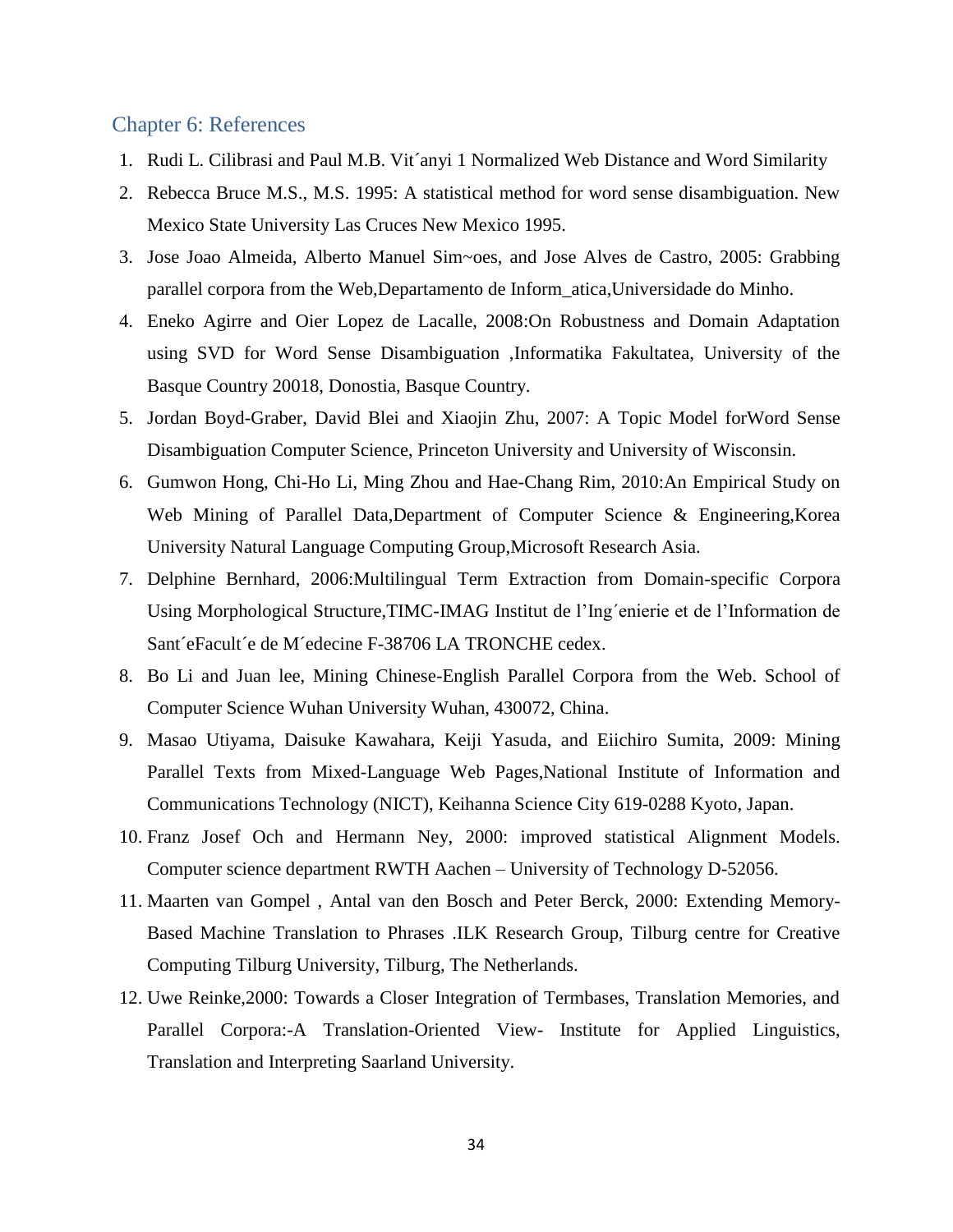- 13. Hao-chun Xing (EMIS), Xin Zhang (EMIS), 2008. Using parallel corpora and Uplug to create aChinese- English dictionary. Department of Computer and Systems Sciences Stockholm University / Royal Institute of Technology, December 2008.
- 14. John Fry,1995: Assembling a parallel corpus from RSS news feeds, Artificial Intelligence Center SRI
- 15. Al o Gliozzo and Carlo Strapparava 2006: Exploiting Comparable Corpora and Bilingual Dictionaries for Cross-Language Text Categorization ITC –Irst via So;mmarive, I-38050, Trento, ITALY
- 16. Rodolfo Raya 2004: multi-platform translation/localisation and content publishing tools using XML and Java technology. Maxprograms' CTO (Chief Technical Officer),
- 17. Anil Kumar Singh and Samar Husain 2007:Exploring Translation Similarities for Building a Better Sentence Aligner Language Technologies Research Centre International Institute of Information Technology
- 18. Palakorn Achananuparp, Xiaohua Hu, and Shen Xiajiong 2008:The Evaluation of Sentence Similarity Measures College of Information Science and Technology Drexel University, Philadelphia, PA 19104 ,College of Computer and Information Engineering, Henan University, Henan
- 19. Yee Seng Chan and Hwee Tou Ng, 2009: MAXSIM: A Maximum Similarity Metric for Machine Translation Evaluation,Department of Computer Science National University of Singapore Law Link, Singapore 117590
- 20. Rejwanul Haque, Sudip Kumar Naskar, Andy Way CNGL, R. Costa-juss and Rafael E.2010 : Sentence Similarity-Based Source Context Modelling in PBSMT, School of Computing
- 21. AMINUL ISLAM and DIANA INKPEN 2008: Semantic Text Similarity Using Corpus-Based Word Similarity and String SimilarityUniversity of Ottawa
- 22. Andriy Nikolov, Victoria Uren, Enrico Motta and Anne de Roeck 2008 :Hand ling instance corefer encing in the KnoFuss architecture,Knowle dge Me dia Institute, The Open University, Milton K eynes , UK
- 23. Remco Dijkman ,Marlon Dumas, and Luciano Garcia-Banuelos 2001 :Graph Matching Algorithms for Business Pro cess Mo del Similarity Search,Eindhoven University of Technology, The Netherlands and University of Tartu.
- 24. Thanh Dao 2002: An improvement on capturing similarity between strings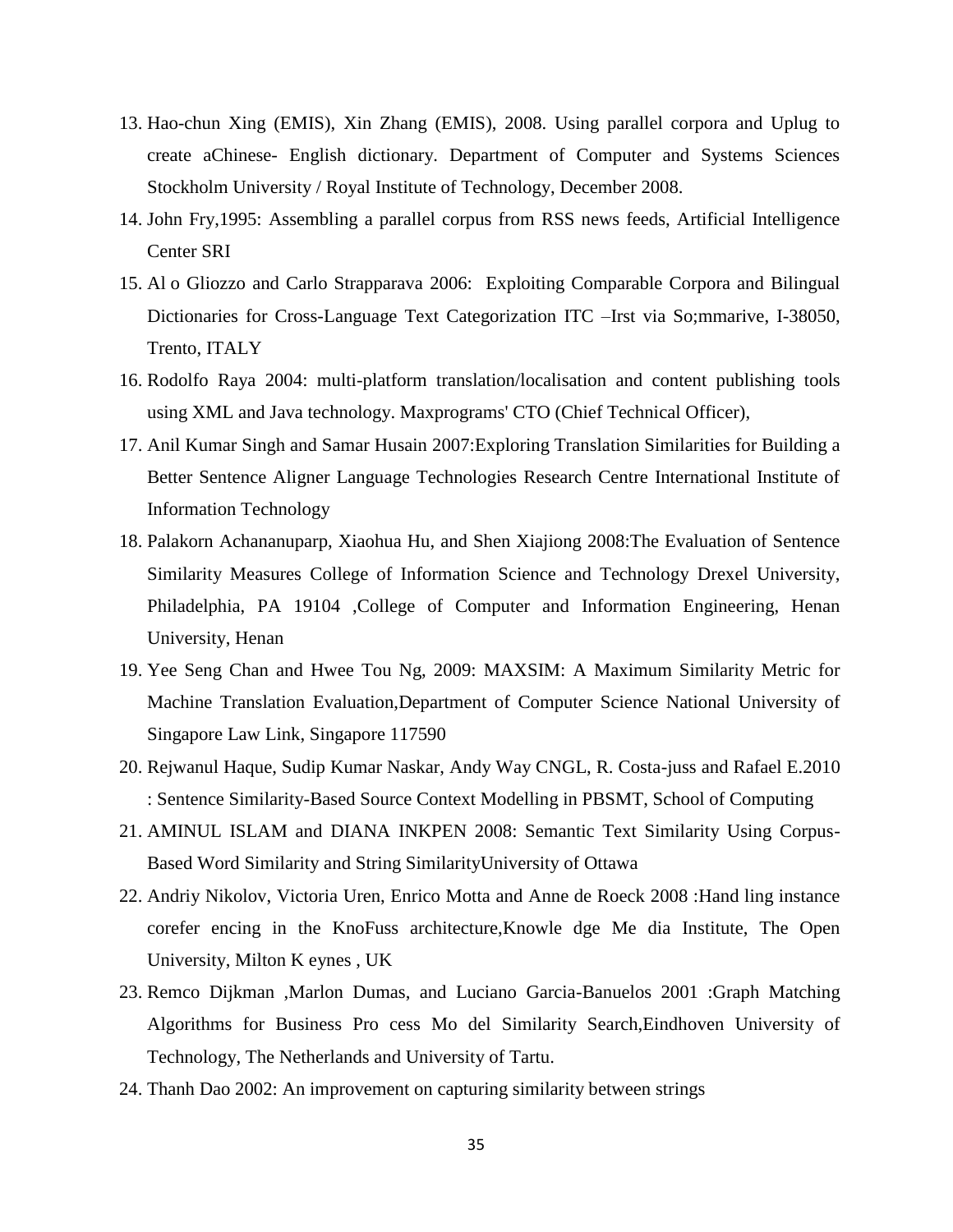- 25. R. Mihalcea, C. Corley, and C. Strapparava. 2006. Corpus-based and knowledge-based measures of text semantic similarity. AAAI 2006, 6.
- 26. V. I. Levenshtein. 1966. Binary Codes Capable of Correcting Deletions, Insertions, and Reversals. Ph.D. thesis, Soviet Physics Doklady.
- 27. Masao Utiyama and Hitoshi Isahara 2003, Reliable Measures for Aligning Japanese-English News Articles and Sentences. Communications Research Laboratory, Proceedings of the 41st Annual Meeting of the Association 3-5 Hikari-dai, Seika-cho, Souraku-gun, Kyoto 619-0289 Japan
- 28. L i, y., m clean, d., bandar, z., o'shea,j.,and crockett, k. 2006. Sentence similarity based on semantic nets and corpus statistics. IEEE Trans. Knowl. Data Eng. 18, 8, 1138–1149.
- 29. Fernando Casanovas Martín, 2009: Approximate string matching algorithms in art media archives, AGH University of Science and Technology Faculty of Electrical Engineering, Automatics, Computer Science and Electronics
- 30. Jiannan Wang Guoliang Li Jianhua FengFast-Join 2011: An Efficient Method for Fuzzy Token Matching based String Similarity Join.Tsinghua National Laboratory for Information Science and Technology, Department of Computer Science and Technology, Tsinghua University, Beijing 10084, China
- 31. Kevyn Collins-Thompson and Jamie Callan 2007. Automatic and human scoring of word definition responses**.** Language Technologies Institute ,School of Computer Science Carnegie Mellon University.Pittsburgh, PA, U.S.A. 15213-8213.
- 32. Magnus Merkel 2003, checking translations for inconsistency a tool for the editor . nlplab. Department of Computer and Information Science, Linköping University, Sweden
- 33. Karl-Johan Lönnroth 2005, Translation Tools and Workflow, Directorate-General for Translation, European Commission
- 34. Lagoudaki, E. 2006: Translation Memories Survey, London: Imperial College from:http://www3.imperial.ac.uk/portal/pls/portallive/docs/1/7294521,.
- 35. Timothy Baldwin and Hozumi Tanaka :The Effects of Word Order and Segmentation on Translation Retrieval Performance,Tokyo Institute of Technology 2-12-1 Ookayama, Meguro-ku, Tokyo 152-8552 Japan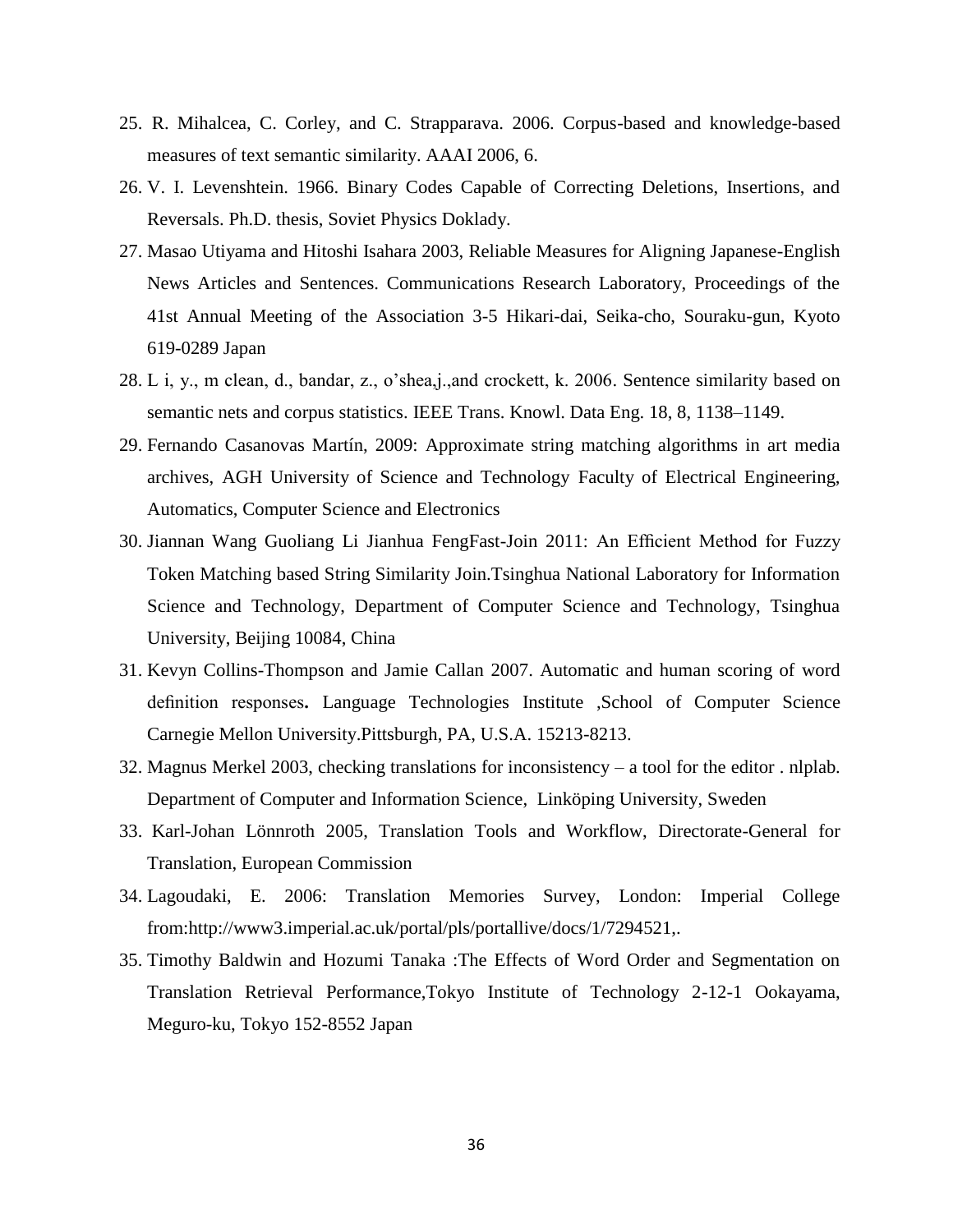- 36. Baker, M. 1993. Corpus Linguistics and Translation Studies Implications and Applications. In Text and Technology, edited by M. Baker, G. Francis and T.-B. E. Philadelphia/Amsterdam: John Benjamins Publishing Company.
- 37. Magnus Merkel, 1996..Checking translations for inconsistency a tool for the editor NLPLAB Department of Computer and Information Science Linköping University Sweden
- 38. Matthew R. Scott, Xiaohua Liu, Ming Zhou 2011. Microsoft Engkoo Team. Engkoo: Mining the Web for Language Learning. ACL
- 39. Kfir Bar and Nachum Dershowitz 2007: Using Semantic Equivalents for Arabic to English Example -Based Translation,School of Computer Science, Tel Aviv University, Ramat Aviv, Israel
- 40. Stavros Konstantinidis: language Computing the edit distance of a regular Department of Mathematics and Computing Science Saint Mary's University Halifax, Nova Scotia B3H 3C3, Canada s.konstantinidis@smu.ca
- 41. Friedel Wolff, Laurette Pretorius, Paul Buitelaar 2014: Missed opportunities in translation memory matching College of Graduate Studies University of South Africa 2INSIGHT Center for Data Analytics National University of Ireland, Galway wolfff@unisa.ac.za, pretol@unisa.ac.za, paul.buitelaar@deri.org
- 42. Huangfu Wei,2013: Investigating Core Technologies in Computer-aided Multi-lingual Translation Memory School of Foreign Languages, North China Electric Power University, Beijing 102206, China [mailtohf@163.com](mailto:mailtohf@163.com)
- 43. Nielsen, J. (1993). "Iterative User Interface Design". *IEEE Computer vol.26 no.11 pp 32-41*.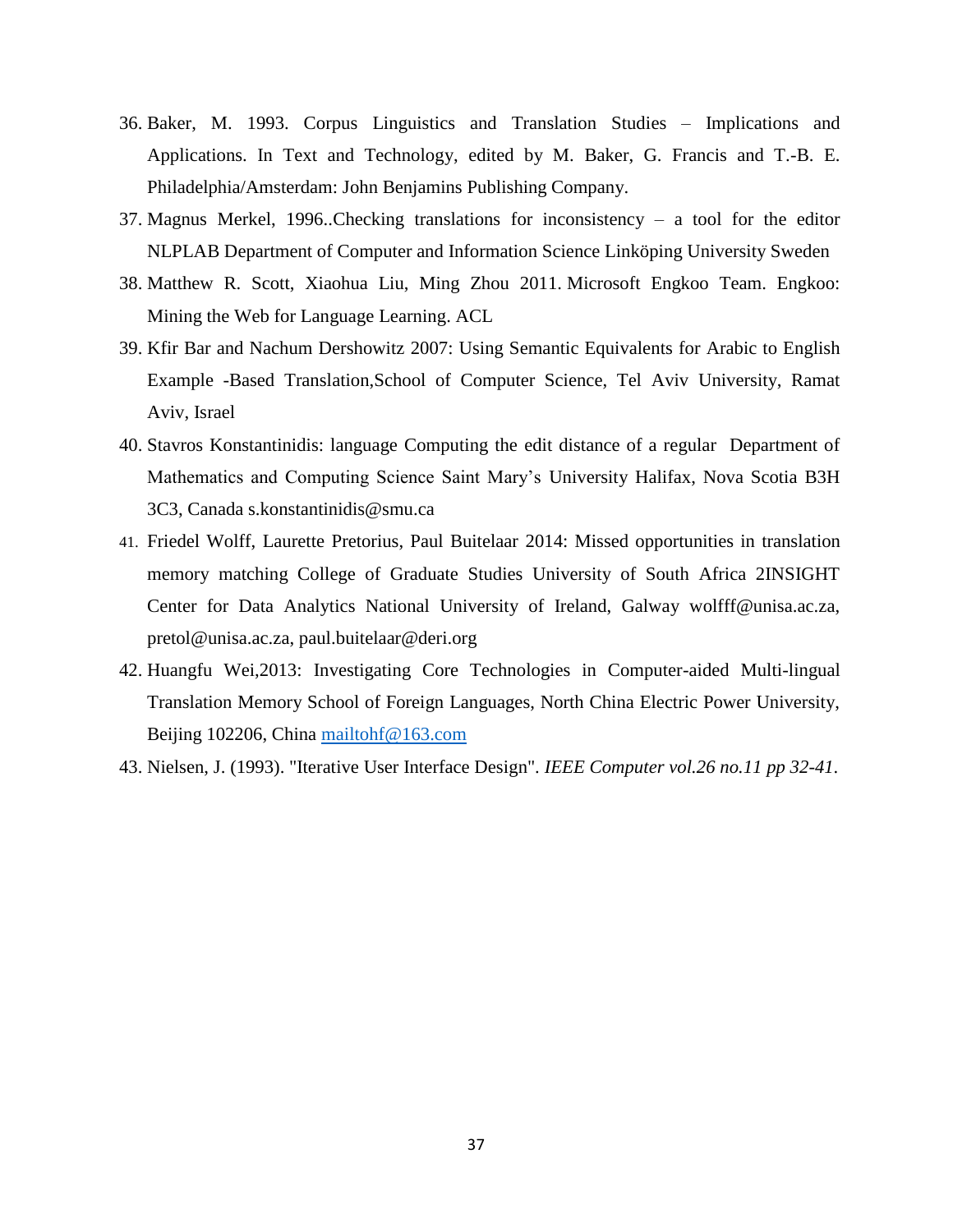# Appendix

package com.drops.searchMaster; import com.drops.entities.Finalmatch; import com.drops.entities.Translatedsentences; import java.util.ArrayList; import java.util.Collections; import java.util.LinkedList; import java.util.List; import java.util.Vector; import javax.persistence.EntityManager; import javax.persistence.NoResultException; import javax.persistence.Persistence; import javax.persistence.Query; import javax.swing.table.AbstractTableModel; import org.openide.util.Exceptions; public class DropsModelMaker extends AbstractTableModel {

public long srcLangID;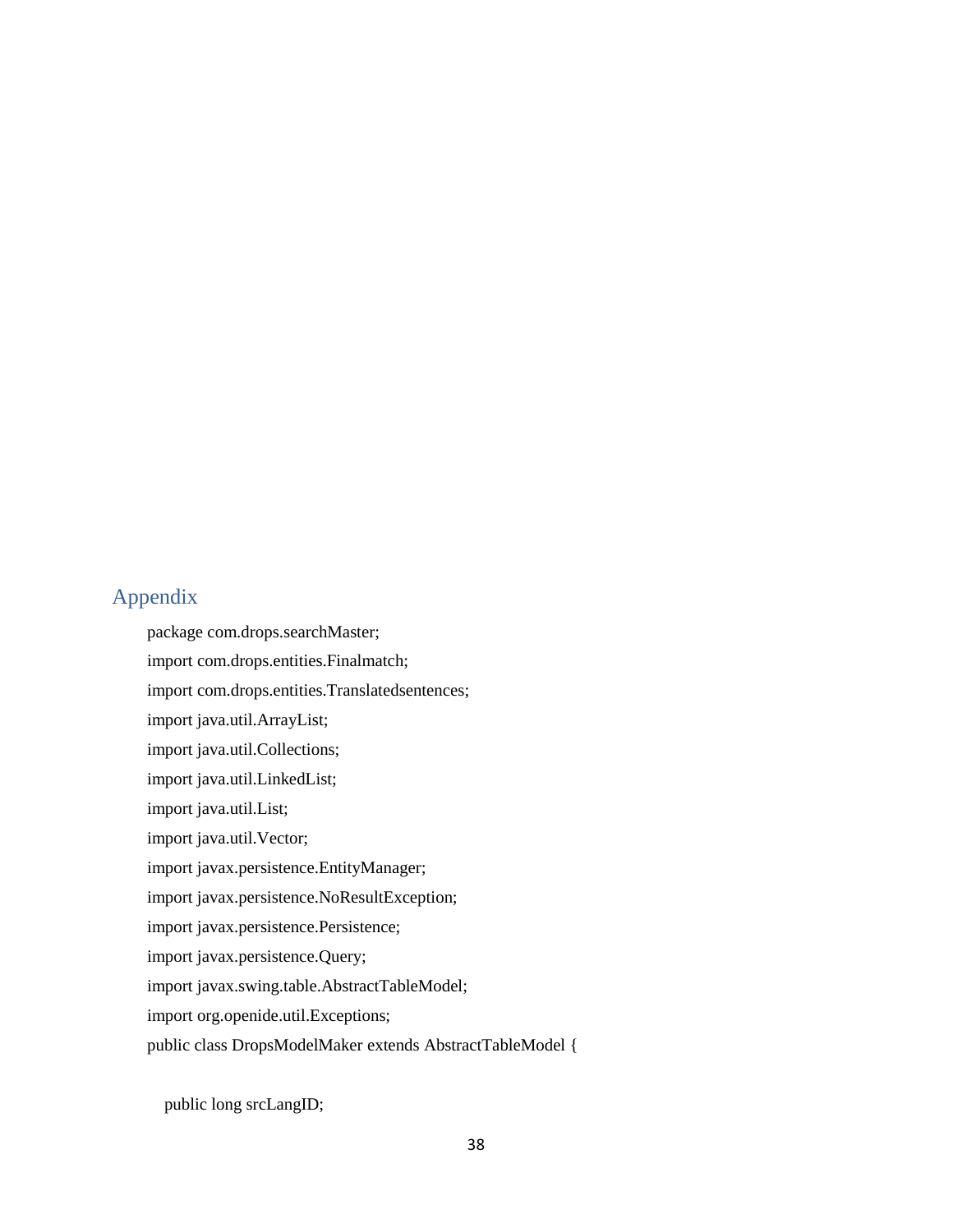public long transLangID; public String category; List<String> results = new ArrayList<String> $(100)$ ; private EntityManager entityManager; private String title =  $***$  TRANSLATION  $***$ \*\*\*\*\*";

```
 public DropsModelMaker(String srcData, long srcLangId, long transLangId, String topic) {
     try {
       this.srcLangID = srcLangId;
       this.transLangID = transLangId;
       if (topic.equals("all")) {
        category = "";
        } else {
        category = topic; }
       entityManager = 
Persistence.createEntityManagerFactory("translationgeniusEntitiesPU").createEntityManager();
       //Check if sentence is already stored 
       //No well translated data Hence use search Engine.
       DropsSearcher srch = new DropsSearcher();
      List<searchResults> search = srch.search(srcData, category);
       if (!search.isEmpty()) {
          results.removeAll(results);
        int i = 0;
          for (searchResults rst : search) {
           try{
            if( rst.type.equals("final")){
            String res = "SELECT f FROM Finalmatch f WHERE f.id = ?1";
            List resultList = entityManager.createQuery(res).setParameter(1,
rst.id).getResultList();
```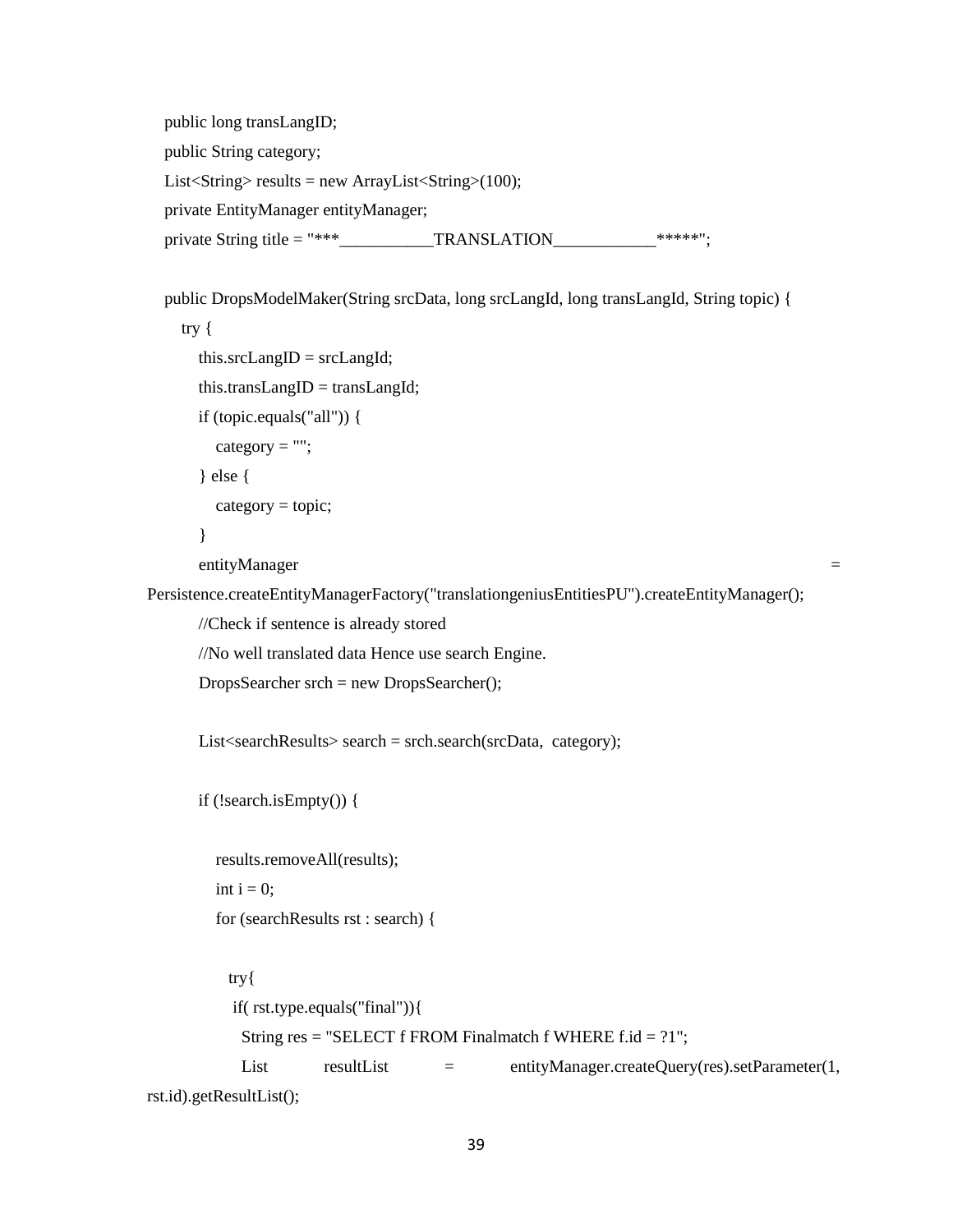```
Finalmatch r = (Finalmatch) resultList.get(0); rst.setTranslation(r.getTranslateddata());
 }else if(rst.type.equals("raw")){
```

```
 String res = "SELECT t FROM Translatedsentences t WHERE t.rawsentenceid = ?1";
            List resultList = entityManager.createQuery(res).setParameter(1,
rst.id).getResultList();
```

```
Translatedsentences t = (Translated sentences) resultList.get(0);
```

```
 rst.setTranslation(t.getData());
```
#### }

```
 results.add(rst.translation);
   }catch(NoResultException ex){
     continue;
   }
   }
 }else {
   title = "The genius has no suggestions...";
```

```
 }
```

```
 } catch (Exception ex) {
```

```
 Exceptions.printStackTrace(ex);
```

```
 }
```

```
 }
 @Override
```

```
 public int getRowCount() {
```

```
 return results.size();
```

```
 }
 @Override
```

```
 public int getColumnCount() {
```
return 1;

}

```
 @Override
```

```
 public Object getValueAt(int row, int column) {
```